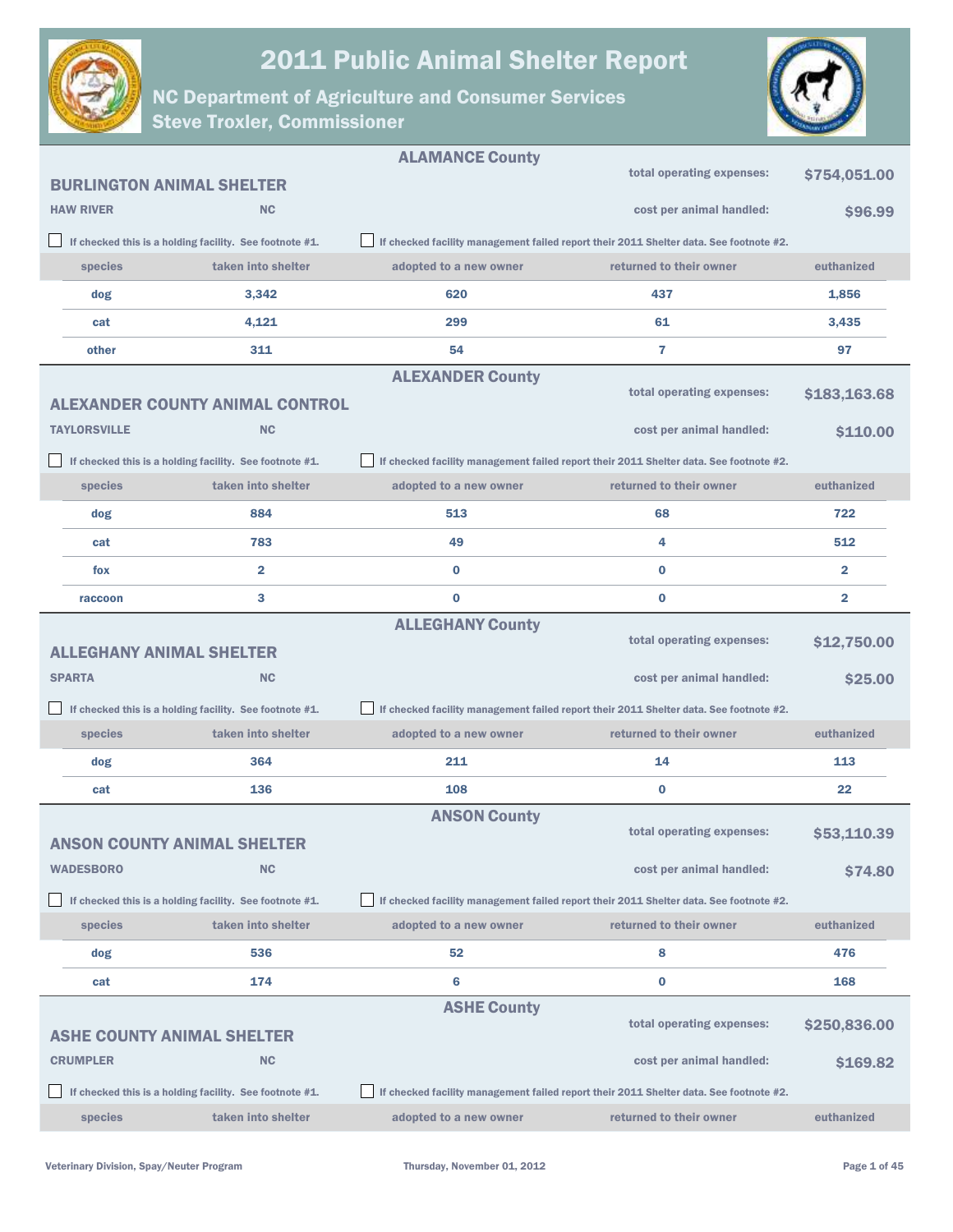



|                        |                                   |                                                            | <b>ASHE County</b>                                                                        | total operating expenses:                                                              |              |  |
|------------------------|-----------------------------------|------------------------------------------------------------|-------------------------------------------------------------------------------------------|----------------------------------------------------------------------------------------|--------------|--|
|                        | <b>ASHE COUNTY ANIMAL SHELTER</b> |                                                            |                                                                                           |                                                                                        | \$250,836.00 |  |
|                        | <b>CRUMPLER</b>                   | <b>NC</b>                                                  |                                                                                           | cost per animal handled:                                                               | \$169.82     |  |
|                        |                                   | If checked this is a holding facility. See footnote #1.    |                                                                                           | If checked facility management failed report their 2011 Shelter data. See footnote #2. |              |  |
|                        | species                           | taken into shelter                                         | adopted to a new owner                                                                    | returned to their owner                                                                | euthanized   |  |
|                        | dog                               | 648                                                        | 147                                                                                       | 51                                                                                     | 450          |  |
|                        | cat                               | 792                                                        | 35                                                                                        | $\overline{2}$                                                                         | 765          |  |
|                        | goat                              | 1                                                          | $\bf{0}$                                                                                  | $\bf{0}$                                                                               | 1            |  |
|                        | opossum                           | 15                                                         | $\bf{0}$                                                                                  | $\bf{0}$                                                                               | 15           |  |
|                        | raccoon                           | 20                                                         | $\bf{0}$                                                                                  | $\bf{0}$                                                                               | 20           |  |
|                        | sheep                             | 1                                                          | $\bf{0}$                                                                                  | $\bf{0}$                                                                               | 1            |  |
|                        |                                   |                                                            | <b>AVERY County</b>                                                                       | total operating expenses:                                                              |              |  |
|                        |                                   | <b>AVERY COUNTY HUMANE SOCIETY</b>                         |                                                                                           |                                                                                        | \$423,000.00 |  |
|                        | <b>NEWLAND</b>                    | <b>NC</b>                                                  |                                                                                           | cost per animal handled:                                                               | \$275,00     |  |
|                        |                                   | If checked this is a holding facility. See footnote #1.    |                                                                                           | If checked facility management failed report their 2011 Shelter data. See footnote #2. |              |  |
|                        | species                           | taken into shelter                                         | adopted to a new owner                                                                    | returned to their owner                                                                | euthanized   |  |
|                        | dog                               | 552                                                        | 286                                                                                       | 33                                                                                     | 230          |  |
|                        | cat                               | 479                                                        | 160                                                                                       | 15                                                                                     | 297          |  |
| <b>BEAUFORT County</b> |                                   |                                                            |                                                                                           |                                                                                        |              |  |
|                        |                                   |                                                            |                                                                                           |                                                                                        |              |  |
|                        |                                   | <b>BETSY BAILEY NELSON ANIMAL CONTROL FAC.</b>             |                                                                                           | total operating expenses:                                                              | \$0.00       |  |
|                        | <b>WASHINGTON</b>                 | <b>NC</b>                                                  |                                                                                           | cost per animal handled:                                                               | \$0.00       |  |
|                        |                                   | If checked this is a holding facility. See footnote #1.    | If checked facility management failed report their 2011 Shelter data. See footnote $#2$ . |                                                                                        |              |  |
|                        | species                           | taken into shelter                                         | adopted to a new owner                                                                    | returned to their owner                                                                | euthanized   |  |
|                        | dog                               | $\bf{0}$                                                   | $\bf{0}$                                                                                  | $\bf{0}$                                                                               | $\bf{0}$     |  |
|                        |                                   |                                                            | <b>BERTIE County</b>                                                                      |                                                                                        |              |  |
|                        |                                   | <b>BERTIE COUNTY ANIMAL SHELTER</b>                        |                                                                                           | total operating expenses:                                                              | \$92,979.00  |  |
|                        | <b>WINDSOR</b>                    | <b>NC</b>                                                  |                                                                                           | cost per animal handled:                                                               | \$105.42     |  |
|                        |                                   | If checked this is a holding facility. See footnote #1.    |                                                                                           | If checked facility management failed report their 2011 Shelter data. See footnote #2. |              |  |
|                        | species                           | taken into shelter                                         | adopted to a new owner                                                                    | returned to their owner                                                                | euthanized   |  |
|                        | dog                               | 471                                                        | 149                                                                                       | 15                                                                                     | 295          |  |
|                        | cat                               | 411                                                        | 62                                                                                        | $\overline{\mathbf{2}}$                                                                | 341          |  |
|                        |                                   |                                                            | <b>BERTIE County</b>                                                                      |                                                                                        |              |  |
|                        | <b>TOWN OF WINDSOR</b>            |                                                            |                                                                                           | total operating expenses:                                                              | \$11,901.27  |  |
|                        | <b>WINDSOR</b>                    | <b>NC</b>                                                  |                                                                                           | cost per animal handled:                                                               | \$290.27     |  |
|                        |                                   | If checked this is a holding facility. See footnote $#1$ . |                                                                                           | If checked facility management failed report their 2011 Shelter data. See footnote #2. |              |  |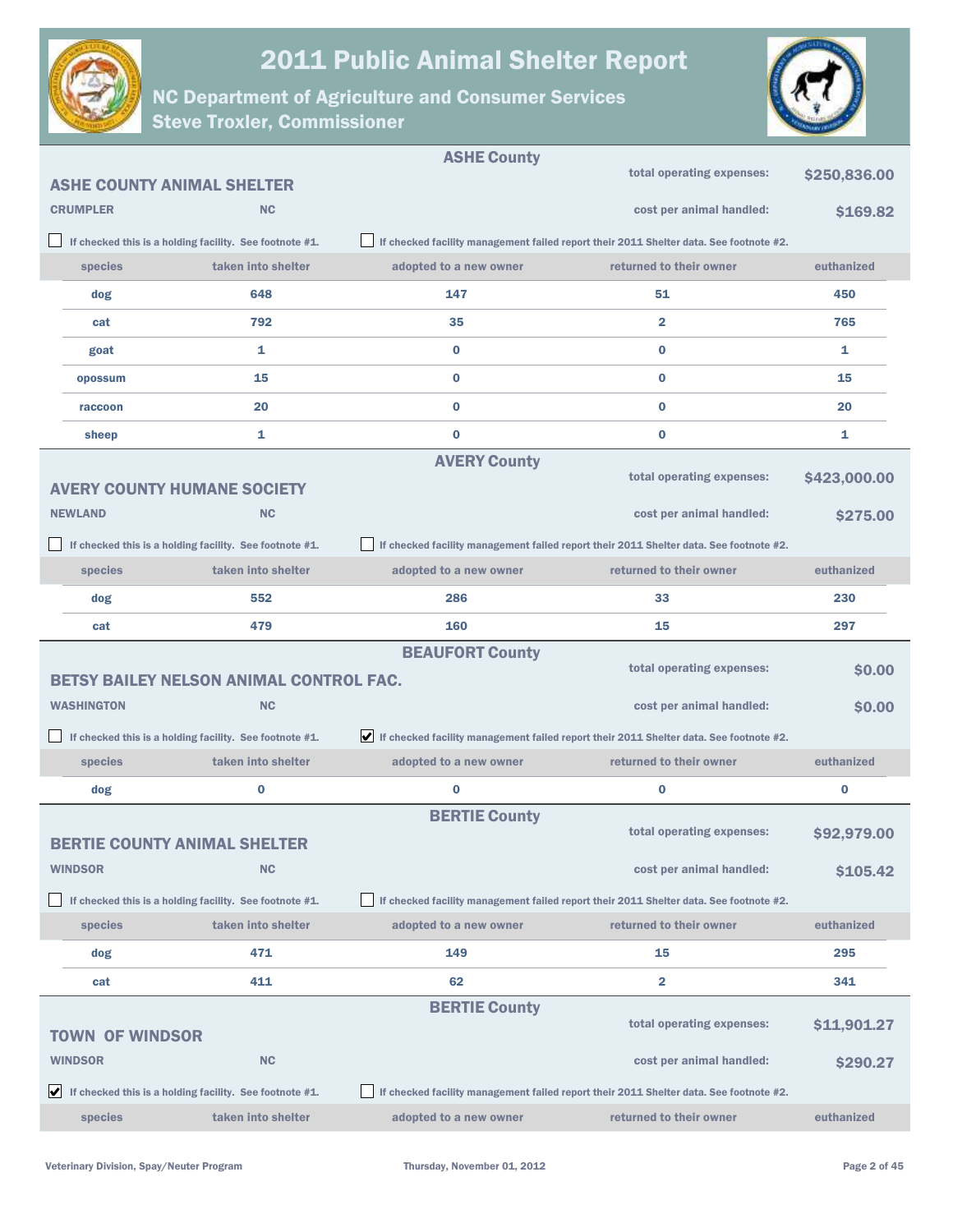



|                        |                                                                               | <b>BERTIE County</b>    |                                                                                        |                         |
|------------------------|-------------------------------------------------------------------------------|-------------------------|----------------------------------------------------------------------------------------|-------------------------|
| <b>TOWN OF WINDSOR</b> |                                                                               |                         | total operating expenses:                                                              | \$11,901.27             |
| <b>WINDSOR</b>         | <b>NC</b>                                                                     |                         | cost per animal handled:                                                               | \$290.27                |
|                        | $\blacktriangleright$ If checked this is a holding facility. See footnote #1. |                         | If checked facility management failed report their 2011 Shelter data. See footnote #2. |                         |
| species                | taken into shelter                                                            | adopted to a new owner  | returned to their owner                                                                | euthanized              |
| dog                    | 24                                                                            | 13                      | 2                                                                                      | 9                       |
| cat                    | 17                                                                            | $\overline{\mathbf{2}}$ | 0                                                                                      | 15                      |
|                        |                                                                               | <b>BLADEN County</b>    | total operating expenses:                                                              |                         |
|                        | <b>BLADEN COUNTY ANIMAL SHELTER</b>                                           |                         |                                                                                        | \$167,711.50            |
| <b>ELIZABETHTOWN</b>   | <b>NC</b>                                                                     |                         | cost per animal handled:                                                               | \$73.30                 |
|                        | If checked this is a holding facility. See footnote #1.                       |                         | If checked facility management failed report their 2011 Shelter data. See footnote #2. |                         |
| species                | taken into shelter                                                            | adopted to a new owner  | returned to their owner                                                                | euthanized              |
| dog                    | 1,310                                                                         | 1,123                   | 71                                                                                     | 139                     |
| cat                    | 959                                                                           | 360                     | 6                                                                                      | 611                     |
| opossum                | 13                                                                            | $\bf{0}$                | $\bf{0}$                                                                               | $\bf{0}$                |
| raccoon                | 6                                                                             | $\bf{0}$                | 0                                                                                      | 1                       |
|                        |                                                                               | <b>BRUNSWICK County</b> | total operating expenses:                                                              |                         |
|                        | <b>BRUNSWICK COUNTY ANIMAL SHELTER</b>                                        |                         |                                                                                        | \$383,443.07            |
| <b>SUPPLY</b>          | <b>NC</b>                                                                     |                         | cost per animal handled:                                                               | \$69.03                 |
| - 1                    | If checked this is a holding facility. See footnote #1.                       |                         | If checked facility management failed report their 2011 Shelter data. See footnote #2. |                         |
| species                | taken into shelter                                                            | adopted to a new owner  | returned to their owner                                                                | euthanized              |
| dog                    | 2,072                                                                         | 556                     | 259                                                                                    | 1,220                   |
| bat                    | $\overline{\mathbf{2}}$                                                       | 0                       | $\bf{0}$                                                                               | $\bf{0}$                |
| bird                   | 26                                                                            | 23                      | 0                                                                                      | $\bf{0}$                |
| cat                    | 3,245                                                                         | 113                     | 46                                                                                     | 2,973                   |
| coyote                 | 1                                                                             | $\bf{0}$                | 0                                                                                      | 1                       |
| deer                   | 1                                                                             | $\bf{0}$                | 0                                                                                      | $\pmb{0}$               |
| fox                    | 8                                                                             | 0                       | 0                                                                                      | $6\phantom{1}6$         |
| goat                   | $\overline{\mathbf{2}}$                                                       | $\overline{\mathbf{2}}$ | $\bf{0}$                                                                               | $\pmb{0}$               |
| opossum                | 99                                                                            | $\pmb{0}$               | 0                                                                                      | 4                       |
| pig                    | $\overline{\mathbf{2}}$                                                       | 3                       | $\bf{0}$                                                                               | $\bf{0}$                |
| rabbit                 | 5                                                                             | 4                       | 0                                                                                      | $\bf{0}$                |
| raccoon                | 90                                                                            | $\pmb{0}$               | $\bf{0}$                                                                               | 82                      |
| squirrel               | $\overline{\mathbf{2}}$                                                       | $\pmb{0}$               | $\mathbf{0}$                                                                           | $\overline{\mathbf{2}}$ |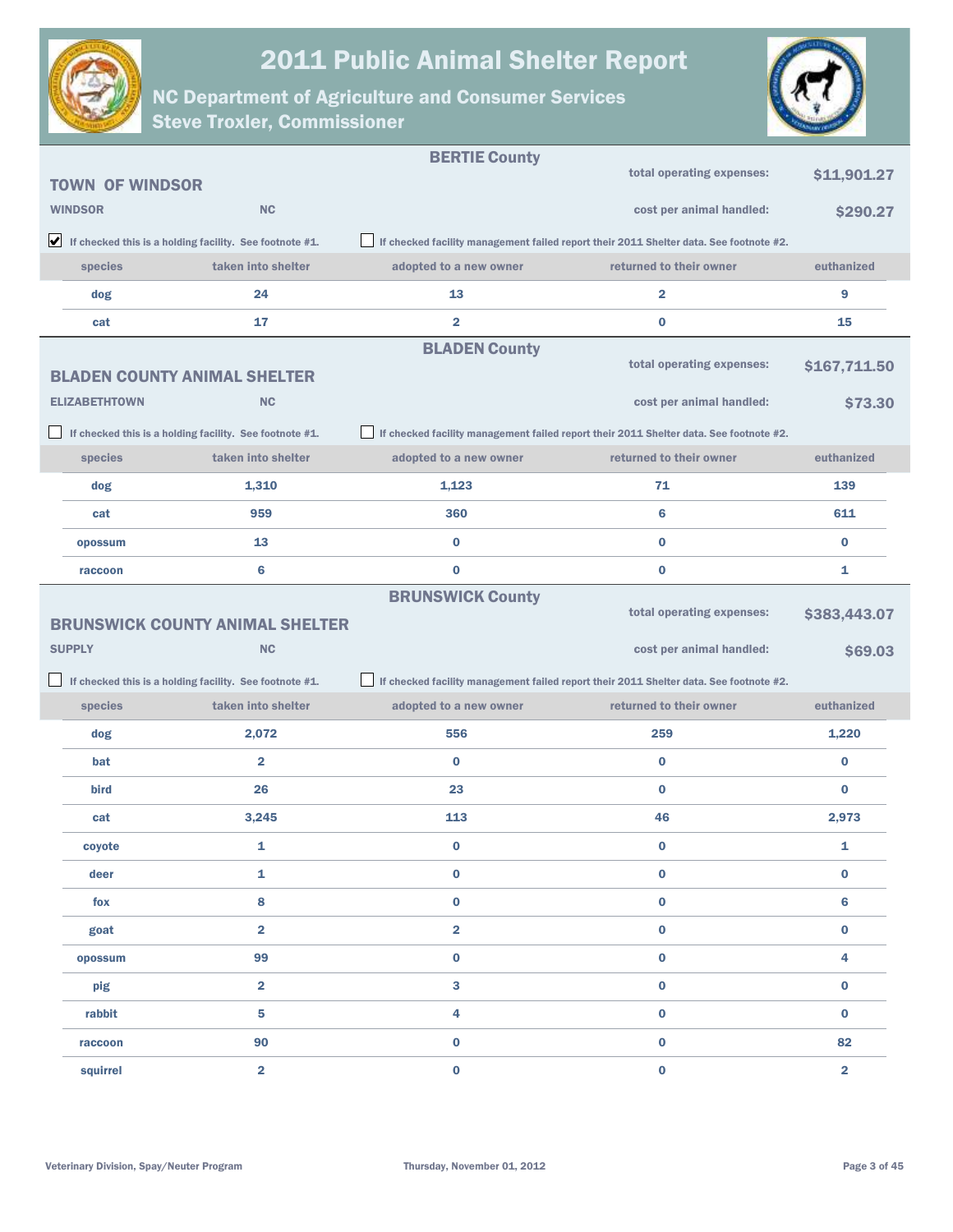



|                                                                               |                                                         | <b>BRUNSWICK County</b> |                                                                                                              |              |
|-------------------------------------------------------------------------------|---------------------------------------------------------|-------------------------|--------------------------------------------------------------------------------------------------------------|--------------|
| <b>CITY OF BOILING SPRING LAKES</b>                                           |                                                         |                         | total operating expenses:                                                                                    | \$0.00       |
| <b>SOUTHPORT</b>                                                              | <b>NC</b>                                               |                         | cost per animal handled:                                                                                     | \$0.00       |
| $\bigvee$ If checked this is a holding facility. See footnote #1.             |                                                         |                         | If checked facility management failed report their 2011 Shelter data. See footnote #2.                       |              |
| species                                                                       | taken into shelter                                      | adopted to a new owner  | returned to their owner                                                                                      | euthanized   |
| dog                                                                           | 0                                                       | $\bf{0}$                | $\bf{0}$                                                                                                     | 0            |
|                                                                               |                                                         | <b>BRUNSWICK County</b> |                                                                                                              |              |
|                                                                               | <b>LELAND POLICE DEPT. ANIMAL SHELTER</b>               |                         | total operating expenses:                                                                                    | \$0.00       |
| <b>LELAND</b>                                                                 | <b>NC</b>                                               |                         | cost per animal handled:                                                                                     | \$0.00       |
|                                                                               | If checked this is a holding facility. See footnote #1. |                         | $\blacktriangleright$ If checked facility management failed report their 2011 Shelter data. See footnote #2. |              |
| species                                                                       | taken into shelter                                      | adopted to a new owner  | returned to their owner                                                                                      | euthanized   |
| dog                                                                           | 0                                                       | $\bf{0}$                | $\bf{0}$                                                                                                     | $\bf{0}$     |
|                                                                               |                                                         | <b>BRUNSWICK County</b> |                                                                                                              |              |
|                                                                               | <b>TOWN OF CALABASH ANIMAL SHELTER</b>                  |                         | total operating expenses:                                                                                    | \$0.00       |
| <b>CALABASH</b>                                                               | <b>NC</b>                                               |                         | cost per animal handled:                                                                                     | \$0.00       |
| $\blacktriangleright$ If checked this is a holding facility. See footnote #1. |                                                         |                         | If checked facility management failed report their 2011 Shelter data. See footnote #2.                       |              |
| species                                                                       | taken into shelter                                      | adopted to a new owner  | returned to their owner                                                                                      | euthanized   |
| dog                                                                           | 0                                                       | $\bf{0}$                | $\bf{0}$                                                                                                     | 0            |
|                                                                               |                                                         | <b>BRUNSWICK County</b> | total operating expenses:                                                                                    | \$0.00       |
| <b>TOWN OF OAK ISLAND</b>                                                     |                                                         |                         |                                                                                                              |              |
| <b>OAK ISLAND</b>                                                             | <b>NC</b>                                               |                         | cost per animal handled:                                                                                     | \$0.00       |
| $\blacktriangleright$ If checked this is a holding facility. See footnote #1. |                                                         |                         | If checked facility management failed report their 2011 Shelter data. See footnote #2.                       |              |
| species                                                                       | taken into shelter                                      | adopted to a new owner  | returned to their owner                                                                                      | euthanized   |
| dog                                                                           | 0                                                       | $\bf{0}$                | $\bf{0}$                                                                                                     | 0            |
|                                                                               |                                                         | <b>BRUNSWICK County</b> | total operating expenses:                                                                                    | <b>SO.00</b> |
| TOWN OF SUNSET BEACH                                                          |                                                         |                         |                                                                                                              |              |
| <b>SUNSET BEACH</b>                                                           | <b>NC</b>                                               |                         | cost per animal handled:                                                                                     | \$0.00       |
| $\blacktriangleright$ If checked this is a holding facility. See footnote #1. |                                                         |                         | If checked facility management failed report their 2011 Shelter data. See footnote #2.                       |              |
| species                                                                       | taken into shelter                                      | adopted to a new owner  | returned to their owner                                                                                      | euthanized   |
| dog                                                                           | 1                                                       | $\bf{0}$                | 0                                                                                                            | 0            |
|                                                                               |                                                         | <b>BUNCOMBE County</b>  | total operating expenses:                                                                                    | \$954,198.00 |
|                                                                               | <b>BUNCOMBE COUNTY ANIMAL SHELTER</b>                   |                         |                                                                                                              |              |
| <b>ASHEVILLE</b>                                                              | <b>NC</b>                                               |                         | cost per animal handled:                                                                                     | \$128.00     |
|                                                                               | If checked this is a holding facility. See footnote #1. |                         | If checked facility management failed report their 2011 Shelter data. See footnote #2.                       |              |
| species                                                                       | taken into shelter                                      | adopted to a new owner  | returned to their owner                                                                                      | euthanized   |
| dog                                                                           | 3,276                                                   | 1,481                   | 762                                                                                                          | 1,036        |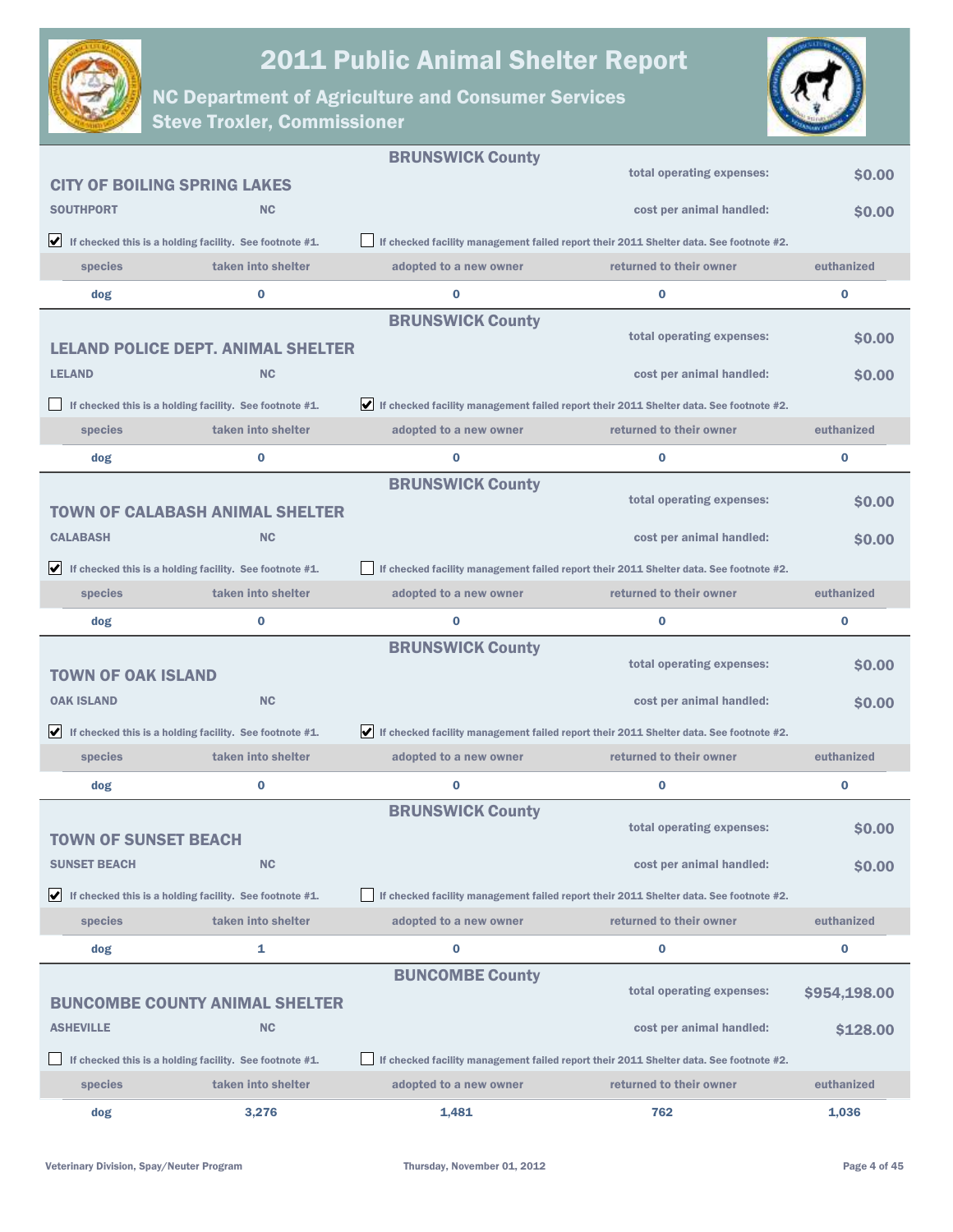



|                  |                                                         | <b>BUNCOMBE County</b> |                                                                                        |                |
|------------------|---------------------------------------------------------|------------------------|----------------------------------------------------------------------------------------|----------------|
|                  | <b>BUNCOMBE COUNTY ANIMAL SHELTER</b>                   |                        | total operating expenses:                                                              | \$954,198.00   |
| <b>ASHEVILLE</b> | <b>NC</b>                                               |                        | cost per animal handled:                                                               | \$128.00       |
|                  | If checked this is a holding facility. See footnote #1. |                        | If checked facility management failed report their 2011 Shelter data. See footnote #2. |                |
| species          | taken into shelter                                      | adopted to a new owner | returned to their owner                                                                | euthanized     |
| bat              | 33                                                      | $\bf{0}$               | $\bf{0}$                                                                               | 26             |
| bird             | 52                                                      | 23                     | 3                                                                                      | 19             |
| cat              | 3,613                                                   | 2,017                  | 92                                                                                     | 1,460          |
| deer             | 3                                                       | $\bf{0}$               | $\bf{0}$                                                                               | 3              |
| ferret           | 12                                                      | 11                     | $\bf{0}$                                                                               | $\mathbf{1}$   |
| fox              | 28                                                      | $\bf{0}$               | $\bf{0}$                                                                               | 24             |
| goat             | $\overline{7}$                                          | 5                      | 3                                                                                      | $\bf{0}$       |
| groundhog        | 6                                                       | $\bf{0}$               | $\bf{0}$                                                                               | 5              |
| guinea pig       | 12                                                      | 4                      | $\bf{0}$                                                                               | $\overline{7}$ |
| hamster          | 26                                                      | 13                     | $\bf{0}$                                                                               | 13             |
| horse            | 39                                                      | 1                      | 16                                                                                     | 1              |
| iguana           | $\overline{2}$                                          | 1                      | 1                                                                                      | $\bf{0}$       |
| <b>lizard</b>    | $\mathbf{1}$                                            | 1                      | $\bf{0}$                                                                               | $\bf{0}$       |
| mouse            | $\overline{2}$                                          | $\bf{0}$               | $\bf{0}$                                                                               | $\bf{0}$       |
| opossum          | 46                                                      | $\bf{0}$               | $\bf{0}$                                                                               | 45             |
| pig              | $\overline{9}$                                          | $\overline{7}$         | $\overline{\mathbf{2}}$                                                                | $\bf{0}$       |
| python           | 1                                                       | 0                      | $\mathbf{1}$                                                                           | $\bf{0}$       |
| rabbit           | 69                                                      | 40                     | $\bf{0}$                                                                               | 21             |
| raccoon          | 150                                                     | $\bf{0}$               | $\bf{0}$                                                                               | 149            |
| rat              | 21                                                      | 29                     | $\bf{0}$                                                                               | 4              |
| squirrel         | 10                                                      | $\pmb{0}$              | $\pmb{0}$                                                                              | 10             |
| turtle           | $\overline{2}$                                          | 2                      | $\bf{0}$                                                                               | $\bf{0}$       |
| wolf hybrid      | $\bf 6$                                                 | $\bf{0}$               | ${\bf 5}$                                                                              | 1              |
|                  |                                                         | <b>BURKE County</b>    | total operating expenses:                                                              |                |
|                  | <b>BURKE COUNTY ANIMAL SHELTER</b>                      |                        |                                                                                        | \$220,000.00   |
| <b>MORGANTON</b> | NC                                                      |                        | cost per animal handled:                                                               | \$38.91        |
|                  | If checked this is a holding facility. See footnote #1. |                        | If checked facility management failed report their 2011 Shelter data. See footnote #2. |                |
| species          | taken into shelter                                      | adopted to a new owner | returned to their owner                                                                | euthanized     |
| dog              | 3,075                                                   | 938                    | 201                                                                                    | 1,936          |
| cat              | 2,579                                                   | 153                    | 8                                                                                      | 2,418          |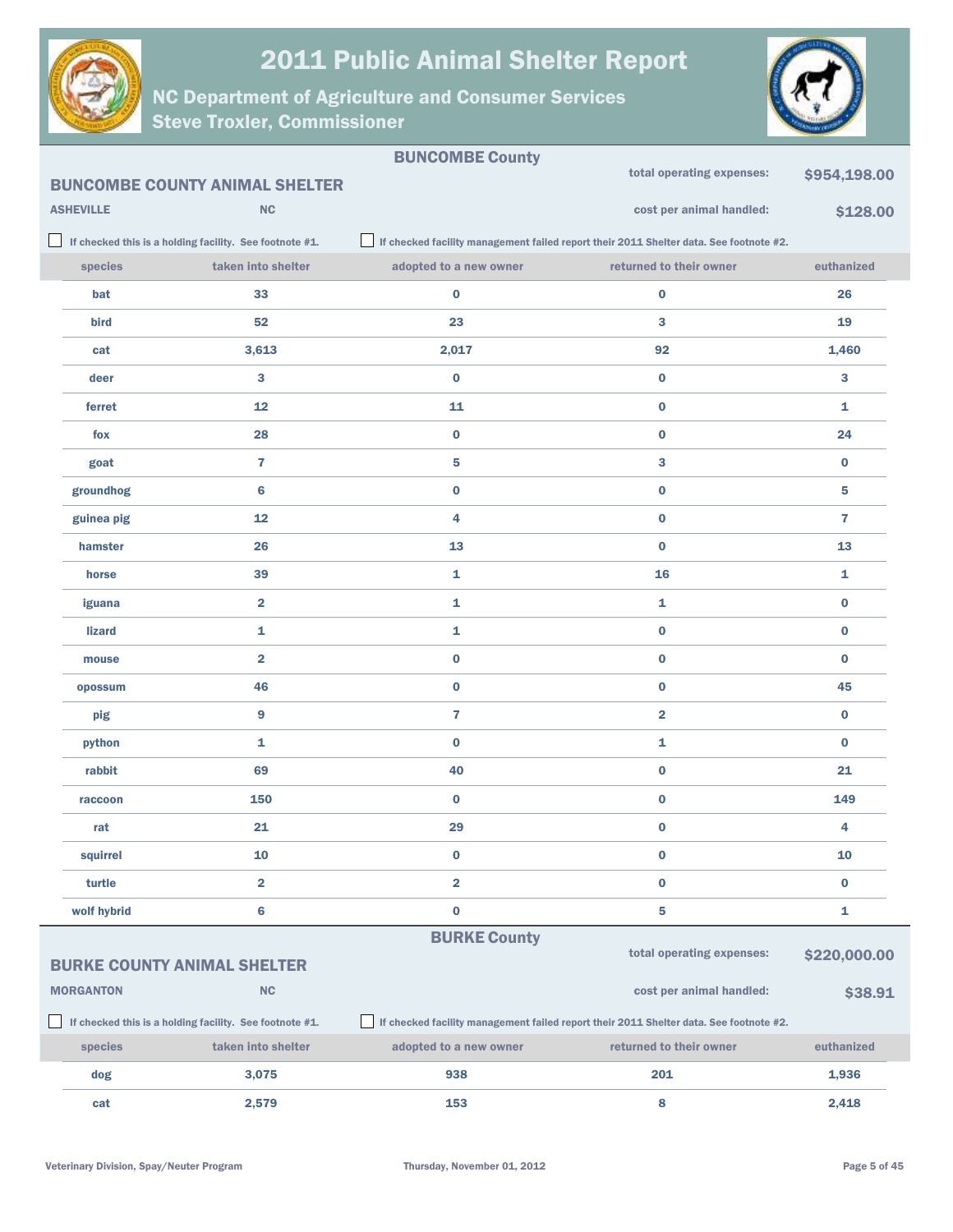



|                |                                                         | <b>CABARRUS County</b>  |                                                                                        |                         |
|----------------|---------------------------------------------------------|-------------------------|----------------------------------------------------------------------------------------|-------------------------|
|                | <b>CABARRUS COUNTY ANIMAL CONTROL</b>                   |                         | total operating expenses:                                                              | \$730,000.00            |
| <b>CONCORD</b> | <b>NC</b>                                               |                         | cost per animal handled:                                                               | \$0.00                  |
|                | If checked this is a holding facility. See footnote #1. |                         | If checked facility management failed report their 2011 Shelter data. See footnote #2. |                         |
| species        | taken into shelter                                      | adopted to a new owner  | returned to their owner                                                                | euthanized              |
| dog            | 2,056                                                   | 466                     | 350                                                                                    | 1,009                   |
|                | $\bf{0}$                                                | $\bf{0}$                | $\bf{0}$                                                                               | $\bf{0}$                |
| cat            | 2,205                                                   | 366                     | 9                                                                                      | 1,015                   |
| opossum        | 31                                                      | $\bf{0}$                | $\bf{0}$                                                                               | $\overline{\mathbf{2}}$ |
| raccoon        | 23                                                      | $\bf{0}$                | $\bf{0}$                                                                               | 23                      |
|                |                                                         | <b>CALDWELL County</b>  |                                                                                        |                         |
|                | <b>CALDWELL CO. ANIMAL CARE&amp;CONTROL SHELTER</b>     |                         | total operating expenses:                                                              | \$472,380.25            |
| <b>LENIOR</b>  | NC                                                      |                         | cost per animal handled:                                                               | \$99.41                 |
|                | If checked this is a holding facility. See footnote #1. |                         | If checked facility management failed report their 2011 Shelter data. See footnote #2. |                         |
| species        | taken into shelter                                      | adopted to a new owner  | returned to their owner                                                                | euthanized              |
| dog            | 2,396                                                   | 145                     | 212                                                                                    | 2,194                   |
| bat            | $\overline{\mathbf{2}}$                                 | $\bf{0}$                | $\bf{0}$                                                                               | $\overline{\mathbf{2}}$ |
| cat            | 2,269                                                   | 53                      | 13                                                                                     | 2,134                   |
| fox            | 10                                                      | $\bf{0}$                | $\bf{0}$                                                                               | 8                       |
| goat           | 5                                                       | $\bf{0}$                | 3                                                                                      | 1                       |
| groundhog      | $\mathbf{1}$                                            | $\bf{0}$                | $\bf{0}$                                                                               | 1                       |
| hamster        | 12                                                      | $\bf{0}$                | $\bf{0}$                                                                               | $\bf{0}$                |
| hawk           | 1                                                       | $\bf{0}$                | $\bf{0}$                                                                               | $\bf{0}$                |
| horse          | 6                                                       | $\overline{\mathbf{2}}$ | $\overline{\mathbf{2}}$                                                                | $\bf{0}$                |
| opossum        | 8                                                       | $\bf{0}$                | $\bf{0}$                                                                               | 3                       |
| parrot         | 1                                                       | 0                       | 1                                                                                      | 0                       |
| pig            | $\overline{\mathbf{2}}$                                 | $\mathbf{1}$            | $\bf{0}$                                                                               | $\bf{0}$                |
| rabbit         | 3                                                       | $\mathbf{1}$            | $\bf{0}$                                                                               | $\overline{\mathbf{2}}$ |
| raccoon        | 30                                                      | $\bf{0}$                | $\pmb{0}$                                                                              | 26                      |
| skunk          | 6                                                       | $\bf{0}$                | $\pmb{0}$                                                                              | 4                       |
|                |                                                         | <b>CARTERET County</b>  |                                                                                        |                         |
|                | <b>CARTERET COUNTY HUMANE SOCIETY</b>                   |                         | total operating expenses:                                                              | \$320,013.00            |
| <b>NEWPORT</b> | NC                                                      |                         | cost per animal handled:                                                               | \$83.97                 |
|                | If checked this is a holding facility. See footnote #1. |                         | If checked facility management failed report their 2011 Shelter data. See footnote #2. |                         |
| species        | taken into shelter                                      | adopted to a new owner  | returned to their owner                                                                | euthanized              |
| dog            | 1,374                                                   | 715                     | 230                                                                                    | 352                     |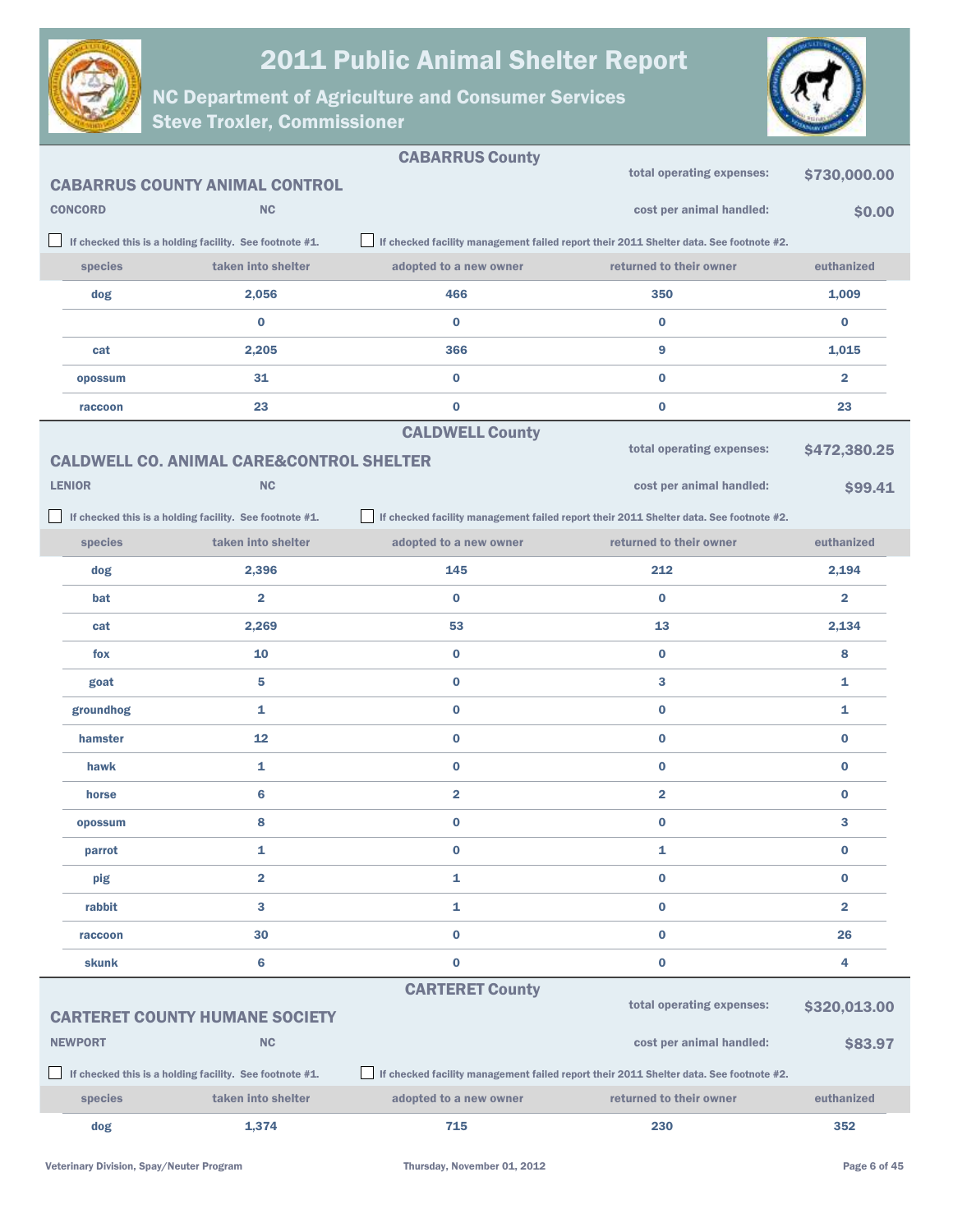



|                    |                                                         | <b>CARTERET County</b>  |                                                                                        |              |
|--------------------|---------------------------------------------------------|-------------------------|----------------------------------------------------------------------------------------|--------------|
|                    | <b>CARTERET COUNTY HUMANE SOCIETY</b>                   |                         | total operating expenses:                                                              | \$320,013.00 |
| <b>NEWPORT</b>     | <b>NC</b>                                               |                         | cost per animal handled:                                                               | \$83.97      |
|                    | If checked this is a holding facility. See footnote #1. |                         | If checked facility management failed report their 2011 Shelter data. See footnote #2. |              |
| species            | taken into shelter                                      | adopted to a new owner  | returned to their owner                                                                | euthanized   |
| bird               | 3                                                       | 3                       | $\bf{0}$                                                                               | $\bf{0}$     |
| cat                | 2,422                                                   | 416                     | 62                                                                                     | 1,810        |
| ferret             | 1                                                       | 1                       | $\bf{0}$                                                                               | $\bf{0}$     |
| goat               | 3                                                       | 3                       | $\bf{0}$                                                                               | $\bf{0}$     |
| guinea pig         | 1                                                       | 1                       | $\bf{0}$                                                                               | $\bf{0}$     |
| rabbit             | $\overline{\mathbf{2}}$                                 | $\overline{\mathbf{2}}$ | $\bf{0}$                                                                               | $\bf{0}$     |
| raccoon            | 3                                                       | $\bf{0}$                | $\bf{0}$                                                                               | 3            |
| rat                | $\overline{\mathbf{2}}$                                 | $\overline{2}$          | $\bf{0}$                                                                               | $\bf{0}$     |
|                    |                                                         | <b>CASWELL County</b>   |                                                                                        |              |
|                    | <b>CASWELL COUNTY ANIMAL SHELTER</b>                    |                         | total operating expenses:                                                              | \$110,000.00 |
| <b>YANCEYVILLE</b> | <b>NC</b>                                               |                         | cost per animal handled:                                                               | \$58.54      |
|                    | If checked this is a holding facility. See footnote #1. |                         | If checked facility management failed report their 2011 Shelter data. See footnote #2. |              |
| species            | taken into shelter                                      | adopted to a new owner  | returned to their owner                                                                | euthanized   |
| dog                | 963                                                     | 636                     | 54                                                                                     | 328          |
| bat                | 1                                                       | $\bf{0}$                | $\bf{0}$                                                                               | 1            |
| bird               | 3                                                       | 3                       | $\bf{0}$                                                                               | $\bf{0}$     |
| cat                | 907                                                     | 140                     | 8                                                                                      | 793          |
| goat               | 1                                                       | 1                       | $\bf{0}$                                                                               | $\bf{0}$     |
| opossum            | 1                                                       | 1                       | $\bf{0}$                                                                               | $\bf{0}$     |
| squirrel           | 3                                                       | 2                       | $\bf{0}$                                                                               | 1            |
|                    |                                                         | <b>CATAWBA County</b>   | total operating expenses:                                                              |              |
|                    | <b>CATAWBA COUNTY ANIMAL CONTROL</b>                    |                         |                                                                                        | \$465,910.00 |
| <b>NEWTON</b>      | <b>NC</b>                                               |                         | cost per animal handled:                                                               | \$121.00     |
|                    | If checked this is a holding facility. See footnote #1. |                         | If checked facility management failed report their 2011 Shelter data. See footnote #2. |              |
| species            | taken into shelter                                      | adopted to a new owner  | returned to their owner                                                                | euthanized   |
| dog                | 3,380                                                   | 454                     | 451                                                                                    | 1,544        |
| cat                | 3,767                                                   | 145                     | 42                                                                                     | 3,300        |
| chicken            | 22                                                      | 21                      | $\bf{0}$                                                                               | 1            |
| goat               | 6                                                       | $6\phantom{1}$          | $\bf{0}$                                                                               | $\bf{0}$     |
| opossum            | 18                                                      | $\pmb{0}$               | $\bf{0}$                                                                               | 18           |
| pig                | 4                                                       | 4                       | $\mathbf 0$                                                                            | $\bf{0}$     |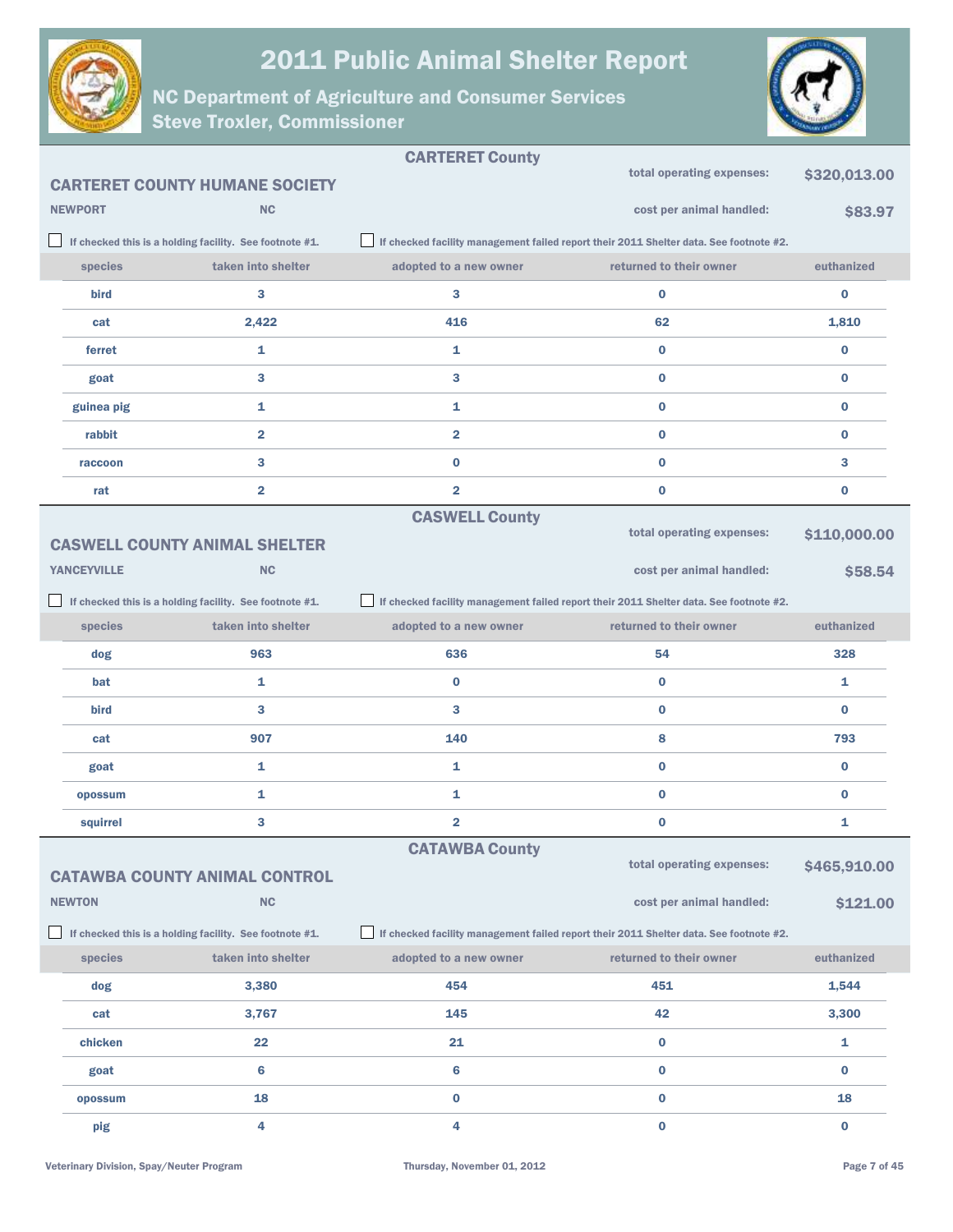



|                  |                                                         | <b>CATAWBA County</b>  |                                                                                        |              |
|------------------|---------------------------------------------------------|------------------------|----------------------------------------------------------------------------------------|--------------|
|                  | <b>CATAWBA COUNTY ANIMAL CONTROL</b>                    |                        | total operating expenses:                                                              | \$465,910.00 |
| <b>NEWTON</b>    | <b>NC</b>                                               |                        | cost per animal handled:                                                               | \$121.00     |
|                  | If checked this is a holding facility. See footnote #1. |                        | If checked facility management failed report their 2011 Shelter data. See footnote #2. |              |
| species          | taken into shelter                                      | adopted to a new owner | returned to their owner                                                                | euthanized   |
| rabbit           | 10                                                      | 9                      | $\bf{0}$                                                                               | 1            |
| raccoon          | 30                                                      | $\bf{0}$               | $\bf{0}$                                                                               | 30           |
| skunk            | 12                                                      | 0                      | $\bf{0}$                                                                               | 12           |
|                  |                                                         | <b>CHATHAM County</b>  |                                                                                        |              |
|                  | <b>CHATHAM COUNTY ANIMAL CONTROL</b>                    |                        | total operating expenses:                                                              | \$579,096.87 |
| <b>PITTSBORO</b> | NC                                                      |                        | cost per animal handled:                                                               | \$279.76     |
|                  | If checked this is a holding facility. See footnote #1. |                        | If checked facility management failed report their 2011 Shelter data. See footnote #2. |              |
| species          | taken into shelter                                      | adopted to a new owner | returned to their owner                                                                | euthanized   |
| dog              | 1,057                                                   | 380                    | 111                                                                                    | 546          |
| bat              | 12                                                      | $\bf{0}$               | $\bf{0}$                                                                               | $\bf{0}$     |
| cat              | 982                                                     | 113                    | 13                                                                                     | 847          |
| deer             | $\mathbf{1}$                                            | $\bf{0}$               | $\bf{0}$                                                                               | $\bf{0}$     |
| fox              | 4                                                       | 0                      | $\bf{0}$                                                                               | $\bf{0}$     |
| goat             | 1                                                       | $\bf{0}$               | $\bf{0}$                                                                               | $\bf{0}$     |
| guinea pig       | 1                                                       | 0                      | $\bf{0}$                                                                               | $\bf{0}$     |
| opossum          | 5                                                       | 0                      | $\bf{0}$                                                                               | $\bf{0}$     |
| pig              | 1                                                       | 0                      | 0                                                                                      | 0            |
| raccoon          | 4                                                       | $\bf{0}$               | $\bf{0}$                                                                               | $\bf{0}$     |
| skunk            | $\overline{\mathbf{2}}$                                 | 0                      | 0                                                                                      | $\bf{0}$     |
|                  |                                                         | <b>CHEROKEE County</b> |                                                                                        |              |
|                  | <b>VALLEY RIVER HUMANE SOCIETY</b>                      |                        | total operating expenses:                                                              | \$225,546.19 |
| <b>MURPHY</b>    | <b>NC</b>                                               |                        | cost per animal handled:                                                               | \$205.60     |
|                  | If checked this is a holding facility. See footnote #1. |                        | If checked facility management failed report their 2011 Shelter data. See footnote #2. |              |
| species          | taken into shelter                                      | adopted to a new owner | returned to their owner                                                                | euthanized   |
| dog              | 765                                                     | 529                    | 18                                                                                     | 199          |
| cat              | 332                                                     | 154                    | 3                                                                                      | 184          |
|                  |                                                         | <b>CHOWAN County</b>   | total operating expenses:                                                              |              |
|                  | <b>TRI-COUNTY ANIMAL SHELTER</b>                        |                        |                                                                                        | \$159,063.00 |
| <b>TYNER</b>     | <b>NC</b>                                               |                        | cost per animal handled:                                                               | \$64.55      |
|                  | If checked this is a holding facility. See footnote #1. |                        | If checked facility management failed report their 2011 Shelter data. See footnote #2. |              |
| species          | taken into shelter                                      | adopted to a new owner | returned to their owner                                                                | euthanized   |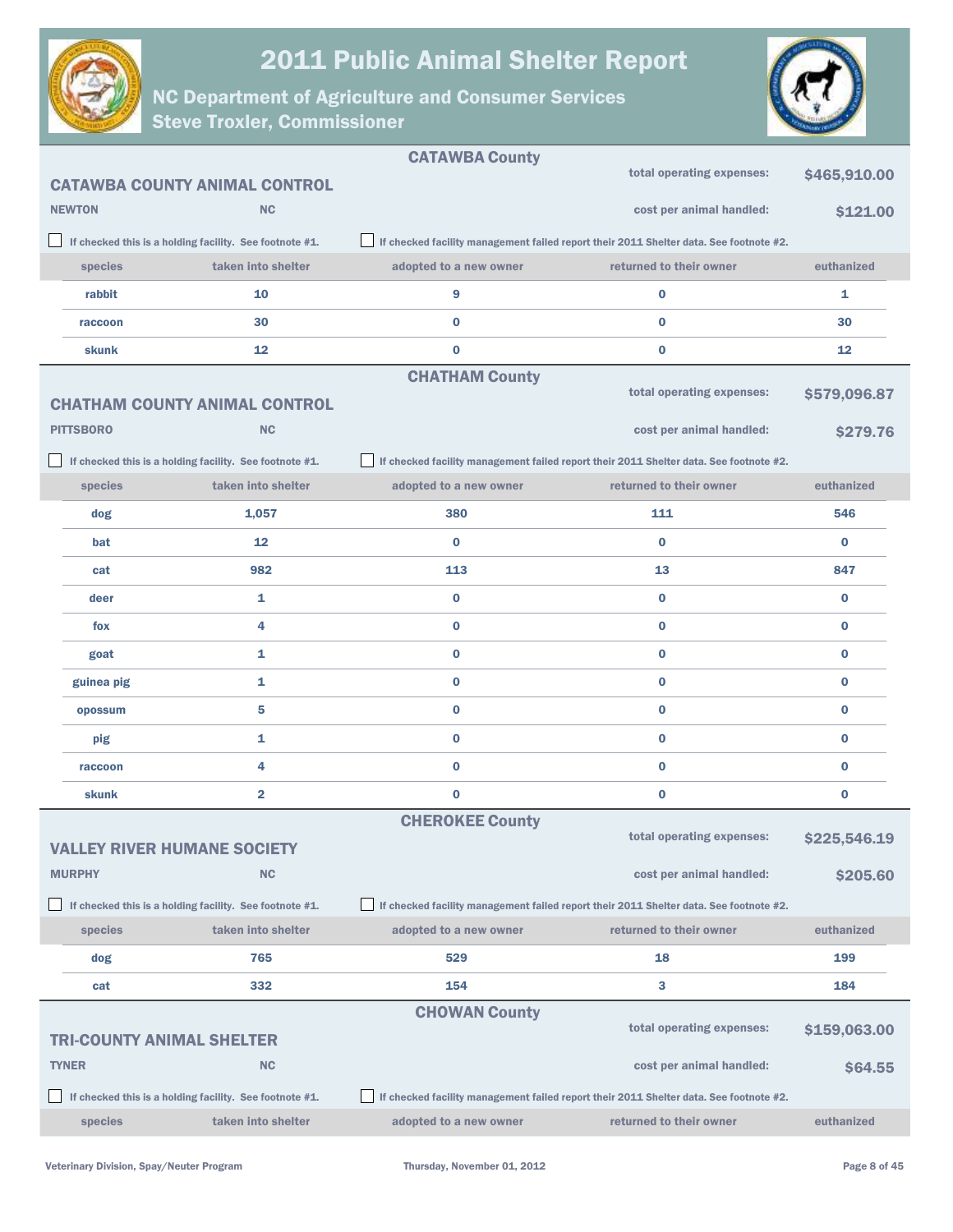



|               |                                                         | <b>CHOWAN County</b>    |                                                                                        |                         |
|---------------|---------------------------------------------------------|-------------------------|----------------------------------------------------------------------------------------|-------------------------|
|               | <b>TRI-COUNTY ANIMAL SHELTER</b>                        |                         | total operating expenses:                                                              | \$159,063.00            |
| <b>TYNER</b>  | NC                                                      |                         | cost per animal handled:                                                               | \$64.55                 |
|               | If checked this is a holding facility. See footnote #1. |                         | If checked facility management failed report their 2011 Shelter data. See footnote #2. |                         |
| species       | taken into shelter                                      | adopted to a new owner  | returned to their owner                                                                | euthanized              |
| dog           | 899                                                     | 143                     | 96                                                                                     | 374                     |
| cat           | 1,559                                                   | 64                      | 22                                                                                     | 1,427                   |
| iguana        | 1                                                       | 1                       | $\bf{0}$                                                                               | $\bf{0}$                |
| rabbit        | 1                                                       | 1                       | $\bf{0}$                                                                               | $\bf{0}$                |
| rat           | 4                                                       | 4                       | $\bf{0}$                                                                               | $\bf{0}$                |
|               |                                                         | <b>CLEVELAND County</b> |                                                                                        |                         |
|               | <b>CLEVELAND COUNTY ANIMAL SHELTER</b>                  |                         | total operating expenses:                                                              | \$600,896.00            |
| <b>SHELBY</b> | NC                                                      |                         | cost per animal handled:                                                               | \$85.10                 |
|               | If checked this is a holding facility. See footnote #1. |                         | If checked facility management failed report their 2011 Shelter data. See footnote #2. |                         |
| species       | taken into shelter                                      | adopted to a new owner  | returned to their owner                                                                | euthanized              |
| dog           | 3,678                                                   | 396                     | 250                                                                                    | 3,006                   |
| bat           | 17                                                      | $\bf{0}$                | $\bf{0}$                                                                               | 17                      |
| buzzard       | $\overline{\mathbf{2}}$                                 | $\overline{\mathbf{2}}$ | $\bf{0}$                                                                               | $\bf{0}$                |
| cat           | 3,139                                                   | 44                      | 18                                                                                     | 3,055                   |
| chicken       | $\overline{7}$                                          | 4                       | $\bf{0}$                                                                               | 3                       |
| coyote        | 1                                                       | $\bf{0}$                | $\bf{0}$                                                                               | 1                       |
| deer          | $\overline{\mathbf{2}}$                                 | 1                       | $\bf{0}$                                                                               | 1                       |
| emu           | 1                                                       | $\bf{0}$                | $\bf{0}$                                                                               | $\bf{0}$                |
| fox           | 9                                                       | $\bf{0}$                | $\bf{0}$                                                                               | 9                       |
| goat          | 5                                                       | 1                       | 4                                                                                      | $\bf{0}$                |
| groundhog     | 11                                                      | 0                       | 0                                                                                      | 11                      |
| guinea pig    | 4                                                       | 4                       | $\mathbf 0$                                                                            | $\mathbf 0$             |
| hawk          | $\mathbf{1}$                                            | 1                       | $\mathbf 0$                                                                            | $\mathbf 0$             |
| opossum       | 64                                                      | $\mathbf 0$             | $\pmb{0}$                                                                              | 64                      |
| pig           | $\overline{\mathbf{5}}$                                 | 3                       |                                                                                        | $\overline{\mathbf{2}}$ |
| pigeon        | $\mathbf{1}$                                            | 0                       | $\pmb{0}$                                                                              | $\mathbf{1}$            |
| rabbit        | $\mathbf{1}$                                            | 1                       | $\pmb{0}$                                                                              | $\mathbf 0$             |
| raccoon       | 76                                                      | $\mathbf 0$             | $\pmb{0}$                                                                              | 76                      |
| rooster       | $\overline{\mathbf{3}}$                                 | 3                       | $\pmb{0}$                                                                              | $\bf{0}$                |
| skunk         | 24                                                      | 0                       | $\mathbf 0$                                                                            | 24                      |
| snake         | $\mathbf 1$                                             | $\mathbf 0$             | $\mathbf 0$                                                                            | $\mathbf{1}$            |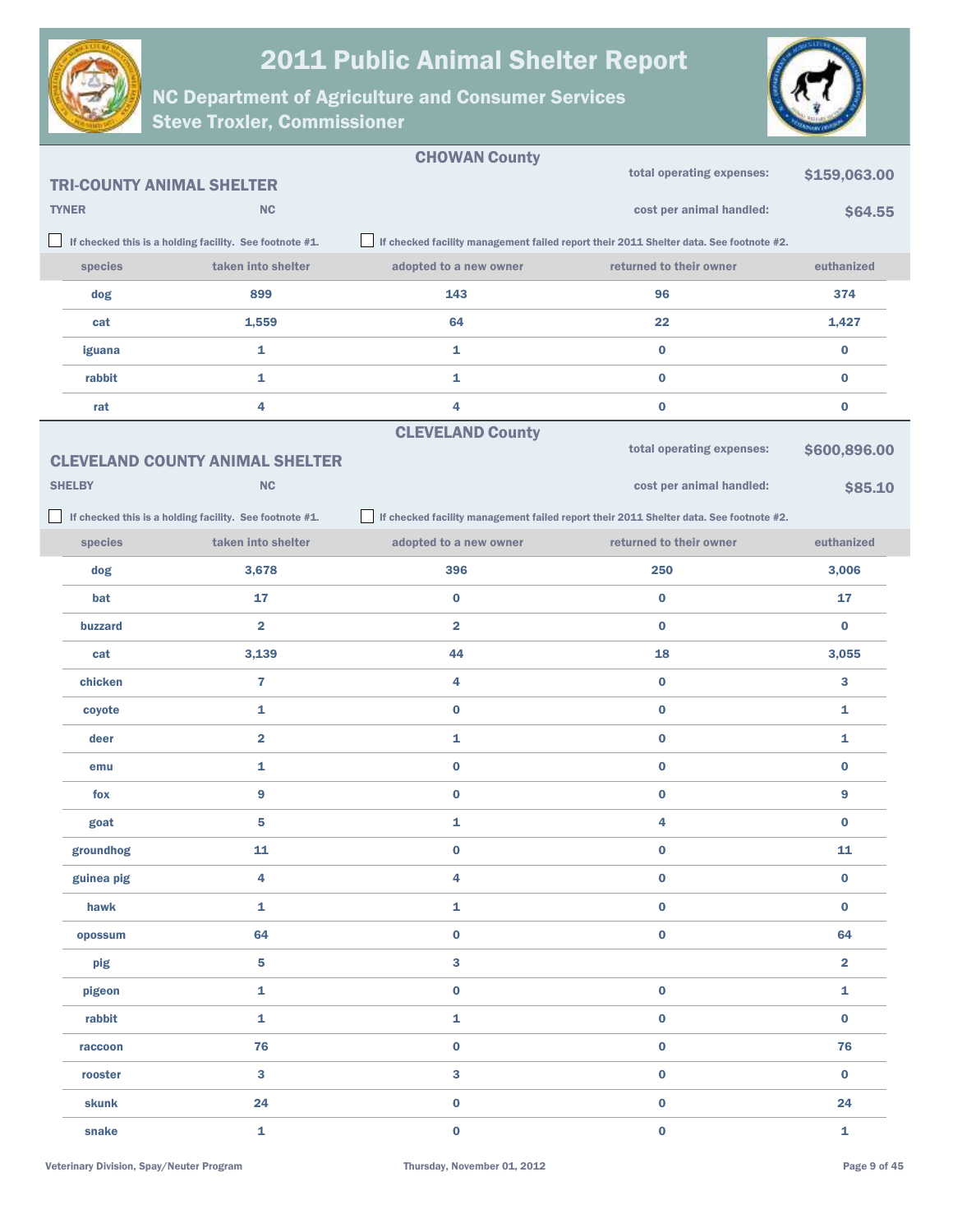



|                   |                                                         | <b>CLEVELAND County</b>                                                                |                                                                                        |                         |
|-------------------|---------------------------------------------------------|----------------------------------------------------------------------------------------|----------------------------------------------------------------------------------------|-------------------------|
|                   | <b>CLEVELAND COUNTY ANIMAL SHELTER</b>                  |                                                                                        | total operating expenses:                                                              | \$600,896.00            |
| <b>SHELBY</b>     | <b>NC</b>                                               |                                                                                        | cost per animal handled:                                                               | \$85.10                 |
|                   | If checked this is a holding facility. See footnote #1. |                                                                                        | If checked facility management failed report their 2011 Shelter data. See footnote #2. |                         |
| species           | taken into shelter                                      | adopted to a new owner                                                                 | returned to their owner                                                                | euthanized              |
| squirrel          | 7                                                       | 0                                                                                      | $\bf{0}$                                                                               | 7                       |
| owl               | 1                                                       | $\bf{0}$                                                                               | $\bf{0}$                                                                               | 1                       |
| mole              | 1                                                       | $\bf{0}$                                                                               | $\bf{0}$                                                                               | 1                       |
|                   |                                                         | <b>COLUMBUS County</b>                                                                 |                                                                                        |                         |
|                   | <b>COLUMBUS COUNTY ANIMAL SHELTER</b>                   |                                                                                        | total operating expenses:                                                              | \$211,181.00            |
| <b>WHITEVILLE</b> | <b>NC</b>                                               |                                                                                        | cost per animal handled:                                                               | \$46.95                 |
|                   | If checked this is a holding facility. See footnote #1. | If checked facility management failed report their 2011 Shelter data. See footnote #2. |                                                                                        |                         |
| species           | taken into shelter                                      | adopted to a new owner                                                                 | returned to their owner                                                                | euthanized              |
| dog               | 2,595                                                   | 1,880                                                                                  | 87                                                                                     | 628                     |
| cat               | 1,846                                                   | 416                                                                                    | 19                                                                                     | 1,411                   |
| opossum           | 38                                                      | $\bf{0}$                                                                               | 23                                                                                     | 15                      |
|                   |                                                         |                                                                                        |                                                                                        |                         |
| raccoon           | 19                                                      | $\bf{0}$                                                                               | $\bf{0}$                                                                               | 19                      |
|                   |                                                         | <b>CRAVEN County</b>                                                                   |                                                                                        |                         |
|                   | <b>CRAVEN-PAMLICO ANIMAL SERVICES CENTER</b>            |                                                                                        | total operating expenses:                                                              | \$350,505.00            |
| <b>NEW BERN</b>   | <b>NC</b>                                               |                                                                                        | cost per animal handled:                                                               | \$67.74                 |
|                   | If checked this is a holding facility. See footnote #1. |                                                                                        | If checked facility management failed report their 2011 Shelter data. See footnote #2. |                         |
| species           | taken into shelter                                      | adopted to a new owner                                                                 | returned to their owner                                                                | euthanized              |
| dog               | 2,288                                                   | 484                                                                                    | 229                                                                                    | 1,510                   |
| bat               | 3                                                       | 0                                                                                      | $\bf{0}$                                                                               | 3                       |
| bird              | 1                                                       | $\bf{0}$                                                                               | 1                                                                                      | $\bf{0}$                |
| cat               | 2,861                                                   | 176                                                                                    | 21                                                                                     | 2,598                   |
| deer              | 1                                                       | $\pmb{0}$                                                                              | $\mathbf 0$                                                                            | $\pmb{0}$               |
| fox               | 3                                                       | $\pmb{0}$                                                                              | $\mathbf 0$                                                                            | 1                       |
| guinea pig        | 1                                                       | $\pmb{0}$                                                                              | $\mathbf 1$                                                                            | $\pmb{0}$               |
| iguana            | 1                                                       | 1                                                                                      | $\mathbf 0$                                                                            | $\bf{0}$                |
| opossum           | 5                                                       | $\mathbf 0$                                                                            | $\pmb{0}$                                                                              | $\overline{\mathbf{5}}$ |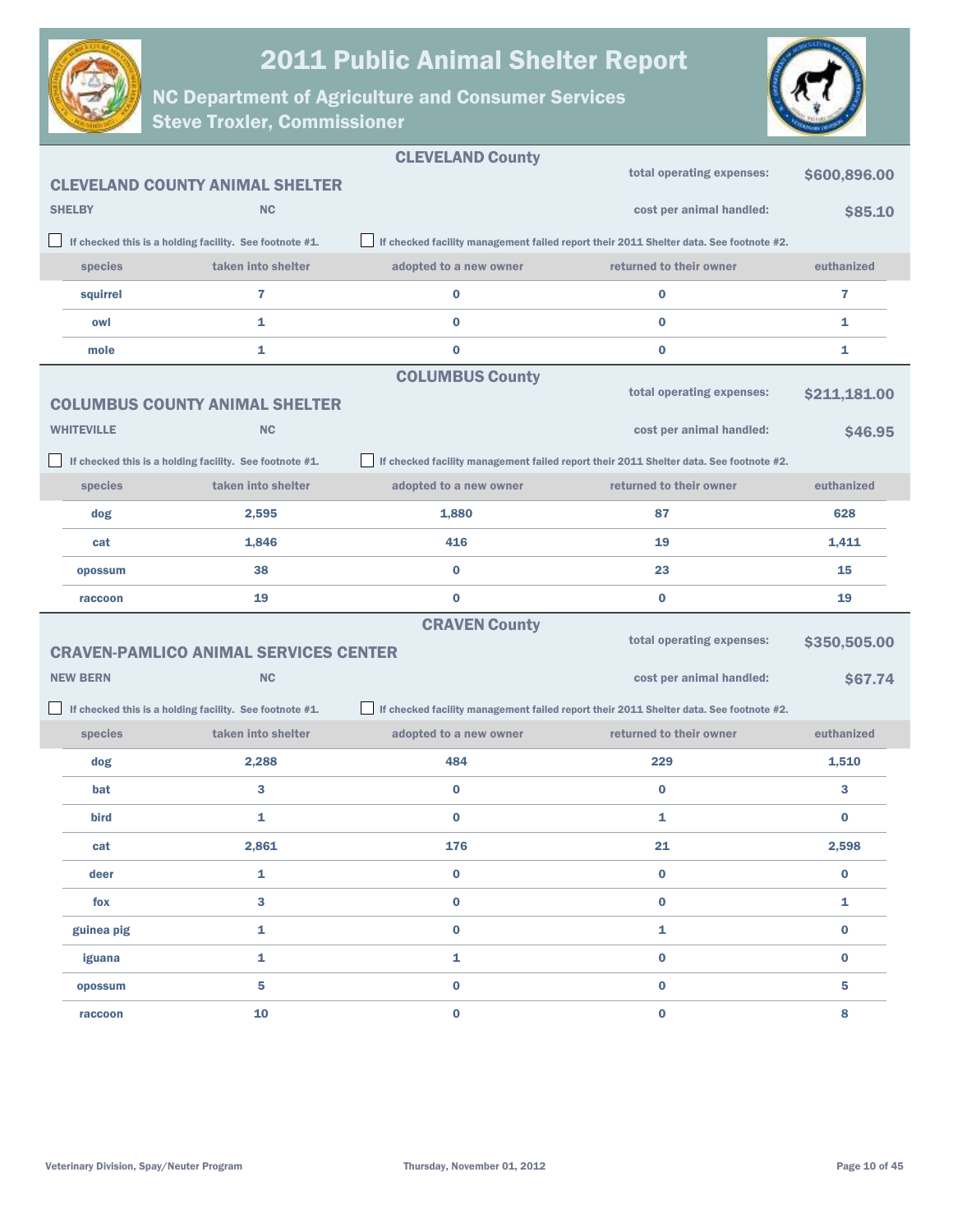



|                                |                                                         | <b>CRAVEN County</b>     |                                                                                        |                |
|--------------------------------|---------------------------------------------------------|--------------------------|----------------------------------------------------------------------------------------|----------------|
| <b>HAVELOCK ANIMAL CONTROL</b> |                                                         |                          | total operating expenses:                                                              | \$69,496.00    |
| <b>HAVELOCK</b>                | <b>NC</b>                                               |                          | cost per animal handled:                                                               | \$0.00         |
|                                | If checked this is a holding facility. See footnote #1. |                          | If checked facility management failed report their 2011 Shelter data. See footnote #2. |                |
| species                        | taken into shelter                                      | adopted to a new owner   | returned to their owner                                                                | euthanized     |
| dog                            | 414                                                     | 101                      | 172                                                                                    | 141            |
| cat                            | 342                                                     | 68                       | 17                                                                                     | 247            |
|                                |                                                         | <b>CUMBERLAND County</b> |                                                                                        |                |
|                                | <b>CUMBERLAND COUNTY ANIMAL CONTROL</b>                 |                          | total operating expenses:                                                              | \$2,369,064.91 |
| <b>FAYETTEVILLE</b>            | <b>NC</b>                                               |                          | cost per animal handled:                                                               | \$187.19       |
|                                | If checked this is a holding facility. See footnote #1. |                          | If checked facility management failed report their 2011 Shelter data. See footnote #2. |                |
| species                        | taken into shelter                                      | adopted to a new owner   | returned to their owner                                                                | euthanized     |
| dog                            | 7,062                                                   | 1,500                    | 655                                                                                    | 4,057          |
| cat                            | 5,516                                                   | 374                      | 34                                                                                     | 4,580          |
| opossum                        | 38                                                      | $\bf{0}$                 | $\bf{0}$                                                                               | 3              |
| rabbit                         | 15                                                      | $\overline{7}$           | $\bf{0}$                                                                               | 6              |
| raccoon                        | 25                                                      | $\bf{0}$                 | $\bf{0}$                                                                               | 21             |
|                                |                                                         | <b>CURRITUCK County</b>  |                                                                                        |                |
|                                | ANIMAL LOVERS ASSISTANCE LEAGUE, INC.                   |                          | total operating expenses:                                                              | \$171,571.00   |
| <b>MAPLE</b>                   | <b>NC</b>                                               |                          | cost per animal handled:                                                               | \$109.35       |
|                                | If checked this is a holding facility. See footnote #1. |                          | If checked facility management failed report their 2011 Shelter data. See footnote #2. |                |
| species                        | taken into shelter                                      | adopted to a new owner   | returned to their owner                                                                | euthanized     |
| dog                            | 553                                                     | 211                      | 262                                                                                    | 80             |
| cat                            | 1,016                                                   | 332                      | 52                                                                                     | 632            |
|                                |                                                         | <b>DARE County</b>       |                                                                                        |                |
| <b>DARE CO ANIMAL SHELTER</b>  |                                                         |                          | total operating expenses:                                                              | \$361,000.00   |
| <b>MANTEO</b>                  | <b>NC</b>                                               |                          | cost per animal handled:                                                               | \$169.00       |
|                                | If checked this is a holding facility. See footnote #1. |                          | If checked facility management failed report their 2011 Shelter data. See footnote #2. |                |
| species                        | taken into shelter                                      | adopted to a new owner   | returned to their owner                                                                | euthanized     |
| dog                            | 710                                                     | 267                      | 187                                                                                    | 110            |
| cat                            | 1,150                                                   | 189                      | 108                                                                                    | 699            |
| opossum                        | 53                                                      | $\bf{0}$                 | 0                                                                                      | 4              |
| rabbit                         | 16                                                      | 8                        | $\bf{0}$                                                                               | 5              |
| raccoon                        | 207                                                     | $\mathbf 0$              | $\bf{0}$                                                                               | 207            |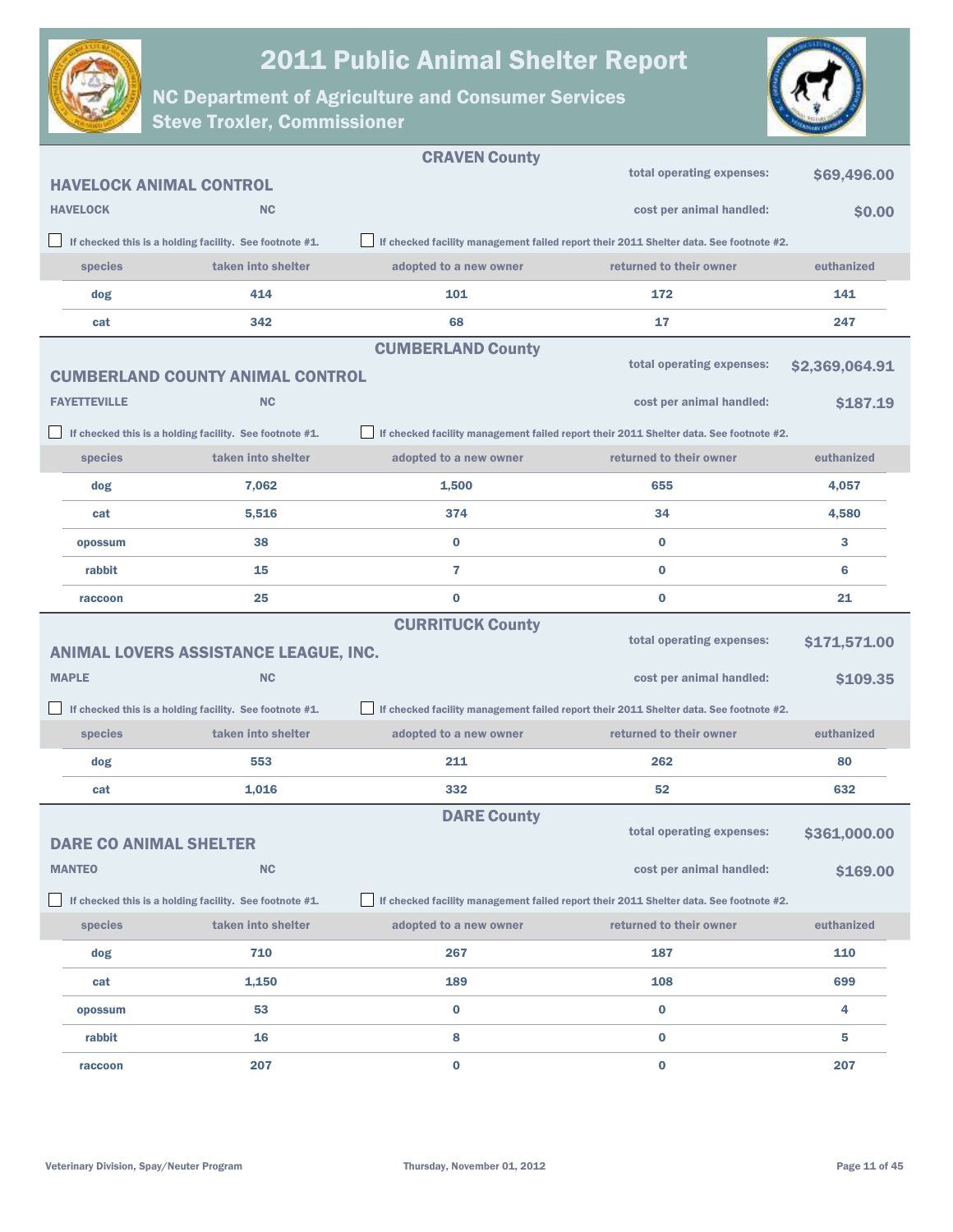



|                         |                                                                               | <b>DARE County</b>     |                                                                                        |              |
|-------------------------|-------------------------------------------------------------------------------|------------------------|----------------------------------------------------------------------------------------|--------------|
|                         | <b>KILL DEVIL HILLS ANIMAL CONTROL</b>                                        |                        | total operating expenses:                                                              | \$127,224.14 |
| <b>KILL DEVIL HILLS</b> | <b>NC</b>                                                                     |                        | cost per animal handled:                                                               | \$565.00     |
|                         | $\blacktriangleright$ If checked this is a holding facility. See footnote #1. |                        | If checked facility management failed report their 2011 Shelter data. See footnote #2. |              |
| species                 | taken into shelter                                                            | adopted to a new owner | returned to their owner                                                                | euthanized   |
| dog                     | 92                                                                            | 7                      | 44                                                                                     | 38           |
| cat                     | 111                                                                           | 3                      | $\overline{7}$                                                                         | 101          |
| deer                    | $\overline{2}$                                                                | 0                      | $\bf{0}$                                                                               | $\bf{0}$     |
| fox                     | 1                                                                             | 0                      | $\bf{0}$                                                                               | $\bf{0}$     |
| opossum                 | 17                                                                            | 0                      | $\bf{0}$                                                                               | $\bf{0}$     |
| rabbit                  | 1                                                                             | 0                      | $\bf{0}$                                                                               | $\bf{0}$     |
| raccoon                 | 3                                                                             | $\bf{0}$               | $\bf{0}$                                                                               | $\bf{0}$     |
| snake                   | 1                                                                             | $\bf{0}$               | $\bf{0}$                                                                               | $\bf{0}$     |
|                         |                                                                               | <b>DAVIDSON County</b> |                                                                                        |              |
|                         | <b>DAVIDSON COUNTY ANIMAL SHELTER</b>                                         |                        | total operating expenses:                                                              | \$286,877.77 |
| <b>LEXINGTON</b>        | <b>NC</b>                                                                     |                        | cost per animal handled:                                                               | \$35.51      |
|                         | If checked this is a holding facility. See footnote #1.                       |                        | If checked facility management failed report their 2011 Shelter data. See footnote #2. |              |
| species                 | taken into shelter                                                            | adopted to a new owner | returned to their owner                                                                | euthanized   |
| dog                     | 3,570                                                                         | 498                    | 342                                                                                    | 2,730        |
| bat                     | 1                                                                             | 0                      | $\bf{0}$                                                                               | 1            |
| bird                    | 11                                                                            | 9                      | $\bf{0}$                                                                               | $\bf{0}$     |
| cat                     | 4,474                                                                         | 129                    | 67                                                                                     | 4,278        |
| ferret                  | 3                                                                             | 3                      | $\bf{0}$                                                                               | $\bf{0}$     |
| fox                     | 1                                                                             | $\bf{0}$               | 0                                                                                      | 1            |
| goat                    | $\overline{\mathbf{2}}$                                                       | 1                      | 1                                                                                      | $\bf{0}$     |
| opossum                 | 5                                                                             | 0                      | 0                                                                                      | 5            |
| pig                     | 1                                                                             | 1                      | $\bf{0}$                                                                               | $\bf{0}$     |
| python                  | 1                                                                             | 1                      | 0                                                                                      | $\bf{0}$     |
| rabbit                  | 6                                                                             | 5                      | 0                                                                                      | 1            |
| raccoon                 | 4                                                                             | $\bf{0}$               | 0                                                                                      | 4            |
|                         |                                                                               | <b>DAVIE County</b>    | total operating expenses:                                                              | \$0.00       |
|                         | <b>DAVIE COUNTY ANIMAL SHELTER</b>                                            |                        |                                                                                        |              |
| <b>MOCKSVILLE</b>       | <b>NC</b>                                                                     |                        | cost per animal handled:                                                               | \$0.00       |
|                         | If checked this is a holding facility. See footnote #1.                       |                        | If checked facility management failed report their 2011 Shelter data. See footnote #2. |              |
| species                 | taken into shelter                                                            | adopted to a new owner | returned to their owner                                                                | euthanized   |
| cat                     | 1,096                                                                         | 94                     | 1                                                                                      | 1,001        |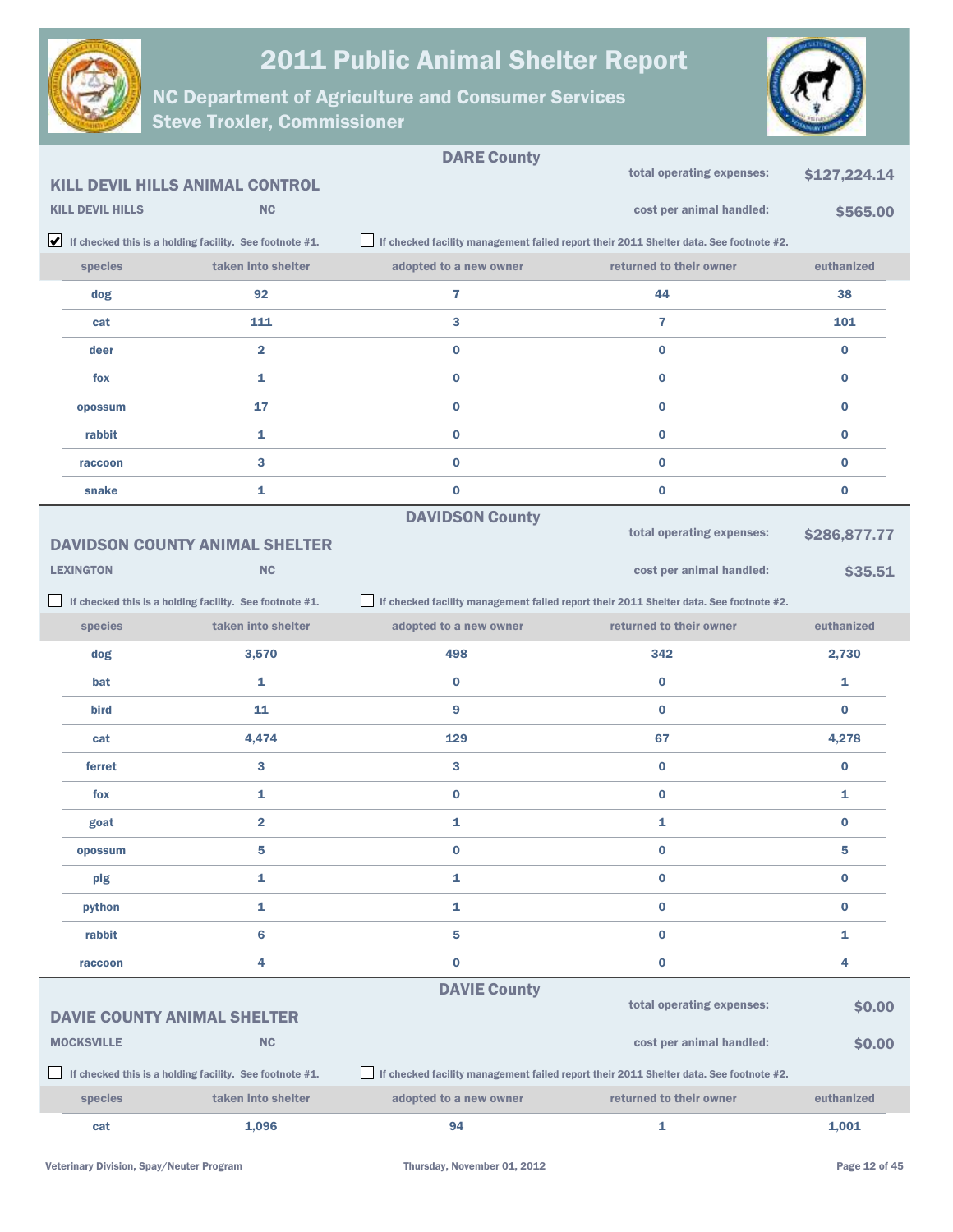



|                                     |                                                                               | <b>DAVIE County</b>    |                                                                                        |              |
|-------------------------------------|-------------------------------------------------------------------------------|------------------------|----------------------------------------------------------------------------------------|--------------|
| <b>DAVIE COUNTY ANIMAL SHELTER</b>  |                                                                               |                        | total operating expenses:                                                              | \$0.00       |
| <b>MOCKSVILLE</b>                   | <b>NC</b>                                                                     |                        | cost per animal handled:                                                               | \$0.00       |
|                                     | If checked this is a holding facility. See footnote #1.                       |                        | If checked facility management failed report their 2011 Shelter data. See footnote #2. |              |
| species                             | taken into shelter                                                            | adopted to a new owner | returned to their owner                                                                | euthanized   |
| dog                                 | 939                                                                           | 198                    | 83                                                                                     | 658          |
| groundhog                           | 1                                                                             | $\bf{0}$               | $\bf{0}$                                                                               | 0            |
| opossum                             | $\overline{\mathbf{2}}$                                                       | $\bf{0}$               | $\bf{0}$                                                                               | 0            |
| raccoon                             | 4                                                                             | $\bf{0}$               | $\bf{0}$                                                                               | 0            |
| skunk                               | $\overline{\mathbf{2}}$                                                       | $\bf{0}$               | $\bf{0}$                                                                               | 0            |
|                                     |                                                                               | <b>DUPLIN County</b>   |                                                                                        |              |
| <b>DUPLIN COUNTY ANIMAL SHELTER</b> |                                                                               |                        | total operating expenses:                                                              | \$156,000.00 |
| <b>KENANSVILLE</b>                  | <b>NC</b>                                                                     |                        | cost per animal handled:                                                               | \$135.53     |
|                                     | If checked this is a holding facility. See footnote #1.                       |                        | If checked facility management failed report their 2011 Shelter data. See footnote #2. |              |
| species                             | taken into shelter                                                            | adopted to a new owner | returned to their owner                                                                | euthanized   |
| dog                                 | 804                                                                           | 319                    | 285                                                                                    | 200          |
| cat                                 | 347                                                                           | 82                     | 43                                                                                     | 222          |
|                                     |                                                                               | <b>DUPLIN County</b>   | total operating expenses:                                                              |              |
| <b>TOWN OF BEULAVILLE</b>           |                                                                               |                        |                                                                                        | \$0.00       |
| <b>BEULAVILLE</b>                   | <b>NC</b>                                                                     |                        | cost per animal handled:                                                               | \$0.00       |
|                                     | $\blacktriangleright$ If checked this is a holding facility. See footnote #1. |                        | If checked facility management failed report their 2011 Shelter data. See footnote #2. |              |
| species                             | taken into shelter                                                            | adopted to a new owner | returned to their owner                                                                | euthanized   |
| dog                                 | $\bf{0}$                                                                      | 0                      | $\bf{0}$                                                                               | 0            |
|                                     |                                                                               | <b>DUPLIN County</b>   |                                                                                        |              |
| <b>TOWN OF MAGNOLIA</b>             |                                                                               |                        | total operating expenses:                                                              | \$0.00       |
| <b>MAGNOLIA</b>                     | <b>NC</b>                                                                     |                        | cost per animal handled:                                                               | \$0.00       |
|                                     | $\blacktriangleright$ If checked this is a holding facility. See footnote #1. |                        | If checked facility management failed report their 2011 Shelter data. See footnote #2. |              |
| species                             | taken into shelter                                                            | adopted to a new owner | returned to their owner                                                                | euthanized   |
| dog                                 | $\bf{0}$                                                                      | $\bf{0}$               | 0                                                                                      | 0            |
|                                     |                                                                               | <b>DUPLIN County</b>   |                                                                                        |              |
| <b>TOWN OF ROSE HILL</b>            |                                                                               |                        | total operating expenses:                                                              | \$317.24     |
| <b>ROSE HILL</b>                    | <b>NC</b>                                                                     |                        | cost per animal handled:                                                               | \$105.75     |
|                                     | $\blacktriangleright$ If checked this is a holding facility. See footnote #1. |                        | If checked facility management failed report their 2011 Shelter data. See footnote #2. |              |
| species                             | taken into shelter                                                            | adopted to a new owner | returned to their owner                                                                | euthanized   |
| dog                                 | 3                                                                             | 0                      | 1                                                                                      | $\bf{0}$     |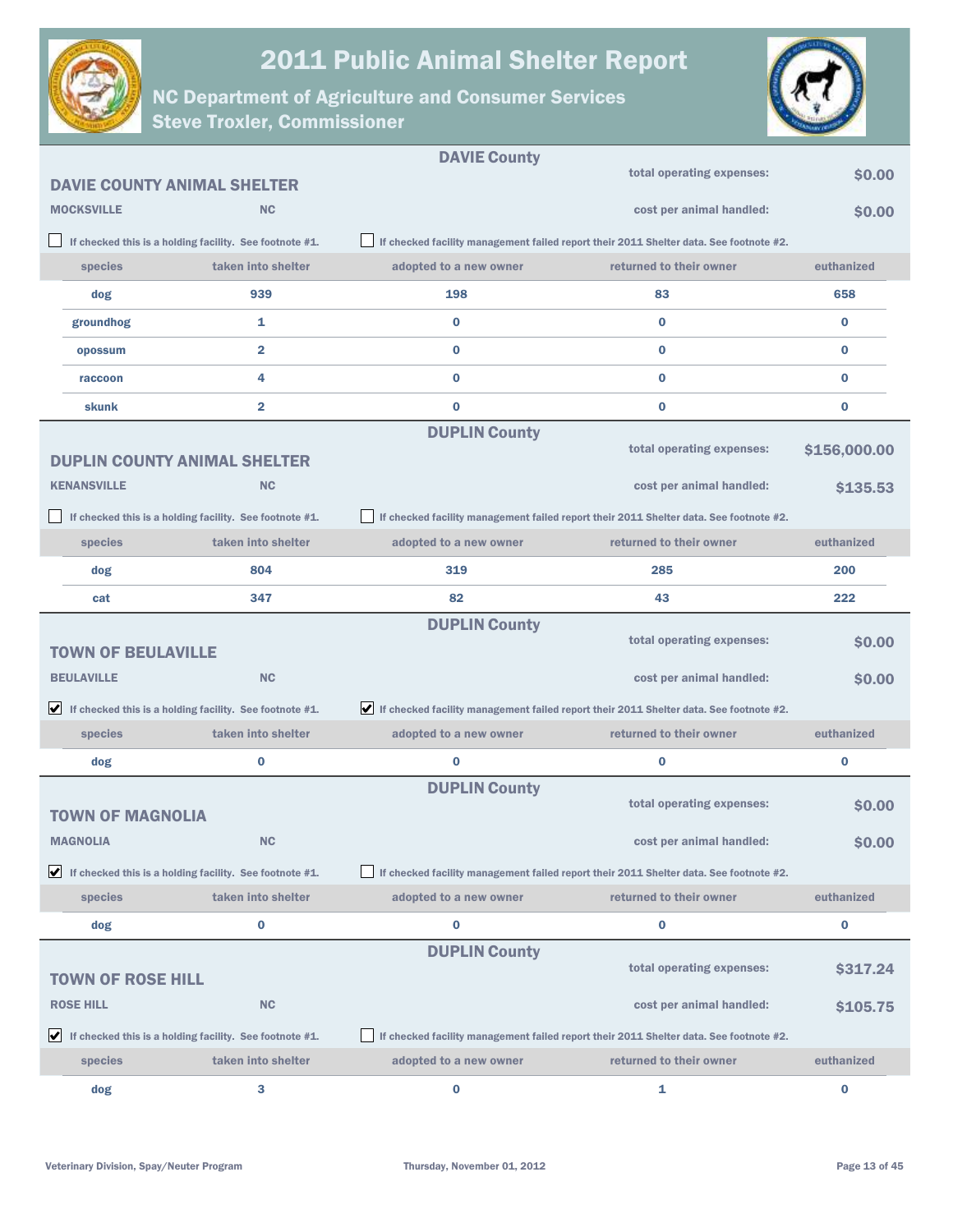



|                        |                                                                               | <b>DUPLIN County</b>    |                                                                                        |              |
|------------------------|-------------------------------------------------------------------------------|-------------------------|----------------------------------------------------------------------------------------|--------------|
| <b>TOWN OF WALLACE</b> |                                                                               |                         | total operating expenses:                                                              | \$12,423.00  |
| <b>WALLACE</b>         | <b>NC</b>                                                                     |                         | cost per animal handled:                                                               | \$276.06     |
|                        | $\blacktriangleright$ If checked this is a holding facility. See footnote #1. |                         | If checked facility management failed report their 2011 Shelter data. See footnote #2. |              |
| species                | taken into shelter                                                            | adopted to a new owner  | returned to their owner                                                                | euthanized   |
| dog                    | 27                                                                            | 0                       | 3                                                                                      | 0            |
| cat                    | 18                                                                            | $\bf{0}$                | $\bf{0}$                                                                               | $\bf{0}$     |
|                        |                                                                               | <b>DURHAM County</b>    | total operating expenses:                                                              |              |
|                        | <b>DURHAM CO ANIMAL SHELTER</b>                                               |                         |                                                                                        | \$835,085.72 |
| <b>DURHAM</b>          | <b>NC</b>                                                                     |                         | cost per animal handled:                                                               | \$129.76     |
|                        | If checked this is a holding facility. See footnote #1.                       |                         | If checked facility management failed report their 2011 Shelter data. See footnote #2. |              |
| species                | taken into shelter                                                            | adopted to a new owner  | returned to their owner                                                                | euthanized   |
| dog                    | 3,565                                                                         | 933                     | 426                                                                                    | 2,194        |
| bat                    | 54                                                                            | $\bf{0}$                | $\bf{0}$                                                                               | 54           |
| bird                   | 33                                                                            | 18                      | $\bf{0}$                                                                               | 13           |
| cat                    | 2,484                                                                         | 508                     | 35                                                                                     | 1,933        |
| deer                   | $\overline{7}$                                                                | $\bf{0}$                | $\bf{0}$                                                                               | 7            |
| ferret                 | 5                                                                             | $\overline{\mathbf{2}}$ | $\bf{0}$                                                                               | 3            |
| fish                   | 36                                                                            | 18                      | $\bf{0}$                                                                               | $\bf{0}$     |
| fox                    | 12                                                                            | $\bf{0}$                | $\bf{0}$                                                                               | 10           |
| opossum                | 11                                                                            | 4                       | $\bf{0}$                                                                               | 5            |
| rabbit                 | 31                                                                            | 22                      | 1                                                                                      | 6            |
| raccoon                | 52                                                                            | $\bf{0}$                | $\bf{0}$                                                                               | 51           |
| reptile                | 12                                                                            | 9                       | $\bf{0}$                                                                               | 1            |
| rodent                 | 114                                                                           | 68                      | 1                                                                                      | 38           |
| livestock              | 12                                                                            | 8                       | 0                                                                                      | 1            |
|                        |                                                                               | <b>EDGECOMBE County</b> |                                                                                        |              |
|                        | <b>EDGECOMBE COUNTY HEALTH DEPT</b>                                           |                         | total operating expenses:                                                              | \$145,911.00 |
| <b>TARBORO</b>         | NC                                                                            |                         | cost per animal handled:                                                               | \$66.99      |
|                        | If checked this is a holding facility. See footnote #1.                       |                         | If checked facility management failed report their 2011 Shelter data. See footnote #2. |              |
| species                | taken into shelter                                                            | adopted to a new owner  | returned to their owner                                                                | euthanized   |
| dog                    | 1,227                                                                         | 48                      | 19                                                                                     | 1,090        |
| cat                    | 951                                                                           | 2                       | 0                                                                                      | 909          |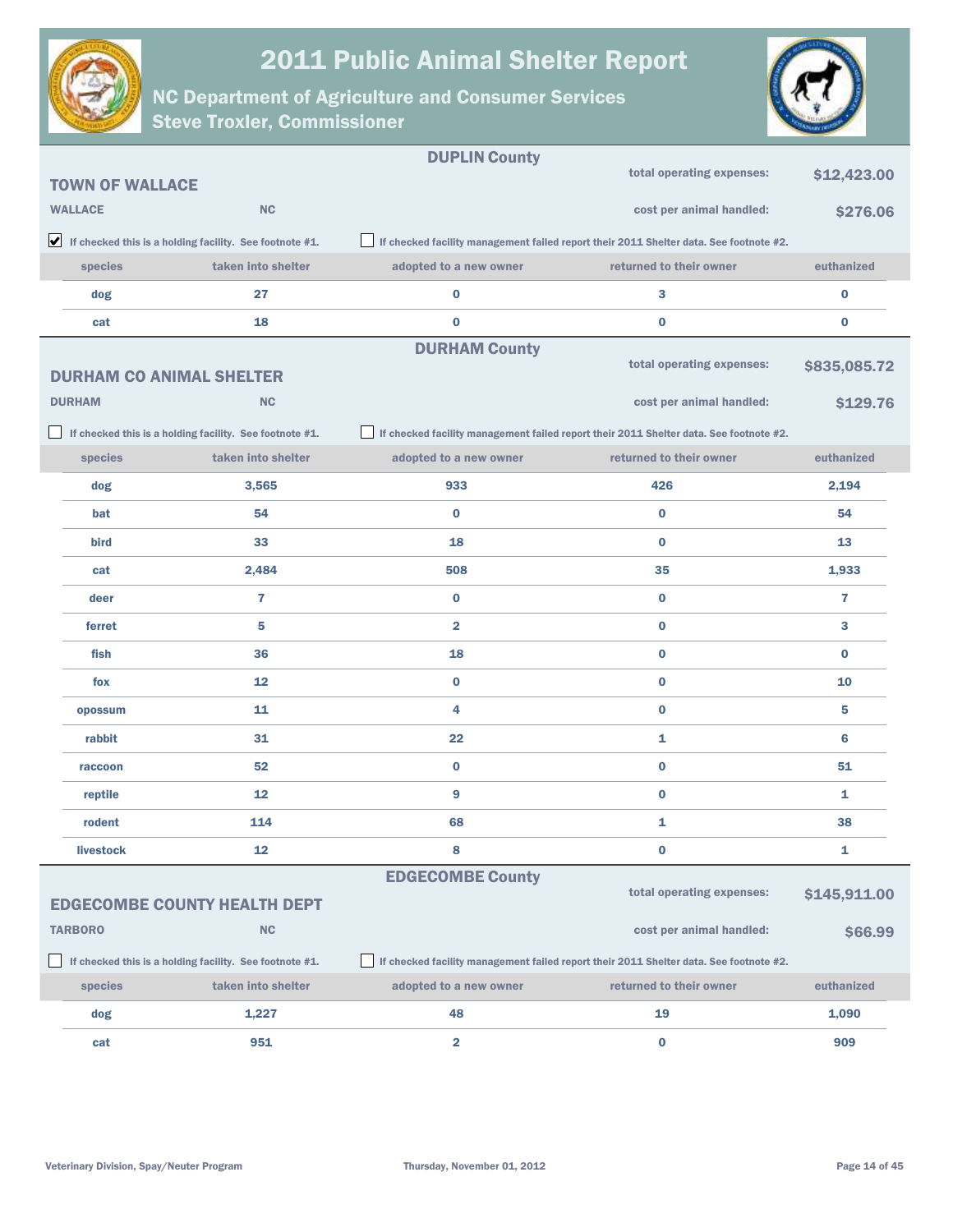



|                               |                                                         | <b>EDGECOMBE County</b>                                                                |                                                                                        |                 |
|-------------------------------|---------------------------------------------------------|----------------------------------------------------------------------------------------|----------------------------------------------------------------------------------------|-----------------|
| <b>TARBORO ANIMAL SHELTER</b> |                                                         |                                                                                        | total operating expenses:                                                              | \$62,849.47     |
| <b>TARBORO</b>                | <b>NC</b>                                               |                                                                                        | cost per animal handled:                                                               | \$159.52        |
|                               | If checked this is a holding facility. See footnote #1. |                                                                                        | If checked facility management failed report their 2011 Shelter data. See footnote #2. |                 |
| species                       | taken into shelter                                      | adopted to a new owner                                                                 | returned to their owner                                                                | euthanized      |
| dog                           | 174                                                     | 18                                                                                     | 14                                                                                     | 142             |
| cat                           | 220                                                     | 51                                                                                     | 1                                                                                      | 18              |
|                               |                                                         | <b>FORSYTH County</b>                                                                  |                                                                                        |                 |
|                               | <b>FORSYTH COUNTY DEPT OF ANIMAL CONTROL</b>            |                                                                                        | total operating expenses:                                                              | \$1,991,594.00  |
| <b>WINSTON SALEM</b>          | <b>NC</b>                                               |                                                                                        | cost per animal handled:                                                               | <b>\$227.25</b> |
|                               | If checked this is a holding facility. See footnote #1. |                                                                                        | If checked facility management failed report their 2011 Shelter data. See footnote #2. |                 |
| species                       | taken into shelter                                      | adopted to a new owner                                                                 | returned to their owner                                                                | euthanized      |
| dog                           | 4,764                                                   | 919                                                                                    | 494                                                                                    | 3,266           |
| cat                           | 3,654                                                   | 318                                                                                    | 69                                                                                     | 3,209           |
| other                         | 346                                                     | 70                                                                                     | 4                                                                                      | 159             |
|                               |                                                         | <b>FRANKLIN County</b>                                                                 |                                                                                        |                 |
|                               | <b>FRANKLIN COUNTY ANIMAL SHELTER</b>                   |                                                                                        | total operating expenses:                                                              | \$386,061.00    |
| <b>LOUISBURG</b>              | <b>NC</b>                                               |                                                                                        | cost per animal handled:                                                               | \$106.00        |
|                               | If checked this is a holding facility. See footnote #1. | If checked facility management failed report their 2011 Shelter data. See footnote #2. |                                                                                        |                 |
| species                       | taken into shelter                                      | adopted to a new owner                                                                 | returned to their owner                                                                | euthanized      |
| dog                           | 1,849                                                   | 706                                                                                    | 184                                                                                    | 964             |
|                               |                                                         |                                                                                        |                                                                                        |                 |
|                               |                                                         |                                                                                        |                                                                                        |                 |
|                               |                                                         |                                                                                        |                                                                                        |                 |
|                               |                                                         |                                                                                        |                                                                                        |                 |
|                               |                                                         |                                                                                        |                                                                                        |                 |
|                               |                                                         |                                                                                        |                                                                                        |                 |
| cat                           | 1,653                                                   | 233                                                                                    | 17                                                                                     | 1,402           |
|                               |                                                         | <b>GASTON County</b>                                                                   |                                                                                        |                 |
|                               | <b>GASTON COUNTY ANIMAL CONTROL</b>                     |                                                                                        | total operating expenses:                                                              | \$1,027,223.00  |
| <b>DALLAS</b>                 | <b>NC</b>                                               |                                                                                        | cost per animal handled:                                                               | \$127.26        |
|                               | If checked this is a holding facility. See footnote #1. | If checked facility management failed report their 2011 Shelter data. See footnote #2. |                                                                                        |                 |
| species                       | taken into shelter                                      | adopted to a new owner                                                                 | returned to their owner                                                                | euthanized      |
| dog                           | 4,151                                                   | 2,234                                                                                  | 395                                                                                    | 1,459           |
| bat                           | $\overline{7}$                                          | $\bf{0}$                                                                               | $\bf{0}$                                                                               | 5               |
| cat                           | 3,835                                                   | 1,182                                                                                  | 57                                                                                     | 2,518           |
|                               |                                                         |                                                                                        |                                                                                        |                 |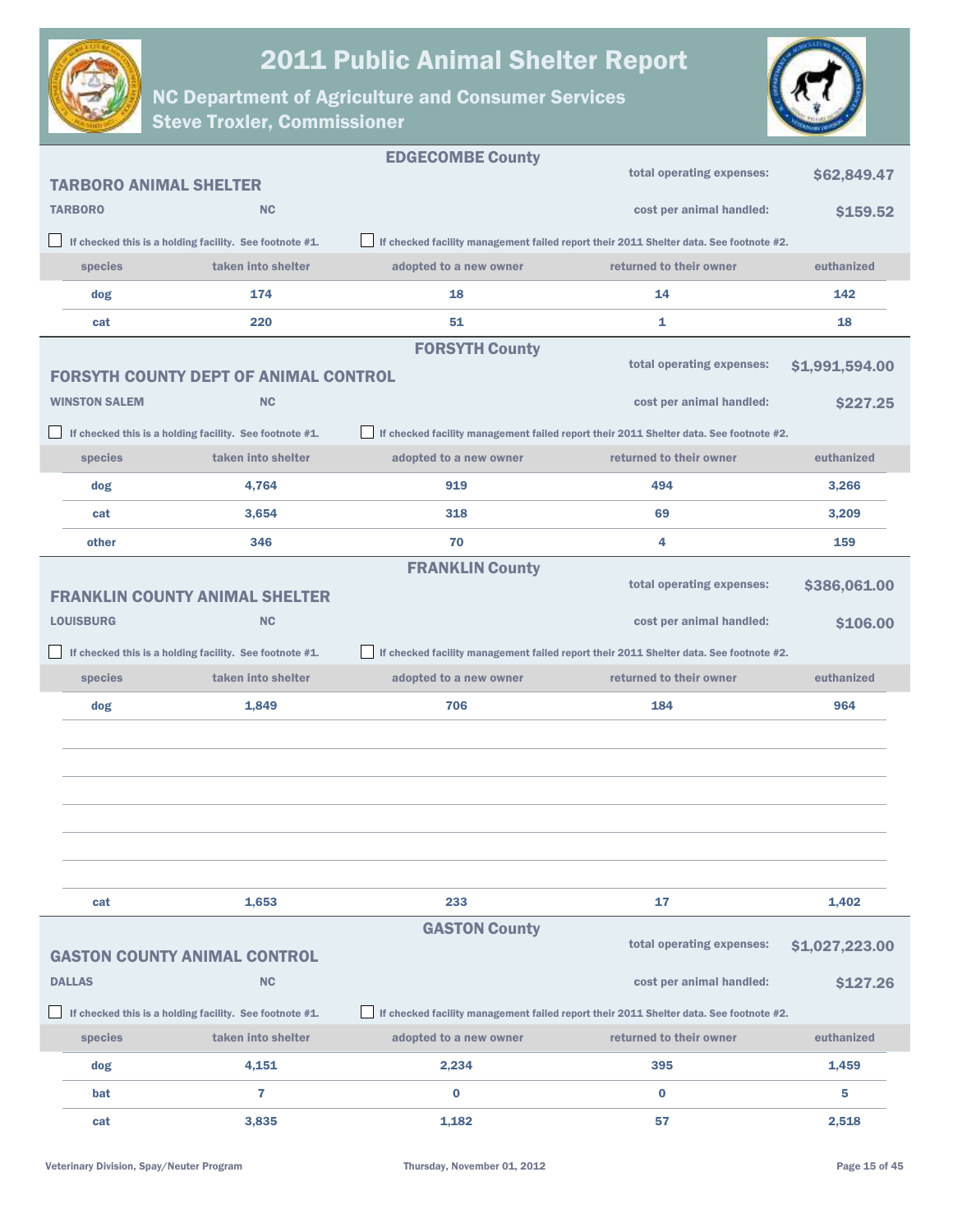



|               |                                                         | <b>GASTON County</b>    |                                                                                        |                         |
|---------------|---------------------------------------------------------|-------------------------|----------------------------------------------------------------------------------------|-------------------------|
|               | <b>GASTON COUNTY ANIMAL CONTROL</b>                     |                         | total operating expenses:                                                              | \$1,027,223.00          |
| <b>DALLAS</b> | <b>NC</b>                                               |                         | cost per animal handled:                                                               | \$127.26                |
|               | If checked this is a holding facility. See footnote #1. |                         | If checked facility management failed report their 2011 Shelter data. See footnote #2. |                         |
| species       | taken into shelter                                      | adopted to a new owner  | returned to their owner                                                                | euthanized              |
| chicken       | 4                                                       | 1                       | 0                                                                                      | 3                       |
| coyote        | 2                                                       | $\bf{0}$                | $\bf{0}$                                                                               | $\overline{\mathbf{2}}$ |
| duck          | 4                                                       | $\bf{0}$                | $\bf{0}$                                                                               | $\overline{\mathbf{2}}$ |
| ferret        | $\overline{\mathbf{2}}$                                 | 1                       | $\pmb{0}$                                                                              | 1                       |
| fox           | 1                                                       | $\bf{0}$                | $\bf{0}$                                                                               | $\bf{0}$                |
| goat          | 3                                                       | $\bf{0}$                | 1                                                                                      | 1                       |
| goose         | 5                                                       | $\bf{0}$                | $\bf{0}$                                                                               | 3                       |
| iguana        | 1                                                       | 1                       | $\bf{0}$                                                                               | $\bf{0}$                |
| mouse         | 1                                                       | $\bf{0}$                | $\bf{0}$                                                                               | $\bf{0}$                |
| opossum       | 17                                                      | $\bf{0}$                | $\bf{0}$                                                                               | 17                      |
| pig           | 3                                                       | $\bf{0}$                | 1                                                                                      | $\bf{0}$                |
| pigeon        | 1                                                       | $\bf{0}$                | $\bf{0}$                                                                               | $\bf{0}$                |
| rabbit        | 5                                                       | 3                       | $\bf{0}$                                                                               | $\overline{\mathbf{2}}$ |
| raccoon       | 21                                                      | $\bf{0}$                | $\bf{0}$                                                                               | 14                      |
| skunk         | $\overline{\mathbf{2}}$                                 | $\bf{0}$                | $\bf{0}$                                                                               | 1                       |
| snake         | 1                                                       | $\bf{0}$                | 0                                                                                      | $\bf{0}$                |
| squirrel      | $\overline{\mathbf{2}}$                                 | $\bf{0}$                | $\bf{0}$                                                                               | $\overline{\mathbf{2}}$ |
| turtle        | 1                                                       | $\bf{0}$                | $\bf{0}$                                                                               | 0                       |
| peacock       | 1                                                       | $\bf{0}$                | $\bf{0}$                                                                               | 1                       |
| chipmunk      | 1                                                       | $\bf{0}$                | $\bf{0}$                                                                               | $\bf{0}$                |
| scorpion      | 1                                                       | $\bf{0}$                | 0                                                                                      | 0                       |
|               |                                                         | <b>GRANVILLE County</b> |                                                                                        |                         |
|               | <b>GRANVILLE COUNTY ANIMAL SHELTER</b>                  |                         | total operating expenses:                                                              | \$295,531.00            |
| <b>OXFORD</b> | NC                                                      |                         | cost per animal handled:                                                               | \$99.34                 |
|               | If checked this is a holding facility. See footnote #1. |                         | If checked facility management failed report their 2011 Shelter data. See footnote #2. |                         |
| species       | taken into shelter                                      | adopted to a new owner  | returned to their owner                                                                | euthanized              |
| dog           | 1,569                                                   | 192                     | 142                                                                                    | 1,110                   |
| bat           | 1                                                       | $\bf{0}$                | $\bf{0}$                                                                               | 1                       |
| cat           | 1,352                                                   | 96                      | 13                                                                                     | 1,161                   |
| ferret        | $\overline{\mathbf{2}}$                                 | $\mathbf 0$             | $\overline{\mathbf{2}}$                                                                | 0                       |
| opossum       | 40                                                      | $\bf{0}$                | $\bf{0}$                                                                               | $\bf{0}$                |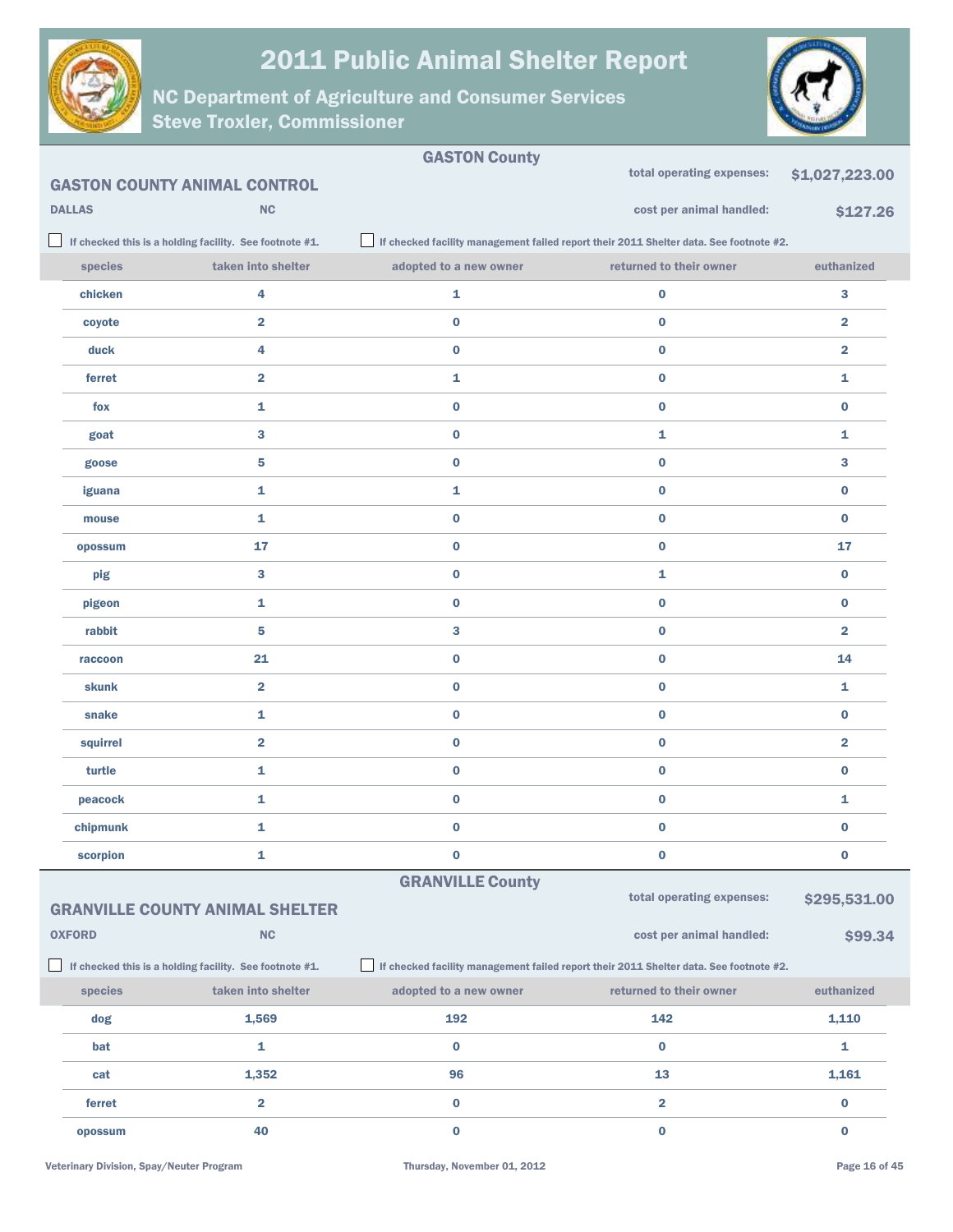



|                                                         |                                        | <b>GRANVILLE County</b> |                                                                                        |                         |
|---------------------------------------------------------|----------------------------------------|-------------------------|----------------------------------------------------------------------------------------|-------------------------|
|                                                         | <b>GRANVILLE COUNTY ANIMAL SHELTER</b> |                         | total operating expenses:                                                              | \$295,531.00            |
| <b>OXFORD</b>                                           | <b>NC</b>                              |                         | cost per animal handled:                                                               | \$99.34                 |
| If checked this is a holding facility. See footnote #1. |                                        |                         | If checked facility management failed report their 2011 Shelter data. See footnote #2. |                         |
| species                                                 | taken into shelter                     | adopted to a new owner  | returned to their owner                                                                | euthanized              |
| raccoon                                                 | 6                                      | 0                       | 0                                                                                      | 6                       |
| skunk                                                   | $\overline{\mathbf{2}}$                | 0                       | 0                                                                                      | $\overline{2}$          |
| squirrel                                                | $\overline{\mathbf{2}}$                | 0                       | 0                                                                                      | $\bf{0}$                |
| cat hybrid                                              | 1                                      | 1                       | 0                                                                                      | $\bf{0}$                |
|                                                         |                                        | <b>GREENE County</b>    |                                                                                        |                         |
| <b>GREENE COUNTY ANIMAL SHELTER</b>                     |                                        |                         | total operating expenses:                                                              | \$126,143.91            |
| <b>SNOW HILL</b>                                        | <b>NC</b>                              |                         | cost per animal handled:                                                               | \$91.01                 |
| If checked this is a holding facility. See footnote #1. |                                        |                         | If checked facility management failed report their 2011 Shelter data. See footnote #2. |                         |
| species                                                 | taken into shelter                     | adopted to a new owner  | returned to their owner                                                                | euthanized              |
| dog                                                     | 1,113                                  | 151                     | 53                                                                                     | 909                     |
| cat                                                     | 273                                    | 26                      | 7                                                                                      | 240                     |
|                                                         |                                        | <b>GUILFORD County</b>  |                                                                                        |                         |
| <b>UNITED ANIMAL COALITION</b>                          |                                        |                         | total operating expenses:                                                              | \$1,569,000.00          |
| <b>JAMESTOWN</b>                                        | <b>NC</b>                              |                         | cost per animal handled:                                                               | \$469.00                |
| If checked this is a holding facility. See footnote #1. |                                        |                         | If checked facility management failed report their 2011 Shelter data. See footnote #2. |                         |
| species                                                 | taken into shelter                     | adopted to a new owner  | returned to their owner                                                                | euthanized              |
| dog                                                     | 8,626                                  | 2,948                   | 1,545                                                                                  | 3,639                   |
| bat                                                     | 117                                    | 0                       | 0                                                                                      | 117                     |
| beaver                                                  | $\overline{\mathbf{2}}$                | 0                       | 0                                                                                      | $\overline{\mathbf{2}}$ |
| bird                                                    | 6                                      | 5                       | 0                                                                                      | 1                       |
| blue jay                                                | 4                                      | 3                       | 0                                                                                      | 1                       |
| cat                                                     | 5,406                                  | 1,883                   | 197                                                                                    | 3,086                   |
| chicken                                                 | 207                                    | 52                      | 0                                                                                      | 155                     |
| cockatiel                                               | $\mathbf{3}$                           | $\overline{\mathbf{2}}$ | $\pmb{0}$                                                                              | $\mathbf{1}$            |
| cockatoo                                                | 1                                      | 1                       | $\mathbf 0$                                                                            | $\bf{0}$                |
| <b>crow</b>                                             | 9                                      | 1                       | $\pmb{0}$                                                                              | 8                       |
| deer                                                    | 12                                     | 4                       | $\mathbf 0$                                                                            | 8                       |
| dove                                                    | $\mathbf{3}$                           | $\overline{\mathbf{2}}$ | $\pmb{0}$                                                                              | $\mathbf 1$             |
| duck                                                    | 22                                     | 22                      | $\pmb{0}$                                                                              | $\bf{0}$                |
| emu                                                     | 1                                      | 0                       | $\pmb{0}$                                                                              | $\mathbf 1$             |
|                                                         |                                        |                         |                                                                                        |                         |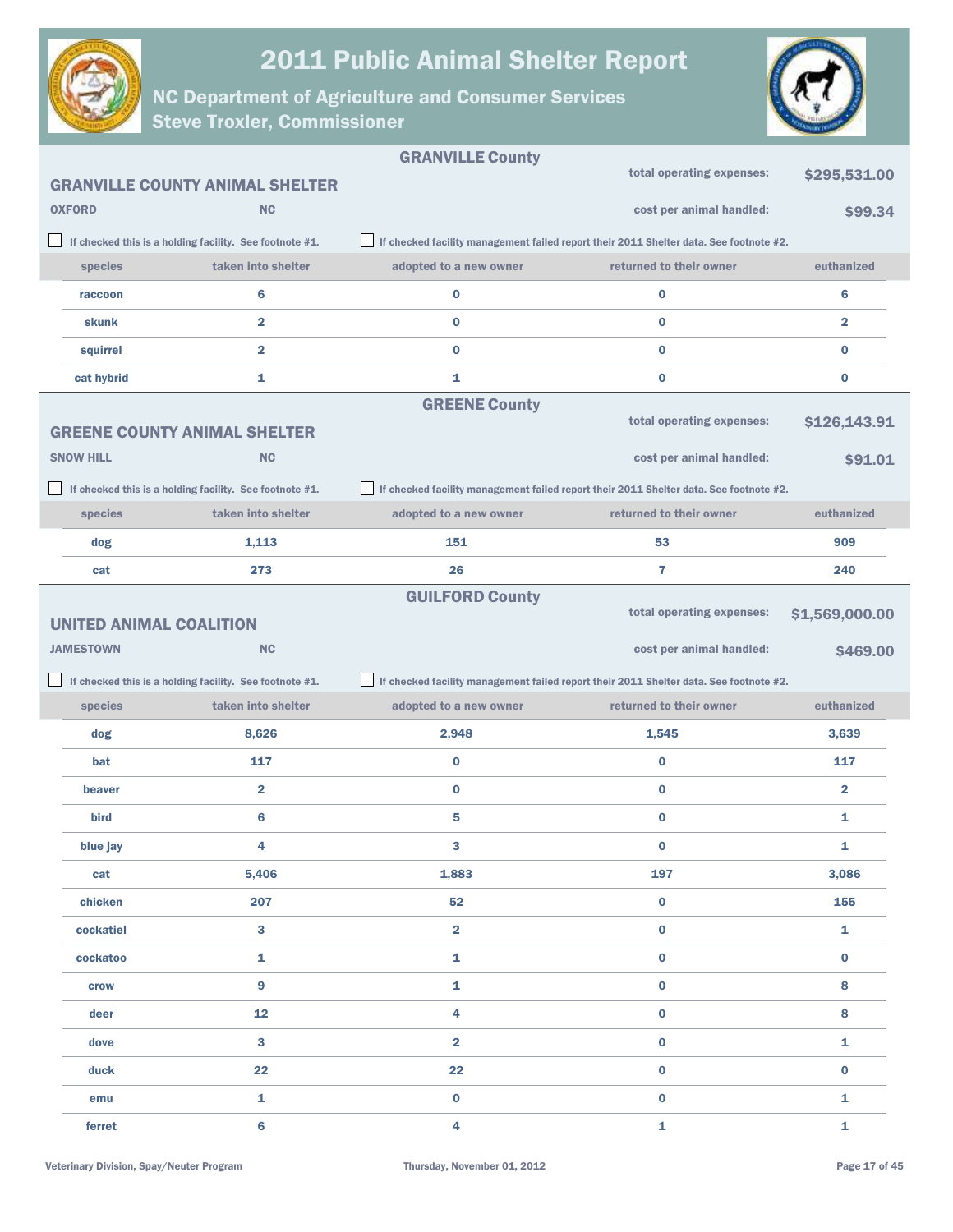



|                                |                                                         | <b>GUILFORD County</b>  | total operating expenses:                                                                     |                         |
|--------------------------------|---------------------------------------------------------|-------------------------|-----------------------------------------------------------------------------------------------|-------------------------|
| <b>UNITED ANIMAL COALITION</b> |                                                         |                         |                                                                                               | \$1,569,000.00          |
| <b>JAMESTOWN</b>               | NC                                                      |                         | cost per animal handled:                                                                      | \$469.00                |
|                                | If checked this is a holding facility. See footnote #1. |                         | $\Box$ If checked facility management failed report their 2011 Shelter data. See footnote #2. |                         |
| species                        | taken into shelter                                      | adopted to a new owner  | returned to their owner                                                                       | euthanized              |
| fish                           | $\overline{7}$                                          | $\overline{7}$          | $\bf{0}$                                                                                      | $\bf{0}$                |
| fox                            | 20                                                      | $\pmb{0}$               | $\pmb{0}$                                                                                     | 20                      |
| geese                          | 23                                                      | 9                       | $\bf{0}$                                                                                      | 14                      |
| gerbil                         | 6                                                       | 6                       | $\pmb{0}$                                                                                     | $\bf{0}$                |
| goat                           | 11                                                      | 5                       | 4                                                                                             | 1                       |
| groundhog                      | 9                                                       | $\pmb{0}$               | $\pmb{0}$                                                                                     | 9                       |
| guinea pig                     | 19                                                      | 19                      | $\bf{0}$                                                                                      | $\bf{0}$                |
| hamster                        | 26                                                      | 13                      | $\pmb{0}$                                                                                     | 12                      |
| hawk                           | 9                                                       | 4                       | $\bf{0}$                                                                                      | 5                       |
| horse                          | 5                                                       | 5                       | $\bf{0}$                                                                                      | 0                       |
| <b>lizard</b>                  | 10                                                      | 8                       | $\overline{2}$                                                                                | 0                       |
| mouse                          | 13                                                      | 13                      | $\pmb{0}$                                                                                     | 0                       |
| opossum                        | 85                                                      | 27                      | $\bf{0}$                                                                                      | 58                      |
| parakeet                       | 1                                                       | 1                       | $\pmb{0}$                                                                                     | 0                       |
| pig                            | $\overline{\mathbf{2}}$                                 | $\overline{\mathbf{2}}$ | $\bf{0}$                                                                                      | $\bf{0}$                |
| pigeon                         | 5                                                       | 5                       | $\pmb{0}$                                                                                     | 0                       |
| rabbit                         | 109                                                     | 80                      | $\bf{0}$                                                                                      | 20                      |
| raccoon                        | 156                                                     | 0                       | $\pmb{0}$                                                                                     | 156                     |
| rat                            | 18                                                      | 7                       | $\bf{0}$                                                                                      | 1                       |
| robin                          | 22                                                      | 16                      | $\pmb{0}$                                                                                     | 6                       |
| sheep                          | 1                                                       | 1                       | $\pmb{0}$                                                                                     | $\pmb{0}$               |
| skunk                          | 18                                                      | $\mathbf 0$             | $\pmb{0}$                                                                                     | 18                      |
| snake                          | ${\bf 10}$                                              | ${\bf 10}$              | $\pmb{0}$                                                                                     | $\pmb{0}$               |
| sparrow                        | 25                                                      | 16                      | $\pmb{0}$                                                                                     | 9                       |
| squirrel                       | 35                                                      | 11                      | $\pmb{0}$                                                                                     | 14                      |
| turtle                         | ${\bf 10}$                                              | 5                       | $\overline{\mathbf{2}}$                                                                       | 3                       |
| owl                            | 8                                                       | 6                       | $\pmb{0}$                                                                                     | $\overline{\mathbf{2}}$ |
| vulture                        | $\overline{\mathbf{4}}$                                 | 1                       | $\pmb{0}$                                                                                     | $\pmb{0}$               |
| love bird                      | $\mathbf 1$                                             | $\mathbf{1}$            | $\pmb{0}$                                                                                     | $\bf{0}$                |
| hedgehog                       | $\mathbf{1}$                                            | 1                       | $\pmb{0}$                                                                                     | $\bf{0}$                |
| coatimundi                     | $\mathbf{1}$                                            | $\bf{0}$                | $\mathbf 1$                                                                                   | $\bf{0}$                |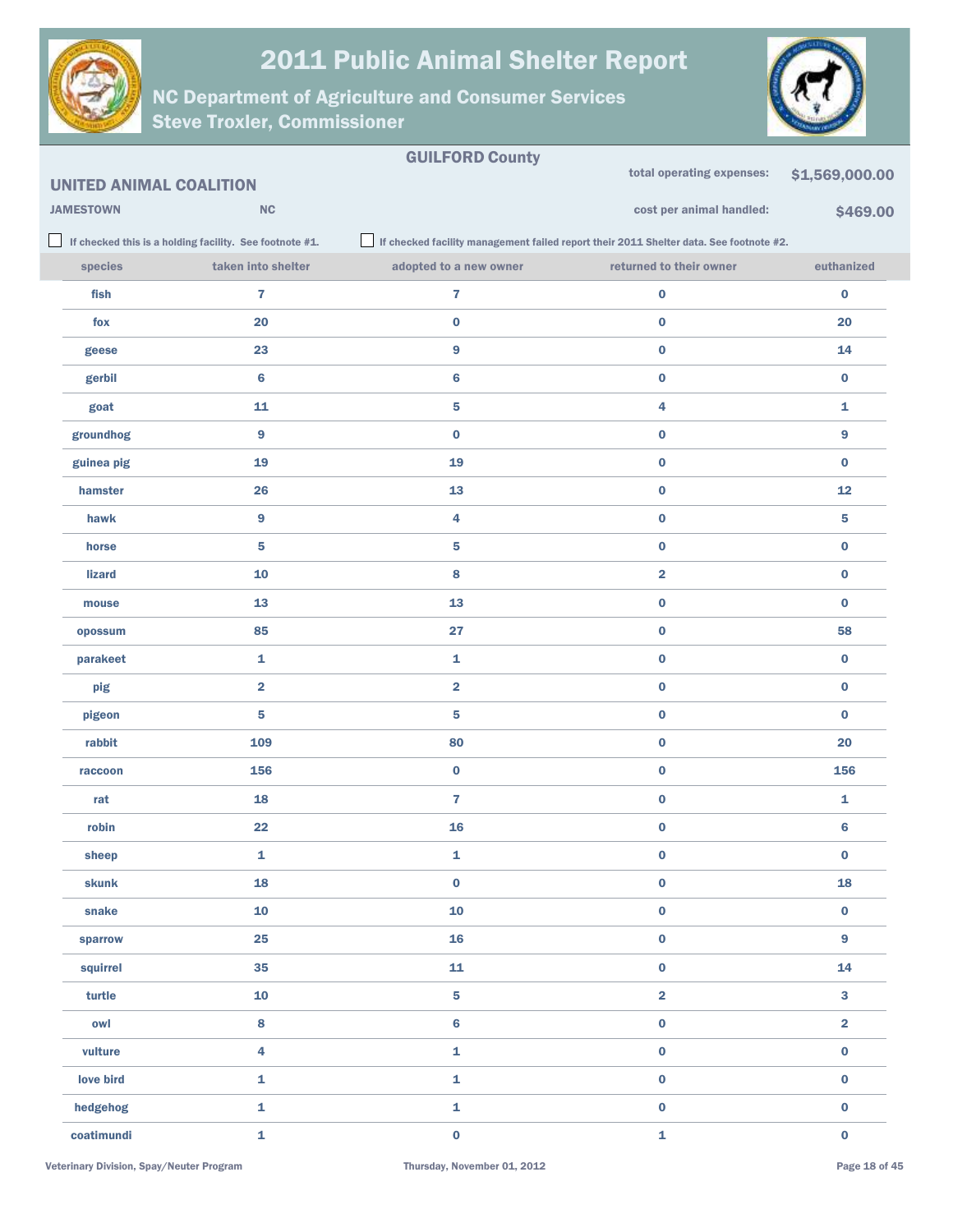



|                          |                                                                               | <b>HALIFAX County</b>  |                                                                                        |              |
|--------------------------|-------------------------------------------------------------------------------|------------------------|----------------------------------------------------------------------------------------|--------------|
|                          | <b>HALIFAX COUNTY ANIMAL SHELTER</b>                                          |                        | total operating expenses:                                                              | \$228,387.00 |
| <b>HALIFAX</b>           | <b>NC</b>                                                                     |                        | cost per animal handled:                                                               | \$59.32      |
|                          | If checked this is a holding facility. See footnote #1.                       |                        | If checked facility management failed report their 2011 Shelter data. See footnote #2. |              |
| species                  | taken into shelter                                                            | adopted to a new owner | returned to their owner                                                                | euthanized   |
| dog                      | 1,994                                                                         | 783                    | 149                                                                                    | 1,062        |
| cat                      | 1,702                                                                         | 121                    | 4                                                                                      | 1,577        |
| opossum                  | 93                                                                            | 0                      | 0                                                                                      | $\bf{0}$     |
| raccoon                  | 34                                                                            | 0                      | $\bf{0}$                                                                               | 34           |
| skunk                    | 27                                                                            | $\bf{0}$               | $\bf{0}$                                                                               | 27           |
|                          | <b>CITY OF DUNN ANIMAL CONTROL FACILITY</b>                                   | <b>HARNETT County</b>  | total operating expenses:                                                              | \$16,441.23  |
| <b>DUNN</b>              | <b>NC</b>                                                                     |                        | cost per animal handled:                                                               | \$9.10       |
|                          | $\blacktriangleright$ If checked this is a holding facility. See footnote #1. |                        | If checked facility management failed report their 2011 Shelter data. See footnote #2. |              |
| species                  | taken into shelter                                                            | adopted to a new owner | returned to their owner                                                                | euthanized   |
| dog                      | 1,055                                                                         | 176                    | 40                                                                                     | 839          |
| cat                      | 750                                                                           | 191                    | $\overline{\mathbf{2}}$                                                                | 529          |
| opossum                  | 5                                                                             | 0                      | 0                                                                                      | $\bf{0}$     |
| raccoon                  | 1                                                                             | 0                      | 0                                                                                      | 0            |
| rooster                  | 5                                                                             | 1                      | 4                                                                                      | 0            |
| turtle                   | $\overline{\mathbf{2}}$                                                       | 0                      | $\overline{\mathbf{2}}$                                                                | 0            |
| <b>COUNTY OF HARNETT</b> |                                                                               | <b>HARNETT County</b>  | total operating expenses:                                                              | \$368,632.00 |
| <b>LILLINGTON</b>        | <b>NC</b>                                                                     |                        | cost per animal handled:                                                               | \$86.72      |
|                          | If checked this is a holding facility. See footnote #1.                       |                        | If checked facility management failed report their 2011 Shelter data. See footnote #2. |              |
| species                  | taken into shelter                                                            | adopted to a new owner | returned to their owner                                                                | euthanized   |
| dog                      | 2,326                                                                         | 870                    | 145                                                                                    | 1,268        |
| bat                      | $\mathbf{1}$                                                                  | $\bf{0}$               | $\bf{0}$                                                                               | $\mathbf{1}$ |
| cat                      | 1,836                                                                         | 366                    | 29                                                                                     | 1,403        |
| chicken                  | 4                                                                             | 4                      | 0                                                                                      | $\bf{0}$     |
| duck                     | 4                                                                             | 3                      | $\bf{0}$                                                                               | 1            |
| ferret                   | 3                                                                             | 3                      | 0                                                                                      | $\bf{0}$     |
| fox                      | $\mathbf{3}$                                                                  | $\bf{0}$               | $\bf{0}$                                                                               | 3            |
| geese                    | 17                                                                            | 17                     | 0                                                                                      | $\bf{0}$     |
| goat                     | $\mathbf{1}$                                                                  | 0                      | 1                                                                                      | $\pmb{0}$    |
| guinea pig               | $6\phantom{1}$                                                                | 6                      | $\bf{0}$                                                                               | $\mathbf 0$  |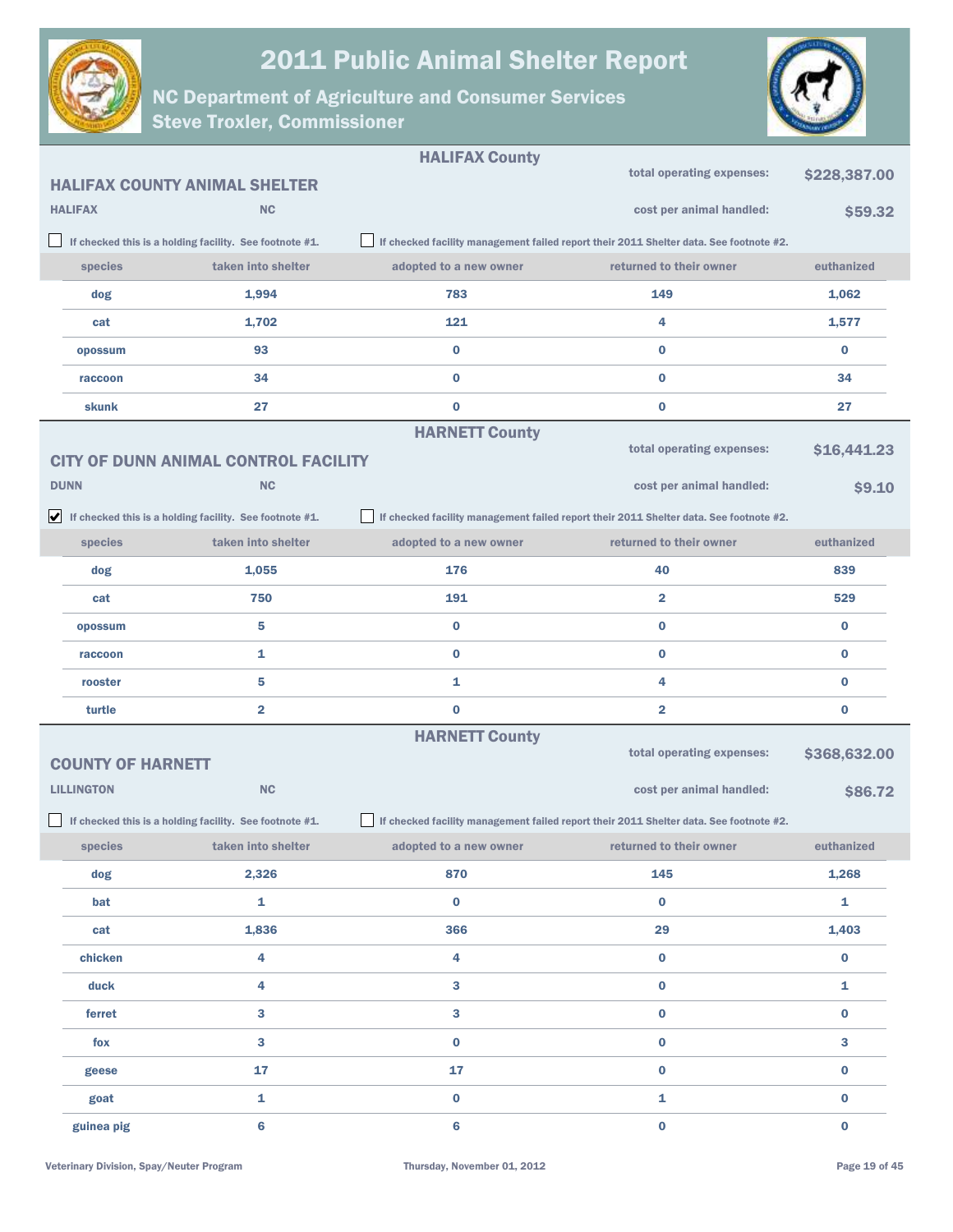



|                          |                                                         | <b>HARNETT County</b>   |                                                                                        |                         |
|--------------------------|---------------------------------------------------------|-------------------------|----------------------------------------------------------------------------------------|-------------------------|
| <b>COUNTY OF HARNETT</b> |                                                         |                         | total operating expenses:                                                              | \$368,632.00            |
| <b>LILLINGTON</b>        | <b>NC</b>                                               |                         | cost per animal handled:                                                               | \$86.72                 |
|                          | If checked this is a holding facility. See footnote #1. |                         | If checked facility management failed report their 2011 Shelter data. See footnote #2. |                         |
| species                  | taken into shelter                                      | adopted to a new owner  | returned to their owner                                                                | euthanized              |
| horse                    | 10                                                      | 5                       | 5                                                                                      | $\bf{0}$                |
| opossum                  | 15                                                      | $\bf{0}$                | $\bf{0}$                                                                               | $\bf{0}$                |
| pig                      | $\overline{\mathbf{2}}$                                 | 1                       | $\mathbf{1}$                                                                           | $\bf{0}$                |
| rabbit                   | 6                                                       | $\overline{\mathbf{2}}$ | $\bf{0}$                                                                               | $\bf{0}$                |
| raccoon                  | 6                                                       | $\bf{0}$                | $\bf{0}$                                                                               | 6                       |
| snake                    | 1                                                       | $\bf{0}$                | $\bf{0}$                                                                               | $\bf{0}$                |
| squirrel                 | 8                                                       | $\bf{0}$                | $\bf{0}$                                                                               | 1                       |
| peacock                  | $\overline{2}$                                          | $\bf{0}$                | $\overline{2}$                                                                         | $\bf{0}$                |
|                          |                                                         | <b>HAYWOOD County</b>   |                                                                                        |                         |
|                          | <b>HAYWOOD COUNTY ANIMAL CONTROL</b>                    |                         | total operating expenses:                                                              | \$308,208.00            |
| <b>HAZELWOOD</b>         | <b>NC</b>                                               |                         | cost per animal handled:                                                               | <b>\$24.65</b>          |
|                          | If checked this is a holding facility. See footnote #1. |                         | If checked facility management failed report their 2011 Shelter data. See footnote #2. |                         |
| species                  | taken into shelter                                      | adopted to a new owner  | returned to their owner                                                                | euthanized              |
|                          |                                                         |                         |                                                                                        |                         |
| dog                      | 1,703                                                   | 868                     | 272                                                                                    | 511                     |
| bat                      | 8                                                       | $\bf{0}$                | $\bf{0}$                                                                               | 8                       |
| beaver                   | 1                                                       | $\bf{0}$                | $\bf{0}$                                                                               | 1                       |
| bird                     | $\overline{7}$                                          | $\bf{0}$                | $\bf{0}$                                                                               | 7                       |
| bobcat                   | 1                                                       | $\bf{0}$                | $\bf{0}$                                                                               | 1                       |
| cat                      | 1,622                                                   | 440                     | 55                                                                                     | 1,100                   |
| coyote                   | $\overline{\mathbf{2}}$                                 | $\bf{0}$                | $\bf{0}$                                                                               | $\overline{\mathbf{2}}$ |
| fox                      | 11                                                      | $\bf{0}$                | 0                                                                                      | 11                      |
| opossum                  | 3                                                       | $\bf{0}$                | $\bf{0}$                                                                               | 3                       |
| rabbit                   | 3                                                       | $\bf{0}$                | $\bf{0}$                                                                               | 3                       |
| raccoon                  | 51                                                      | $\bf{0}$                | $\bf{0}$                                                                               | 51                      |
| <b>skunk</b>             | 9                                                       | $\bf{0}$                | $\bf{0}$                                                                               | 9                       |
| snake                    | 1                                                       | $\bf{0}$                | $\bf{0}$                                                                               | 1                       |
|                          |                                                         | <b>HENDERSON County</b> |                                                                                        |                         |
|                          | <b>HENDERSON COUNTY ANIMAL SERVICES</b>                 |                         | total operating expenses:                                                              | \$508,494.00            |
| <b>HENDERSONVILLE</b>    | NC                                                      |                         | cost per animal handled:                                                               | \$131.83                |
|                          | If checked this is a holding facility. See footnote #1. |                         | If checked facility management failed report their 2011 Shelter data. See footnote #2. |                         |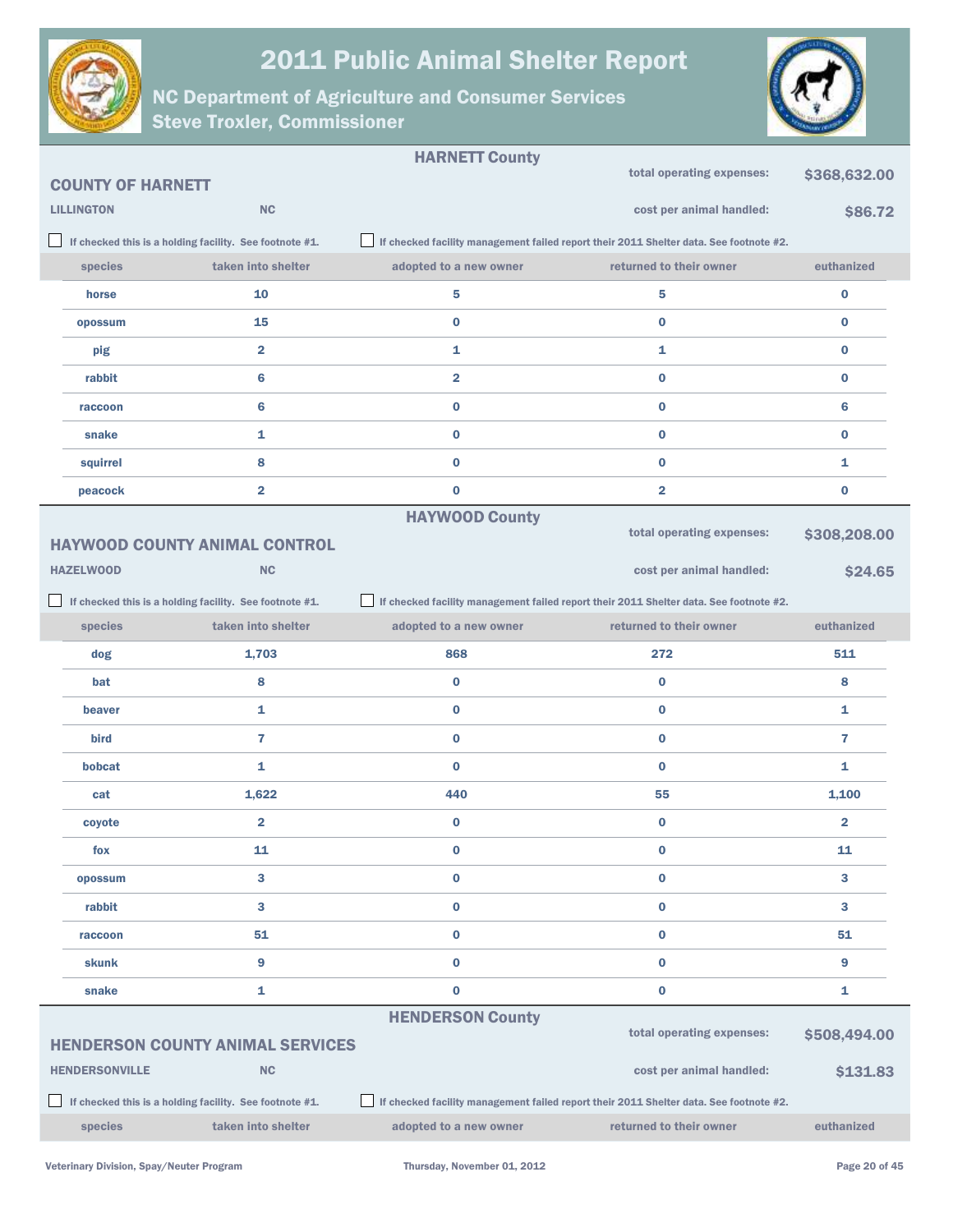



|                                   |                                                         | <b>HENDERSON County</b> |                                                                                        |              |
|-----------------------------------|---------------------------------------------------------|-------------------------|----------------------------------------------------------------------------------------|--------------|
|                                   | <b>HENDERSON COUNTY ANIMAL SERVICES</b>                 |                         | total operating expenses:                                                              | \$508,494.00 |
| <b>HENDERSONVILLE</b>             | <b>NC</b>                                               |                         | cost per animal handled:                                                               | \$131.83     |
|                                   | If checked this is a holding facility. See footnote #1. |                         | If checked facility management failed report their 2011 Shelter data. See footnote #2. |              |
| species                           | taken into shelter                                      | adopted to a new owner  | returned to their owner                                                                | euthanized   |
| dog                               | 1,882                                                   | 683                     | 404                                                                                    | 753          |
| cat                               | 1,917                                                   | 394                     | 32                                                                                     | 1,425        |
| <b>COW</b>                        | 1                                                       | 0                       | 1                                                                                      | 0            |
| deer                              | 1                                                       | 0                       | $\bf{0}$                                                                               | 1            |
| fox                               | 4                                                       | 0                       | $\bf{0}$                                                                               | 4            |
| goat                              | 21                                                      | 8                       | 13                                                                                     | 0            |
| guinea pig                        | 7                                                       | 6                       | $\bf{0}$                                                                               | 1            |
| nutria                            | 1                                                       | 0                       | 0                                                                                      | 1            |
| pig                               | 4                                                       | 4                       | $\bf{0}$                                                                               | $\bf{0}$     |
| rabbit                            | $\overline{\mathbf{2}}$                                 | $\overline{\mathbf{2}}$ | 0                                                                                      | $\bf{0}$     |
| raccoon                           | 14                                                      | $\bf{0}$                | $\bf{0}$                                                                               | 14           |
| squirrel                          | 1                                                       | 0                       | 0                                                                                      | 1            |
| <b>Ilama</b>                      | 1                                                       | $\bf{0}$                | 1                                                                                      | $\bf{0}$     |
|                                   |                                                         | <b>HERTFORD County</b>  |                                                                                        |              |
|                                   | PAWS OF HERTFORD COUNTY, INC.                           |                         | total operating expenses:                                                              | \$140,194.26 |
| <b>WINTON</b>                     | <b>NC</b>                                               |                         | cost per animal handled:                                                               | \$102.25     |
|                                   | If checked this is a holding facility. See footnote #1. |                         | If checked facility management failed report their 2011 Shelter data. See footnote #2. |              |
| species                           | taken into shelter                                      | adopted to a new owner  | returned to their owner                                                                | euthanized   |
| dog                               | 516                                                     | 286                     | 37                                                                                     | 169          |
| cat                               | 556                                                     | 171                     | 1                                                                                      | 467          |
|                                   |                                                         | <b>HYDE County</b>      | total operating expenses:                                                              |              |
| <b>HYDE COUNTY ANIMAL SHELTER</b> |                                                         |                         |                                                                                        | \$0.00       |
| <b>FAIRFIELD</b>                  | <b>NC</b>                                               |                         | cost per animal handled:                                                               | \$0.00       |
|                                   | If checked this is a holding facility. See footnote #1. |                         | If checked facility management failed report their 2011 Shelter data. See footnote #2. |              |
| species                           | taken into shelter                                      | adopted to a new owner  | returned to their owner                                                                | euthanized   |
| dog                               | $\bf{0}$                                                | $\bf{0}$                | $\bf{0}$                                                                               | 0            |
|                                   |                                                         | <b>IREDELL County</b>   | total operating expenses:                                                              | \$824,102.55 |
|                                   | <b>IREDELL COUNTY ANIMAL CONTROL</b>                    |                         |                                                                                        |              |
| <b>STATESVILLE</b>                | <b>NC</b>                                               |                         | cost per animal handled:                                                               | \$130.01     |
|                                   | If checked this is a holding facility. See footnote #1. |                         | If checked facility management failed report their 2011 Shelter data. See footnote #2. |              |
| species                           | taken into shelter                                      | adopted to a new owner  | returned to their owner                                                                | euthanized   |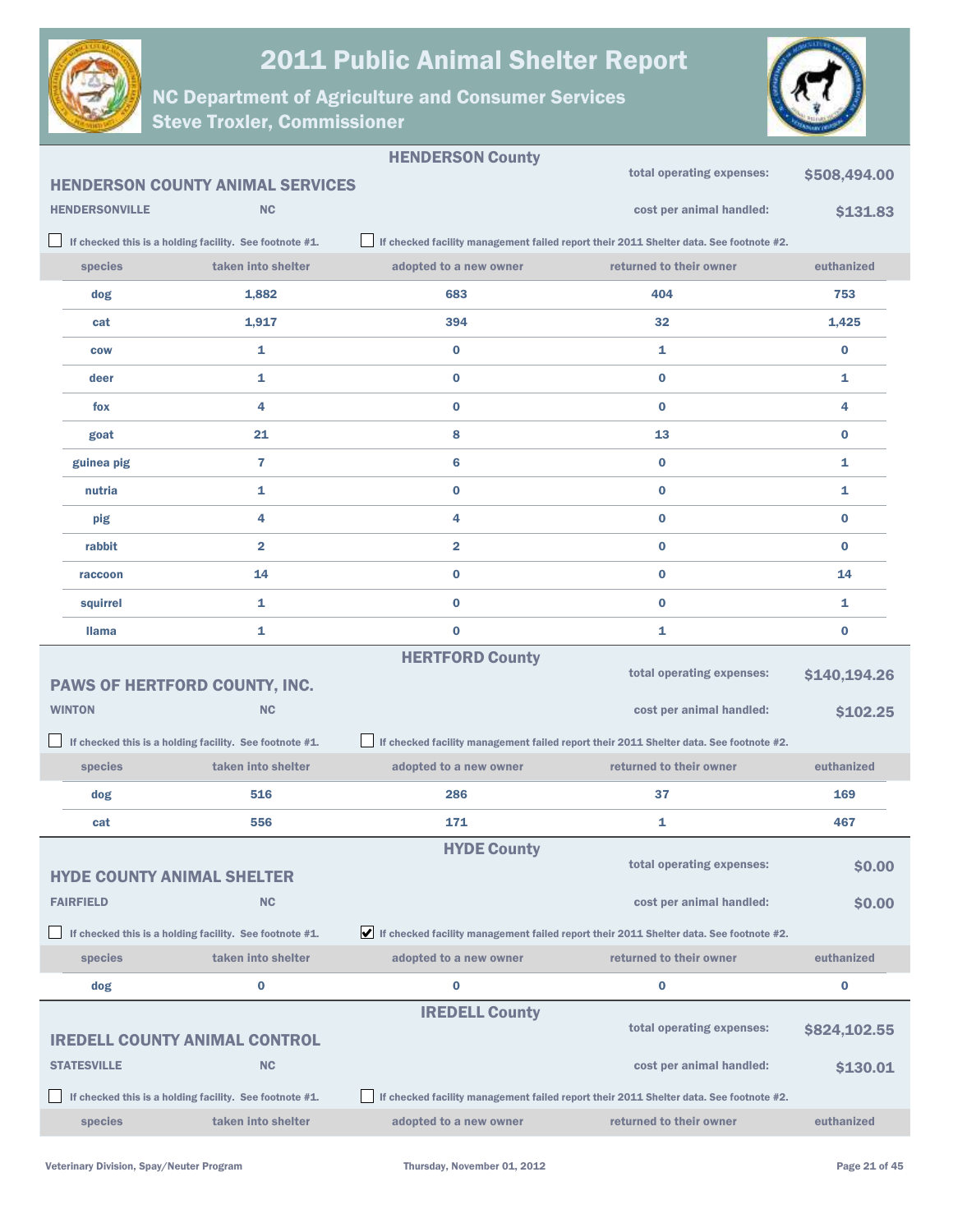



|                    |                                                         | <b>IREDELL County</b>   |                                                                                        |                         |
|--------------------|---------------------------------------------------------|-------------------------|----------------------------------------------------------------------------------------|-------------------------|
|                    | <b>IREDELL COUNTY ANIMAL CONTROL</b>                    |                         | total operating expenses:                                                              | \$824,102.55            |
| <b>STATESVILLE</b> | $\mathsf{NC}$                                           |                         | cost per animal handled:                                                               | \$130.01                |
|                    | If checked this is a holding facility. See footnote #1. |                         | If checked facility management failed report their 2011 Shelter data. See footnote #2. |                         |
| species            | taken into shelter                                      | adopted to a new owner  | returned to their owner                                                                | euthanized              |
| dog                | 2,972                                                   | 657                     | 359                                                                                    | 1,841                   |
| bat                | 3                                                       | $\mathbf 0$             | $\pmb{0}$                                                                              | $\bf{0}$                |
| beaver             | $\mathbf{1}$                                            | $\pmb{0}$               | $\pmb{0}$                                                                              | $\pmb{0}$               |
| bird               | 9                                                       | 1                       | 3                                                                                      | 4                       |
| blackbird          | $\mathbf{1}$                                            | $\pmb{0}$               | $\pmb{0}$                                                                              | $\bf{0}$                |
| bobcat             | $\mathbf 1$                                             | $\mathbf 0$             | $\pmb{0}$                                                                              | 1                       |
| cat                | 3,153                                                   | 241                     | 31                                                                                     | 2,742                   |
| chicken            | $\bf 6$                                                 | 12                      | $\bf{0}$                                                                               | $\pmb{0}$               |
| cockatiel          | 3                                                       | $\pmb{0}$               | $\bf{3}$                                                                               | $\bf{0}$                |
| deer               | 9                                                       | $\pmb{0}$               | $\pmb{0}$                                                                              | 3                       |
| dove               | $\mathbf{1}$                                            | $\pmb{0}$               | $\pmb{0}$                                                                              | 1                       |
| duck               | 3                                                       | $\overline{\mathbf{2}}$ | $\mathbf 1$                                                                            | $\pmb{0}$               |
| ferret             | $\mathbf 1$                                             | $\pmb{0}$               | $\pmb{0}$                                                                              | $\pmb{0}$               |
| fish               | 13                                                      | 4                       | $\pmb{0}$                                                                              | $\bf{0}$                |
| fox                | 8                                                       | $\pmb{0}$               | $\pmb{0}$                                                                              | $\mathbf 1$             |
| goat               | 8                                                       | 8                       | $\bf{3}$                                                                               | 1                       |
| goose              | $\overline{\mathbf{2}}$                                 | 1                       | $\pmb{0}$                                                                              | 1                       |
| groundhog          | 5                                                       | $\pmb{0}$               | $\pmb{0}$                                                                              | 3                       |
| guinea pig         | $\bf 6$                                                 | $\overline{\mathbf{5}}$ | $\pmb{0}$                                                                              | $\bf{0}$                |
| hamster            | 39                                                      | 32                      | $\pmb{0}$                                                                              | 5                       |
| hawk               | 4                                                       | 3                       | $\pmb{0}$                                                                              | $\bf{0}$                |
| horse              | $\overline{9}$                                          | $\bf 6$                 | $\overline{\mathbf{3}}$                                                                | $\mathbf 0$             |
| opossum            | 16                                                      | $\mathbf 0$             | $\pmb{0}$                                                                              | 12                      |
| parakeet           | $\overline{\mathbf{3}}$                                 | $\overline{\mathbf{2}}$ | $\pmb{0}$                                                                              | $\pmb{0}$               |
| pig                | $\overline{\mathbf{3}}$                                 | $\mathbf 1$             | $\overline{\mathbf{2}}$                                                                | $\pmb{0}$               |
| python             | $\mathbf 1$                                             | $\mathbf 1$             | $\pmb{0}$                                                                              | $\pmb{0}$               |
| rabbit             | 10                                                      | $\overline{\mathbf{5}}$ | $\pmb{0}$                                                                              | $\overline{\mathbf{2}}$ |
| raccoon            | 26                                                      | $\mathbf 0$             | $\pmb{0}$                                                                              | 14                      |
| robin              | $\mathbf 1$                                             | $\mathbf 0$             | $\pmb{0}$                                                                              | $\mathbf{1}$            |
| skunk              | 11                                                      | $\pmb{0}$               | $\pmb{0}$                                                                              | $\bf{3}$                |
| squirrel           | $\overline{4}$                                          | $\mathbf 0$             | $\pmb{0}$                                                                              | $\mathbf 1$             |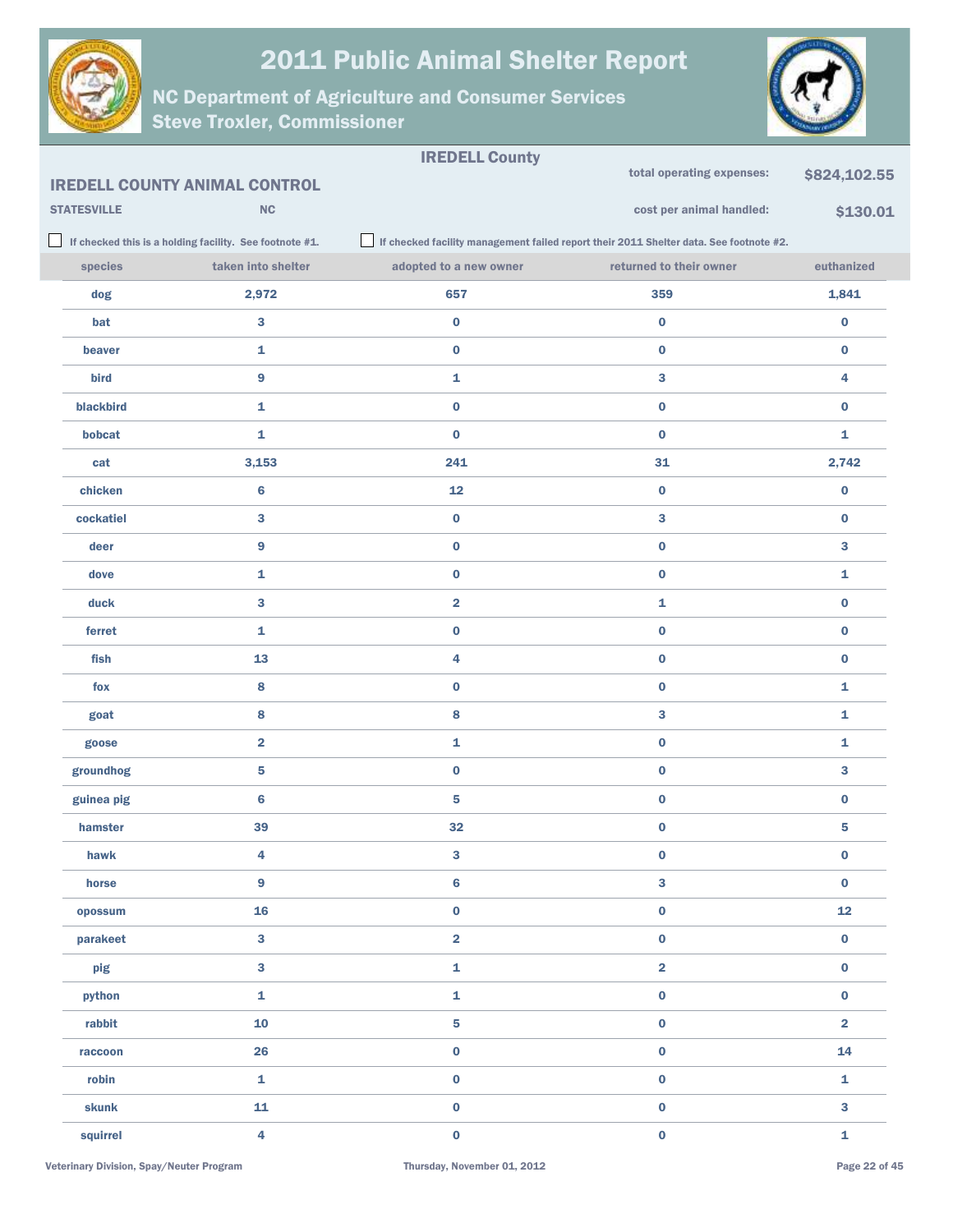



|                               |                                                                               | <b>IREDELL County</b>   |                                                                                        |              |
|-------------------------------|-------------------------------------------------------------------------------|-------------------------|----------------------------------------------------------------------------------------|--------------|
|                               | <b>IREDELL COUNTY ANIMAL CONTROL</b>                                          |                         | total operating expenses:                                                              | \$824,102.55 |
| <b>STATESVILLE</b>            | <b>NC</b>                                                                     |                         | cost per animal handled:                                                               | \$130.01     |
|                               | If checked this is a holding facility. See footnote #1.                       |                         | If checked facility management failed report their 2011 Shelter data. See footnote #2. |              |
| species                       | taken into shelter                                                            | adopted to a new owner  | returned to their owner                                                                | euthanized   |
| turkey                        | 1                                                                             | $\bf{0}$                | $\bf{0}$                                                                               | $\bf{0}$     |
| turtle                        | $\overline{\mathbf{2}}$                                                       | 0                       | $\bf{0}$                                                                               | $\bf{0}$     |
| wolf hybrid                   | $\overline{\mathbf{2}}$                                                       | $\bf{0}$                | 1                                                                                      | 1            |
|                               |                                                                               | <b>JACKSON County</b>   | total operating expenses:                                                              |              |
|                               | <b>JACKSON COUNTY ANIMAL SHELTER</b>                                          |                         |                                                                                        | \$199,245.00 |
| <b>SYLVA</b>                  | <b>NC</b>                                                                     |                         | cost per animal handled:                                                               | \$194.38     |
|                               | If checked this is a holding facility. See footnote #1.                       |                         | If checked facility management failed report their 2011 Shelter data. See footnote #2. |              |
| species                       | taken into shelter                                                            | adopted to a new owner  | returned to their owner                                                                | euthanized   |
| dog                           | 596                                                                           | 238                     | 79                                                                                     | 245          |
| cat                           | 409                                                                           | 142                     | $6\phantom{1}6$                                                                        | 307          |
| raccoon                       | 20                                                                            | 0                       | $\bf{0}$                                                                               | 3            |
| <b>FOUR OAKS POLICE DEPT.</b> |                                                                               | <b>JOHNSTON County</b>  | total operating expenses:                                                              | \$0.00       |
| <b>FOUR OAKS</b>              | <b>NC</b>                                                                     |                         | cost per animal handled:                                                               | \$0.00       |
|                               | $\blacktriangleright$ If checked this is a holding facility. See footnote #1. |                         | If checked facility management failed report their 2011 Shelter data. See footnote #2. |              |
| species                       | taken into shelter                                                            | adopted to a new owner  | returned to their owner                                                                | euthanized   |
| dog                           | $\bf{0}$                                                                      | $\bf{0}$                | $\bf{0}$                                                                               | $\bf{0}$     |
|                               |                                                                               | <b>JOHNSTON County</b>  |                                                                                        |              |
|                               | <b>JOHNSTON COUNTY ANIMAL SERVICES</b>                                        |                         | total operating expenses:                                                              | \$455,932.00 |
| <b>SMITHFIELD</b>             | <b>NC</b>                                                                     |                         | cost per animal handled:                                                               | \$68.58      |
|                               | If checked this is a holding facility. See footnote #1.                       |                         | If checked facility management failed report their 2011 Shelter data. See footnote #2. |              |
| species                       |                                                                               |                         |                                                                                        |              |
|                               | taken into shelter                                                            | adopted to a new owner  | returned to their owner                                                                | euthanized   |
| dog                           | 2,811                                                                         | 949                     | 275                                                                                    | 1,587        |
| bird                          | 180                                                                           | 13                      | $\overline{\mathbf{2}}$                                                                | 165          |
| cat                           | 3,625                                                                         | 328                     | 34                                                                                     | 3,263        |
| ferret                        | 1                                                                             | $\mathbf{1}$            | $\bf{0}$                                                                               | $\bf{0}$     |
| gerbil                        | 6                                                                             | 6                       | $\bf{0}$                                                                               | $\bf{0}$     |
| horse                         | 16                                                                            | 6                       | 10                                                                                     | $\bf{0}$     |
| pig                           | $\overline{\mathbf{2}}$                                                       | $\overline{\mathbf{2}}$ | $\bf{0}$                                                                               | $\bf{0}$     |
| rabbit                        | 3                                                                             | $\overline{\mathbf{2}}$ | $\bf{0}$                                                                               | 1            |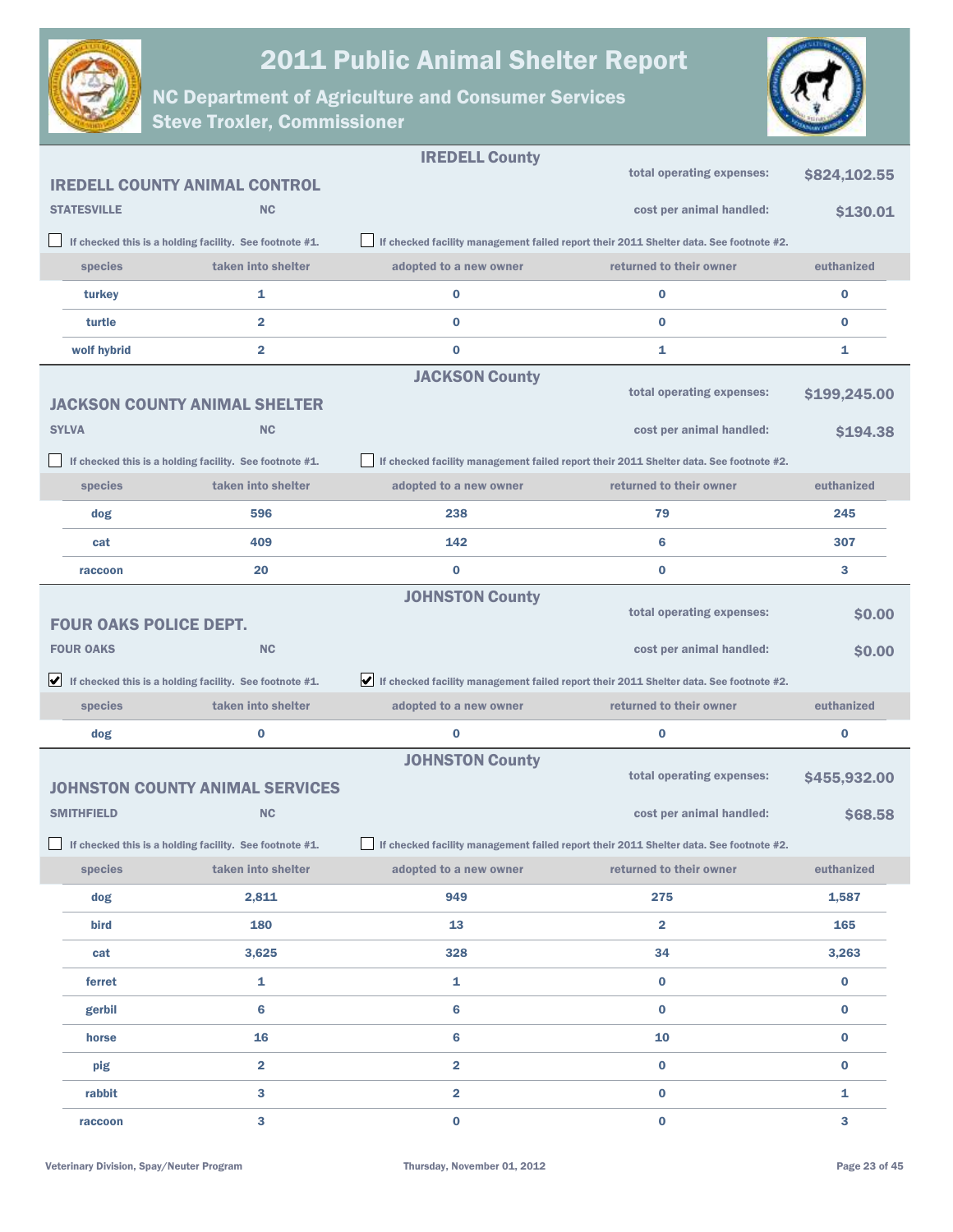

NC Department of Agriculture and Consumer Services

Steve Troxler, Commissioner



|                                   |                                                                               | <b>JOHNSTON County</b>                                                                                       |                                                                                        |              |
|-----------------------------------|-------------------------------------------------------------------------------|--------------------------------------------------------------------------------------------------------------|----------------------------------------------------------------------------------------|--------------|
|                                   | <b>JOHNSTON COUNTY ANIMAL SERVICES</b>                                        |                                                                                                              | total operating expenses:                                                              | \$455,932.00 |
| <b>SMITHFIELD</b>                 | <b>NC</b>                                                                     |                                                                                                              | cost per animal handled:                                                               | \$68.58      |
|                                   | If checked this is a holding facility. See footnote #1.                       |                                                                                                              | If checked facility management failed report their 2011 Shelter data. See footnote #2. |              |
| species                           | taken into shelter                                                            | adopted to a new owner                                                                                       | returned to their owner                                                                | euthanized   |
| snake                             | 1                                                                             | 1                                                                                                            | $\bf{0}$                                                                               | $\bf{0}$     |
|                                   |                                                                               | <b>JOHNSTON County</b>                                                                                       |                                                                                        |              |
| <b>PINE LEVEL POLICE DEPT.</b>    |                                                                               |                                                                                                              | total operating expenses:                                                              | \$0.00       |
| <b>PINE LEVEL</b>                 | <b>NC</b>                                                                     |                                                                                                              | cost per animal handled:                                                               | \$0.00       |
|                                   | $\blacktriangleright$ If checked this is a holding facility. See footnote #1. | $\blacktriangleright$ If checked facility management failed report their 2011 Shelter data. See footnote #2. |                                                                                        |              |
| species                           | taken into shelter                                                            | adopted to a new owner                                                                                       | returned to their owner                                                                | euthanized   |
| dog                               | $\bf{0}$                                                                      | 0                                                                                                            | $\bf{0}$                                                                               | $\bf{0}$     |
|                                   |                                                                               | <b>JOHNSTON County</b>                                                                                       |                                                                                        |              |
| <b>TOWN OF BENSON</b>             |                                                                               |                                                                                                              | total operating expenses:                                                              | \$0.00       |
| <b>BENSON</b>                     | <b>NC</b>                                                                     |                                                                                                              | cost per animal handled:                                                               | \$0.00       |
|                                   | If checked this is a holding facility. See footnote #1.                       | If checked facility management failed report their 2011 Shelter data. See footnote #2.                       |                                                                                        |              |
| species                           | taken into shelter                                                            | adopted to a new owner                                                                                       | returned to their owner                                                                | euthanized   |
| dog                               | 0                                                                             | 0                                                                                                            | $\bf{0}$                                                                               | $\bf{0}$     |
|                                   |                                                                               | <b>LEE County</b>                                                                                            | total operating expenses:                                                              |              |
| <b>LEE COUNTY ANIMAL SERVICES</b> |                                                                               |                                                                                                              |                                                                                        | \$248,144.24 |
| <b>SANFORD</b>                    | <b>NC</b>                                                                     |                                                                                                              | cost per animal handled:                                                               | \$111.63     |
|                                   |                                                                               |                                                                                                              |                                                                                        |              |
|                                   | If checked this is a holding facility. See footnote #1.                       |                                                                                                              | If checked facility management failed report their 2011 Shelter data. See footnote #2. |              |
| species                           | taken into shelter                                                            | adopted to a new owner                                                                                       | returned to their owner                                                                | euthanized   |
| dog                               | 1,255                                                                         | 441                                                                                                          | 140                                                                                    | 674          |
| cat                               | 968                                                                           | 86                                                                                                           | 5                                                                                      | 877          |
|                                   |                                                                               | <b>LENOIR County</b>                                                                                         |                                                                                        |              |
| <b>LENIOR CO. SPCA</b>            |                                                                               |                                                                                                              | total operating expenses:                                                              | \$257,042.00 |
| <b>KINSTON</b>                    | NC                                                                            |                                                                                                              | cost per animal handled:                                                               | \$80.10      |
|                                   | If checked this is a holding facility. See footnote #1.                       |                                                                                                              | If checked facility management failed report their 2011 Shelter data. See footnote #2. |              |
| species                           | taken into shelter                                                            | adopted to a new owner                                                                                       | returned to their owner                                                                | euthanized   |
| dog                               | 1,667                                                                         | 933                                                                                                          | 120                                                                                    | 455          |
| bird                              | $\overline{\mathbf{2}}$                                                       | $\overline{\mathbf{2}}$                                                                                      | $\bf{0}$                                                                               | $\bf{0}$     |
| cat                               | 1,536                                                                         | 289                                                                                                          | 11                                                                                     | 1,068        |
| opossum                           | 6                                                                             | $\bf{0}$                                                                                                     | $\bf{0}$                                                                               | 6            |
| rabbit                            | $\overline{\mathbf{2}}$                                                       | $\overline{\mathbf{2}}$                                                                                      | $\bf{0}$                                                                               | $\bf{0}$     |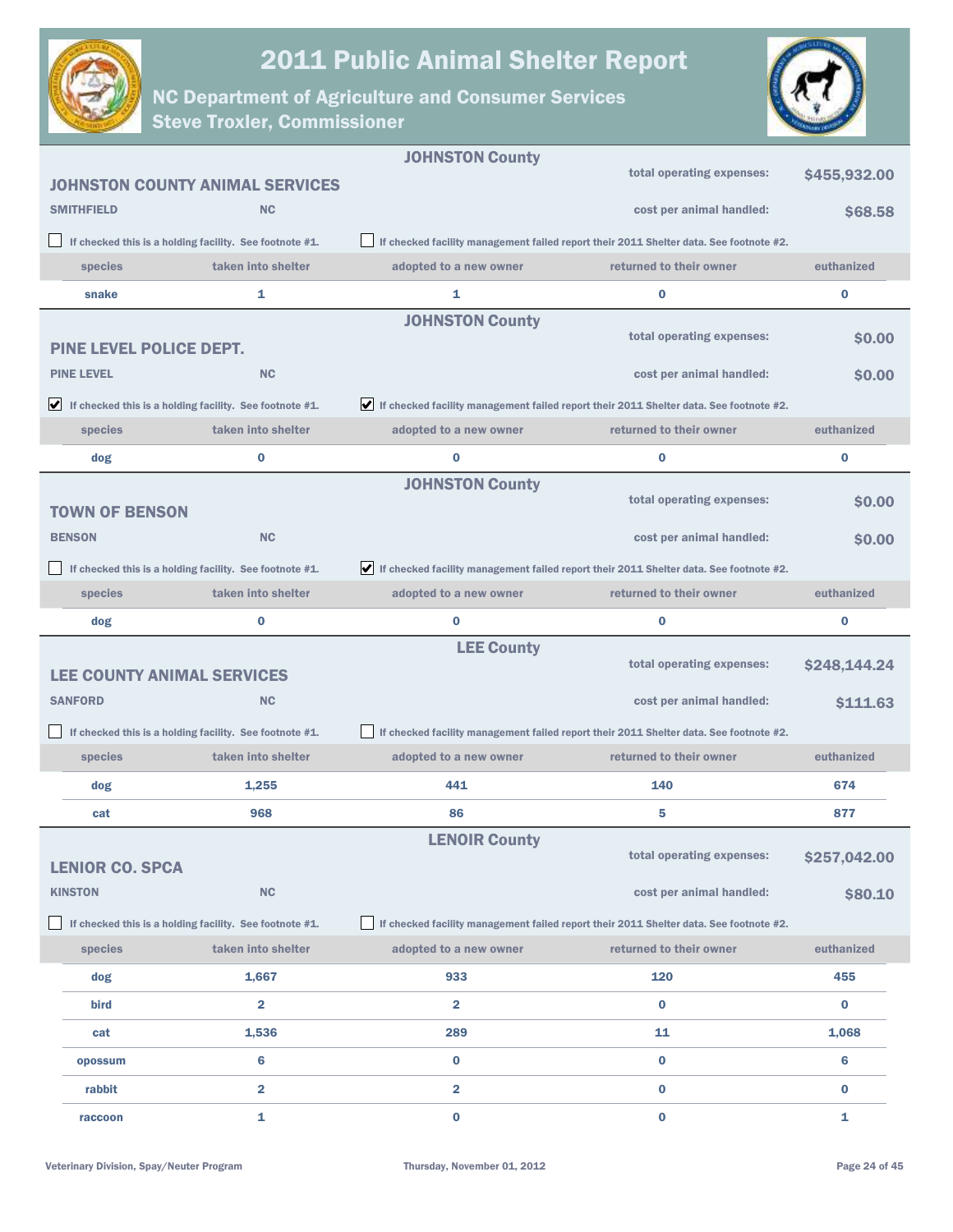



|                    |                                                         | <b>LINCOLN County</b>   |                                                                                        |              |
|--------------------|---------------------------------------------------------|-------------------------|----------------------------------------------------------------------------------------|--------------|
|                    | <b>LINCOLN COUNTY ANIMAL SERVICES</b>                   |                         | total operating expenses:                                                              | \$706,392.00 |
| <b>LINCOLNTON</b>  | <b>NC</b>                                               |                         | cost per animal handled:                                                               | \$153.83     |
|                    | If checked this is a holding facility. See footnote #1. |                         | If checked facility management failed report their 2011 Shelter data. See footnote #2. |              |
| species            | taken into shelter                                      | adopted to a new owner  | returned to their owner                                                                | euthanized   |
| dog                | 2,523                                                   | 1,098                   | 427                                                                                    | 963          |
| bat                | 1                                                       | 0                       | $\bf{0}$                                                                               | 1            |
| <b>bird</b>        | 4                                                       | 1                       | $\bf{0}$                                                                               | $\bf{0}$     |
| cat                | 2,053                                                   | 159                     | 192                                                                                    | 1,459        |
| goat               | 3                                                       | $\overline{\mathbf{2}}$ | $\bf{0}$                                                                               | $\bf{0}$     |
| rabbit             | $\overline{\mathbf{2}}$                                 | $\overline{\mathbf{2}}$ | $\bf{0}$                                                                               | $\bf{0}$     |
| raccoon            | 6                                                       | $\bf{0}$                | 0                                                                                      | 6            |
|                    |                                                         | <b>MACON County</b>     |                                                                                        |              |
|                    | <b>MACON COUNTY ANIMAL SHELTER</b>                      |                         | total operating expenses:                                                              | \$245,336.00 |
| <b>FRANKLIN</b>    | <b>NC</b>                                               |                         | cost per animal handled:                                                               | \$130.00     |
|                    | If checked this is a holding facility. See footnote #1. |                         | If checked facility management failed report their 2011 Shelter data. See footnote #2. |              |
| species            | taken into shelter                                      | adopted to a new owner  | returned to their owner                                                                | euthanized   |
| dog                | 980                                                     | 261                     | 141                                                                                    | 137          |
| cat                | 888                                                     | 239                     | 15                                                                                     | 443          |
| rabbit             | 3                                                       | $\overline{\mathbf{2}}$ | 1                                                                                      | $\bf{0}$     |
| raccoon            | 1                                                       | 0                       | 0                                                                                      | 1            |
|                    |                                                         | <b>MADISON County</b>   | total operating expenses:                                                              |              |
|                    | <b>MADISON COUNTY ANIMAL SERVICES</b>                   |                         |                                                                                        | \$254,000.00 |
| <b>MARSHALL</b>    | <b>NC</b>                                               |                         | cost per animal handled:                                                               | \$184.19     |
|                    | If checked this is a holding facility. See footnote #1. |                         | If checked facility management failed report their 2011 Shelter data. See footnote #2. |              |
| species            | taken into shelter                                      | adopted to a new owner  | returned to their owner                                                                | euthanized   |
| dog                | 665                                                     | 350                     | 34                                                                                     | 290          |
| bird               | 1                                                       | 1                       | $\bf{0}$                                                                               | $\bf{0}$     |
| cat                | 709                                                     | 275                     | 4                                                                                      | 441          |
| guinea pig         | $\mathbf{3}$                                            | 3                       | 0                                                                                      | $\bf{0}$     |
| raccoon            | $\mathbf{1}$                                            | 0                       | 0                                                                                      | 1            |
|                    |                                                         | <b>MARTIN County</b>    | total operating expenses:                                                              |              |
|                    | <b>MARTIN COUNTY ANIMAL CONTROL</b>                     |                         |                                                                                        | \$112,034.00 |
| <b>WILLIAMSTON</b> | <b>NC</b>                                               |                         | cost per animal handled:                                                               | \$137.12     |
|                    | If checked this is a holding facility. See footnote #1. |                         | If checked facility management failed report their 2011 Shelter data. See footnote #2. |              |
| species            | taken into shelter                                      | adopted to a new owner  | returned to their owner                                                                | euthanized   |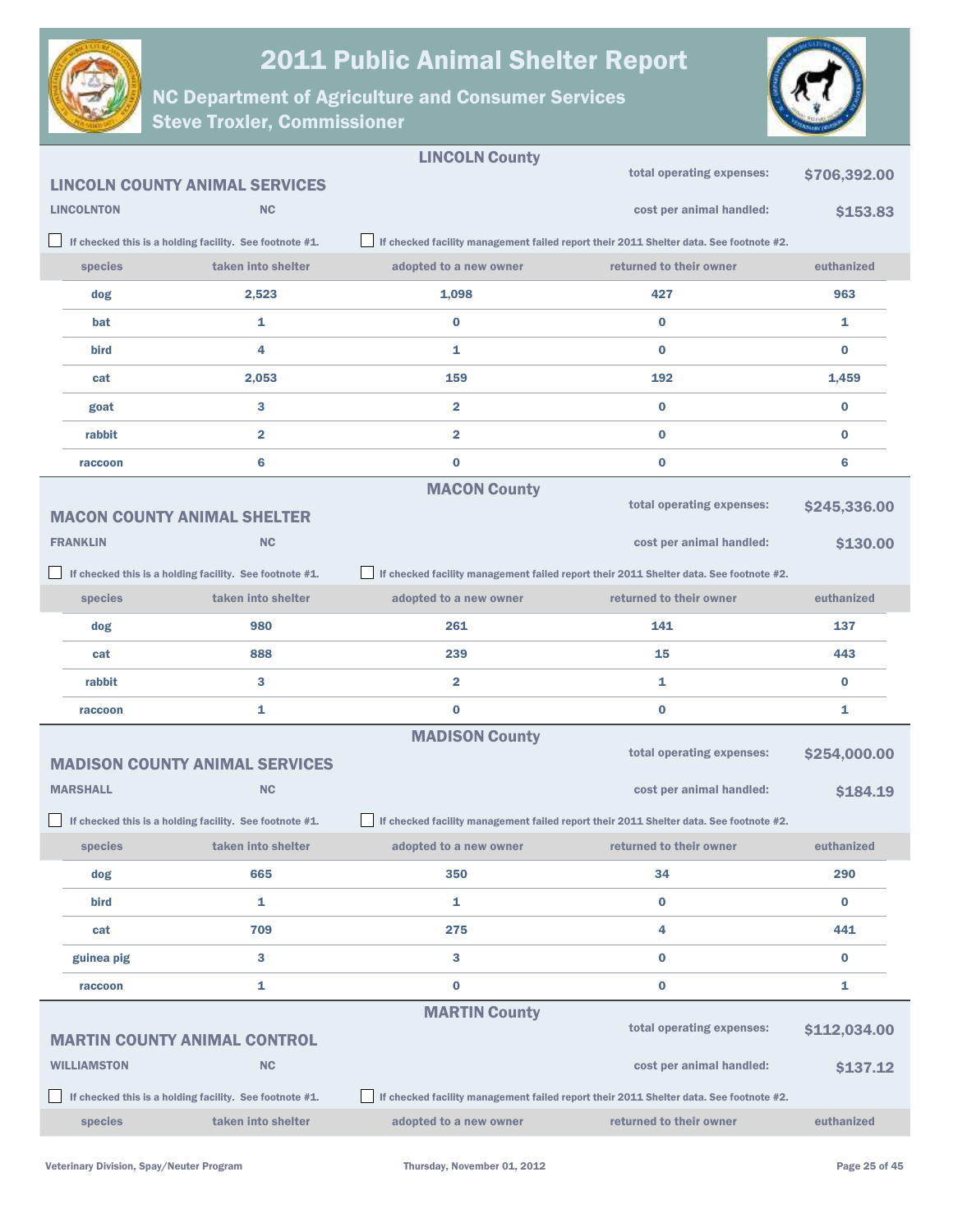



|                    |                                                         | <b>MARTIN County</b>      |                                                                                        |                |
|--------------------|---------------------------------------------------------|---------------------------|----------------------------------------------------------------------------------------|----------------|
|                    | <b>MARTIN COUNTY ANIMAL CONTROL</b>                     |                           | total operating expenses:                                                              | \$112,034.00   |
| <b>WILLIAMSTON</b> | <b>NC</b>                                               |                           | cost per animal handled:                                                               | \$137.12       |
|                    | If checked this is a holding facility. See footnote #1. |                           | If checked facility management failed report their 2011 Shelter data. See footnote #2. |                |
| species            | taken into shelter                                      | adopted to a new owner    | returned to their owner                                                                | euthanized     |
| dog                | 517                                                     | 23                        | 24                                                                                     | 301            |
| cat                | 265                                                     | 5                         | 42                                                                                     | 178            |
| fox                | $\overline{\mathbf{2}}$                                 | $\bf{0}$                  | $\bf{0}$                                                                               | $\bf{0}$       |
| opossum            | 20                                                      | $\bf{0}$                  | $\bf{0}$                                                                               | $\bf{0}$       |
| raccoon            | 8                                                       | $\bf{0}$                  | $\bf{0}$                                                                               | $\bf{0}$       |
| snake              | 3                                                       | $\bf{0}$                  | $\bf{0}$                                                                               | $\bf{0}$       |
| squirrel           | $\overline{\mathbf{2}}$                                 | $\bf{0}$                  | $\bf{0}$                                                                               | $\bf{0}$       |
|                    |                                                         | <b>MCDOWELL County</b>    |                                                                                        |                |
|                    | <b>MCDOWELL COUNTY ANIMAL SHELTER</b>                   |                           | total operating expenses:                                                              | \$57,000.00    |
| <b>MARION</b>      | <b>NC</b>                                               |                           | cost per animal handled:                                                               | \$23.76        |
|                    | If checked this is a holding facility. See footnote #1. |                           | If checked facility management failed report their 2011 Shelter data. See footnote #2. |                |
| species            | taken into shelter                                      | adopted to a new owner    | returned to their owner                                                                | euthanized     |
| dog                | 1,505                                                   | 235                       | 70                                                                                     | 1,200          |
| cat                | 875                                                     | 50                        | $\bf{0}$                                                                               | 825            |
| ferret             | $\overline{\mathbf{2}}$                                 | $\overline{\mathbf{2}}$   | $\bf{0}$                                                                               | $\bf{0}$       |
| hamster            | 10                                                      | 10                        | $\bf{0}$                                                                               | $\bf{0}$       |
| opossum            | 6                                                       | $\bf{0}$                  | $6\phantom{1}6$                                                                        | $\bf{0}$       |
| rabbit             | 1                                                       | 1                         | $\bf{0}$                                                                               | $\bf{0}$       |
|                    |                                                         | <b>MECKLENBURG County</b> | total operating expenses:                                                              |                |
|                    | <b>CHARLOTTE/MECKLENBURG ANIMAL CONTROL</b>             |                           |                                                                                        | \$4,963,726.00 |
| <b>CHARLOTTE</b>   | <b>NC</b>                                               |                           | cost per animal handled:                                                               | \$272.64       |
|                    | If checked this is a holding facility. See footnote #1. |                           | If checked facility management failed report their 2011 Shelter data. See footnote #2. |                |
| species            | taken into shelter                                      | adopted to a new owner    | returned to their owner                                                                | euthanized     |
| dog                | 9,118                                                   | 1,494                     | 1,375                                                                                  | 4,772          |
| bat                | 168                                                     | $\bf{0}$                  | $\bf{0}$                                                                               | 124            |
| beaver             | $\overline{\mathbf{2}}$                                 | $\mathbf 0$               | $\bf{0}$                                                                               | 1              |
| bird               | 468                                                     | 57                        | $6\phantom{1}6$                                                                        | 162            |
| cat                | 7,115                                                   | 745                       | 209                                                                                    | 5,667          |
| coyote             | 5                                                       | $\mathbf 0$               | $\pmb{0}$                                                                              | 5              |
| deer               | 106                                                     | $\bf{0}$                  | $\bf{0}$                                                                               | 83             |
| ferret             | 11                                                      | $\mathbf{3}$              | $\overline{\mathbf{2}}$                                                                | 1              |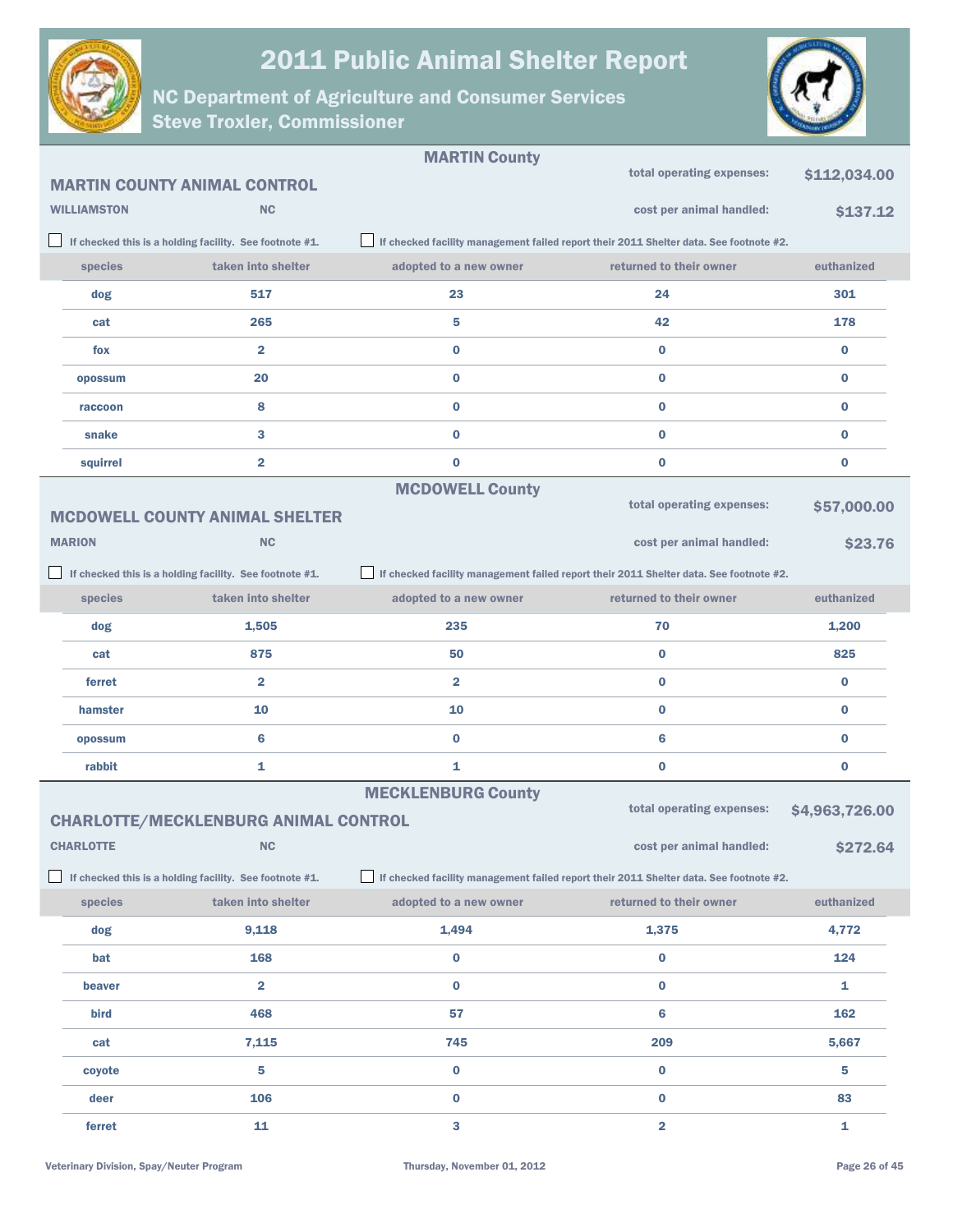



|                                                                          |                  |                                                                               | <b>MECKLENBURG County</b> |                                                                                        |                         |
|--------------------------------------------------------------------------|------------------|-------------------------------------------------------------------------------|---------------------------|----------------------------------------------------------------------------------------|-------------------------|
| total operating expenses:<br><b>CHARLOTTE/MECKLENBURG ANIMAL CONTROL</b> |                  |                                                                               |                           |                                                                                        | \$4,963,726.00          |
|                                                                          | <b>CHARLOTTE</b> | <b>NC</b>                                                                     |                           | cost per animal handled:                                                               | \$272.64                |
|                                                                          |                  | If checked this is a holding facility. See footnote #1.                       |                           | If checked facility management failed report their 2011 Shelter data. See footnote #2. |                         |
|                                                                          | species          | taken into shelter                                                            | adopted to a new owner    | returned to their owner                                                                | euthanized              |
|                                                                          | fish             | 21                                                                            | 5                         | 12                                                                                     | $\bf{0}$                |
|                                                                          | fox              | 12                                                                            | 0                         | $\bf{0}$                                                                               | 9                       |
|                                                                          | goat             | 8                                                                             | 5                         | $\overline{\mathbf{2}}$                                                                | $\overline{\mathbf{2}}$ |
|                                                                          | horse            | 6                                                                             | 2                         | 1                                                                                      | $\bf{0}$                |
|                                                                          | opossum          | 149                                                                           | 0                         | $\bf{0}$                                                                               | 91                      |
|                                                                          | otter            | 1                                                                             | 0                         | $\bf{0}$                                                                               | $\bf{0}$                |
|                                                                          | pig              | 4                                                                             | 4                         | 1                                                                                      | $\bf{0}$                |
|                                                                          | rabbit           | 202                                                                           | 31                        | $\bf{0}$                                                                               | 98                      |
|                                                                          | raccoon          | 523                                                                           | 0                         | $\bf{0}$                                                                               | 472                     |
|                                                                          | reptile          | 47                                                                            | $\overline{\mathbf{2}}$   | $\mathbf{1}$                                                                           | 9                       |
|                                                                          | rodent           | 226                                                                           | 22                        | 6                                                                                      | 117                     |
|                                                                          | skunk            | 13                                                                            | 0                         | $\bf{0}$                                                                               | 13                      |
|                                                                          | tarantula        | 1                                                                             | $\bf{0}$                  | $\bf{0}$                                                                               | $\bf{0}$                |
|                                                                          |                  |                                                                               | <b>MECKLENBURG County</b> |                                                                                        |                         |
|                                                                          |                  | <b>CORNELIUS ANIMAL SHELTER</b>                                               |                           | total operating expenses:                                                              | \$32,293.97             |
|                                                                          | <b>CORNELIUS</b> | <b>NC</b>                                                                     |                           | cost per animal handled:                                                               | \$74.41                 |
|                                                                          |                  | If checked this is a holding facility. See footnote #1.                       |                           | If checked facility management failed report their 2011 Shelter data. See footnote #2. |                         |
|                                                                          | species          | taken into shelter                                                            | adopted to a new owner    | returned to their owner                                                                | euthanized              |
|                                                                          | dog              | 190                                                                           | 72                        | 68                                                                                     | $\overline{\mathbf{2}}$ |
|                                                                          | cat              | 242                                                                           | 91                        | 13                                                                                     | $\bf{0}$                |
|                                                                          | goose            | 1                                                                             | 0                         | 0                                                                                      | 1                       |
|                                                                          | raccoon          | 5                                                                             | $\bf{0}$                  | $\bf{0}$                                                                               | 5                       |
|                                                                          | turkey           | 1                                                                             | $\bf{0}$                  | $\bf{0}$                                                                               | 1                       |
|                                                                          |                  |                                                                               | <b>MECKLENBURG County</b> | total operating expenses:                                                              |                         |
|                                                                          |                  | <b>TOWN OF DAVIDSON ANIMAL SHELTER</b>                                        |                           |                                                                                        | \$3,659.45              |
|                                                                          | <b>DAVIDSON</b>  | <b>NC</b>                                                                     |                           | cost per animal handled:                                                               | \$35.00                 |
|                                                                          |                  | $\blacktriangleright$ If checked this is a holding facility. See footnote #1. |                           | If checked facility management failed report their 2011 Shelter data. See footnote #2. |                         |
|                                                                          | species          | taken into shelter                                                            | adopted to a new owner    | returned to their owner                                                                | euthanized              |
|                                                                          | dog              | 10                                                                            | 4                         | 22                                                                                     | $\bf{0}$                |
|                                                                          | cat              | 1                                                                             | 3                         | $\bf{0}$                                                                               | $\bf{0}$                |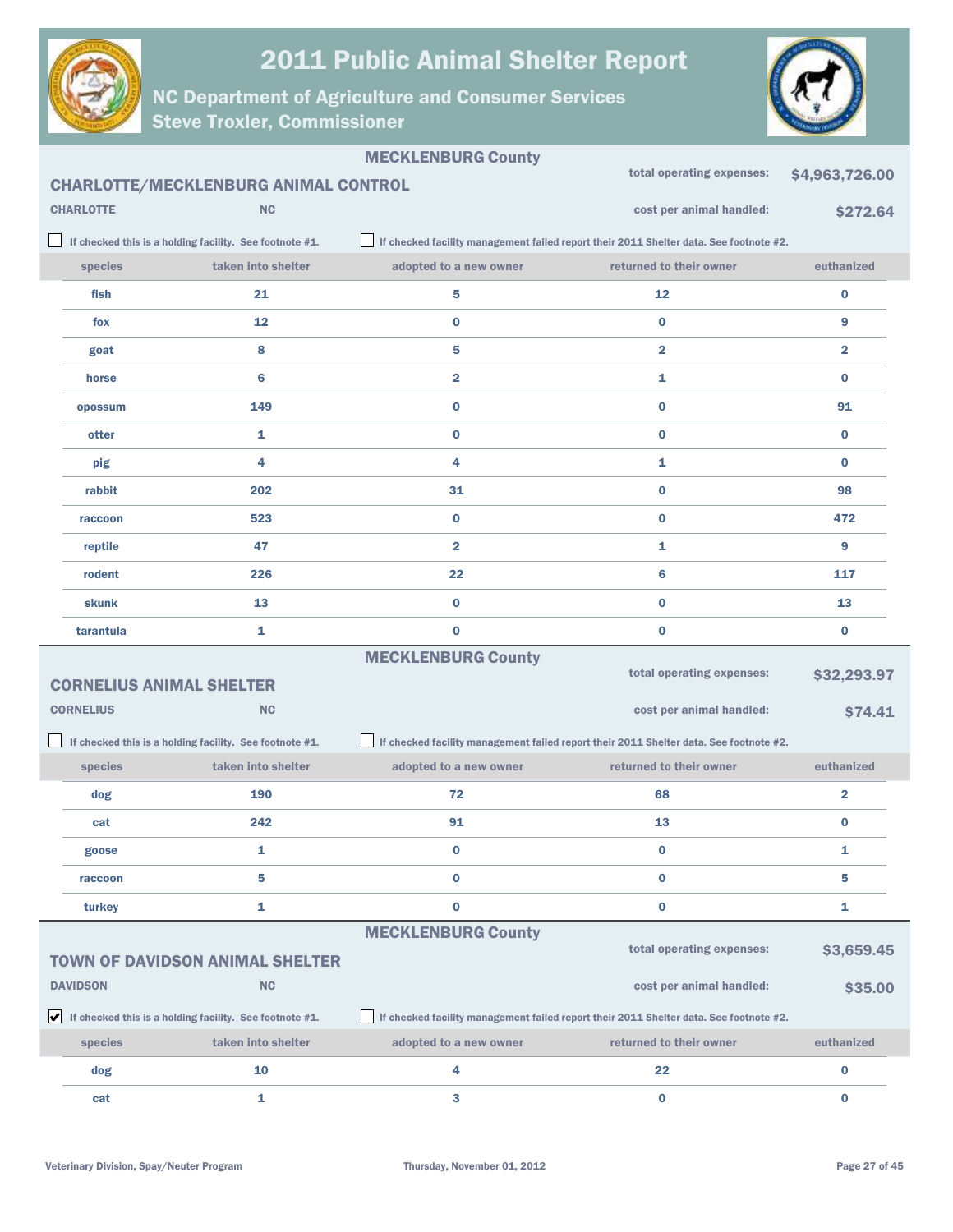



|                                  |                                                         | <b>MITCHELL County</b>                                                                 |                                                                                        |              |
|----------------------------------|---------------------------------------------------------|----------------------------------------------------------------------------------------|----------------------------------------------------------------------------------------|--------------|
| <b>MITCHELL CO ANIMAL RESCUE</b> |                                                         |                                                                                        | total operating expenses:                                                              | \$93,624.00  |
| <b>SPRUCE PINE</b>               | <b>NC</b>                                               |                                                                                        | cost per animal handled:                                                               | \$85.03      |
|                                  | If checked this is a holding facility. See footnote #1. | If checked facility management failed report their 2011 Shelter data. See footnote #2. |                                                                                        |              |
| species                          | taken into shelter                                      | adopted to a new owner                                                                 | returned to their owner                                                                | euthanized   |
| dog                              | 596                                                     | 400                                                                                    | 40                                                                                     | 158          |
| cat                              | 480                                                     | 167                                                                                    | 6                                                                                      | 299          |
| ferret                           | 8                                                       | 7                                                                                      | 1                                                                                      | $\bf{0}$     |
| goat                             | 6                                                       | 6                                                                                      | $\bf{0}$                                                                               | $\bf{0}$     |
| hamster                          | $\overline{\mathbf{2}}$                                 | $\overline{\mathbf{2}}$                                                                | $\bf{0}$                                                                               | $\bf{0}$     |
| horse                            | 1                                                       | 1                                                                                      | $\bf{0}$                                                                               | $\bf{0}$     |
| pig                              | 1                                                       | 1                                                                                      | $\bf{0}$                                                                               | $\bf{0}$     |
| rabbit                           | 3                                                       | 1                                                                                      | $\bf{0}$                                                                               | 0            |
| turtle                           | 4                                                       | 4                                                                                      | 0                                                                                      | 0            |
|                                  |                                                         | <b>MONTGOMERY County</b>                                                               | total operating expenses:                                                              |              |
|                                  | <b>MONTGOMERY CO. ANIMAL CONTROL FACILITY</b>           |                                                                                        |                                                                                        | \$97,575.28  |
| <b>TROY</b>                      | <b>NC</b>                                               |                                                                                        | cost per animal handled:                                                               | \$78.37      |
|                                  | If checked this is a holding facility. See footnote #1. | If checked facility management failed report their 2011 Shelter data. See footnote #2. |                                                                                        |              |
|                                  |                                                         |                                                                                        |                                                                                        |              |
| species                          | taken into shelter                                      | adopted to a new owner                                                                 | returned to their owner                                                                | euthanized   |
| dog                              | 729                                                     | 12                                                                                     | 0                                                                                      | 717          |
| cat                              | 470                                                     | 0                                                                                      | $\bf{0}$                                                                               | 470          |
| coyote                           | 1                                                       | 0                                                                                      | 0                                                                                      | 1            |
| opossum                          | 20                                                      | $\bf{0}$                                                                               | $\bf{0}$                                                                               | 20           |
| raccoon                          | 25                                                      | $\bf{0}$                                                                               | 0                                                                                      | 25           |
|                                  |                                                         | <b>MOORE County</b>                                                                    |                                                                                        |              |
|                                  | <b>ANIMAL CENTER OF MOORE COUNTY</b>                    |                                                                                        | total operating expenses:                                                              | \$661,967.00 |
| <b>CARTHAGE</b>                  | <b>NC</b>                                               |                                                                                        | cost per animal handled:                                                               | \$173,06     |
|                                  | If checked this is a holding facility. See footnote #1. | If checked facility management failed report their 2011 Shelter data. See footnote #2. |                                                                                        |              |
| species                          | taken into shelter                                      | adopted to a new owner                                                                 | returned to their owner                                                                | euthanized   |
| dog                              | 2,070                                                   | 645                                                                                    | 146                                                                                    | 1,251        |
| cat                              | 1,755                                                   | 247                                                                                    | 20                                                                                     | 1,479        |
|                                  |                                                         | <b>NASH County</b>                                                                     |                                                                                        |              |
|                                  | <b>CITY OF ROCKY MOUNT ANIMAL SHELTER</b>               |                                                                                        | total operating expenses:                                                              | \$7,400.00   |
| <b>ROCKY MOUNT</b>               | <b>NC</b>                                               |                                                                                        | cost per animal handled:                                                               | \$3.64       |
|                                  | If checked this is a holding facility. See footnote #1. |                                                                                        | If checked facility management failed report their 2011 Shelter data. See footnote #2. |              |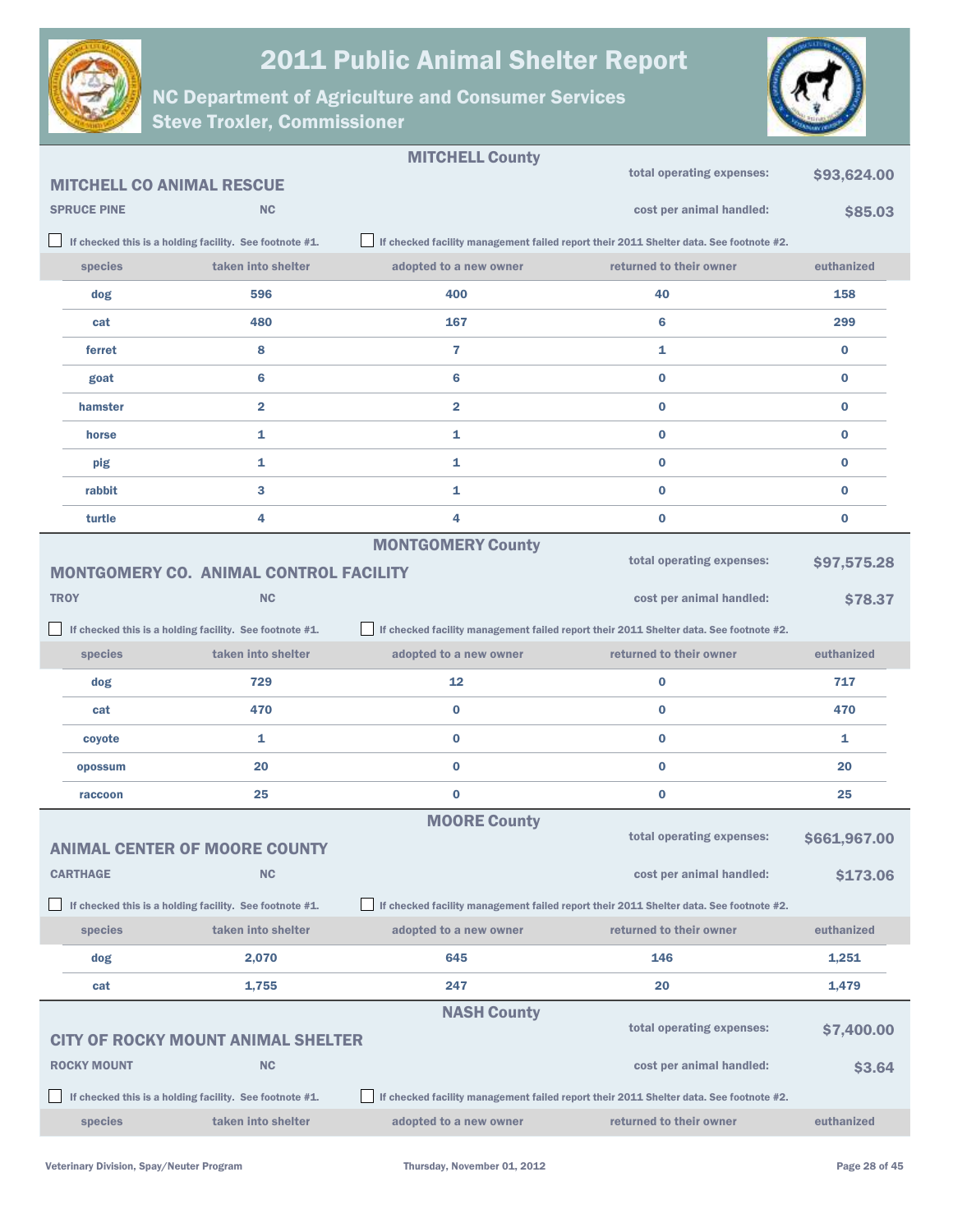

NC Department of Agriculture and Consumer Services

Steve Troxler, Commissioner



|                    |                                                         | <b>NASH County</b>        |                                                                                        |                         |
|--------------------|---------------------------------------------------------|---------------------------|----------------------------------------------------------------------------------------|-------------------------|
|                    | <b>CITY OF ROCKY MOUNT ANIMAL SHELTER</b>               |                           | total operating expenses:                                                              | \$7,400.00              |
| <b>ROCKY MOUNT</b> | <b>NC</b>                                               |                           | cost per animal handled:                                                               | \$3.64                  |
|                    | If checked this is a holding facility. See footnote #1. |                           | If checked facility management failed report their 2011 Shelter data. See footnote #2. |                         |
| species            | taken into shelter                                      | adopted to a new owner    | returned to their owner                                                                | euthanized              |
| dog                | 1,241                                                   | 553                       | 231                                                                                    | 550                     |
| cat                | 790                                                     | 122                       | 32                                                                                     | 753                     |
|                    |                                                         | <b>NASH County</b>        |                                                                                        |                         |
|                    | <b>NASH COUNTY ANIMAL CONTROL</b>                       |                           | total operating expenses:                                                              | \$344,216.00            |
| <b>NASHVILLE</b>   | <b>NC</b>                                               |                           | cost per animal handled:                                                               | \$113.27                |
|                    | If checked this is a holding facility. See footnote #1. |                           | If checked facility management failed report their 2011 Shelter data. See footnote #2. |                         |
| species            | taken into shelter                                      | adopted to a new owner    | returned to their owner                                                                | euthanized              |
| dog                | 1,393                                                   | 869                       | 136                                                                                    | 373                     |
| bird               | 11                                                      | 10                        | $\bf{0}$                                                                               | 1                       |
| cat                | 1,620                                                   | 276                       | 14                                                                                     | 1,307                   |
| deer               | 1                                                       | 0                         | $\bf{0}$                                                                               | 1                       |
| fox                | $\mathbf{1}$                                            | $\bf{0}$                  | $\bf{0}$                                                                               | 1                       |
| groundhog          | 1                                                       | 0                         | $\bf{0}$                                                                               | 1                       |
| horse              | $\overline{\mathbf{2}}$                                 | $\overline{\mathbf{2}}$   | $\bf{0}$                                                                               | $\bf{0}$                |
| opossum            | 8                                                       | $\bf{0}$                  | $\bf{0}$                                                                               | $\bf{0}$                |
| raccoon            | $\overline{\mathbf{2}}$                                 | 0                         | $\bf{0}$                                                                               | $\overline{\mathbf{2}}$ |
|                    |                                                         | <b>NEW HANOVER County</b> |                                                                                        |                         |
|                    | <b>NEW HANOVER CO. ANIMAL CONTROL SERVICES</b>          |                           | total operating expenses:                                                              | \$1,220,939.00          |
| <b>WILMINGTON</b>  | <b>NC</b>                                               |                           | cost per animal handled:                                                               | \$348.54                |
|                    | If checked this is a holding facility. See footnote #1. |                           | If checked facility management failed report their 2011 Shelter data. See footnote #2. |                         |
| species            | taken into shelter                                      | adopted to a new owner    | returned to their owner                                                                | euthanized              |
| dog                | 1,755                                                   | 390                       | 489                                                                                    | 753                     |
| bat                | 4                                                       | $\bf{0}$                  | $\bf{0}$                                                                               | 4                       |
| cat                | 1,671                                                   | 232                       | 99                                                                                     | 1,116                   |
| fox                | 6                                                       | 0                         | $\pmb{0}$                                                                              | 5                       |
| opossum            | 11                                                      | 0                         | $\pmb{0}$                                                                              | 11                      |
| rabbit             | 1                                                       | $\mathbf 0$               | $\pmb{0}$                                                                              | $\bf{0}$                |
| raccoon            | 37                                                      | 0                         | $\pmb{0}$                                                                              | 34                      |
| livestock          | 4                                                       | $\bf{0}$                  | $\mathbf 0$                                                                            | $\mathbf 0$             |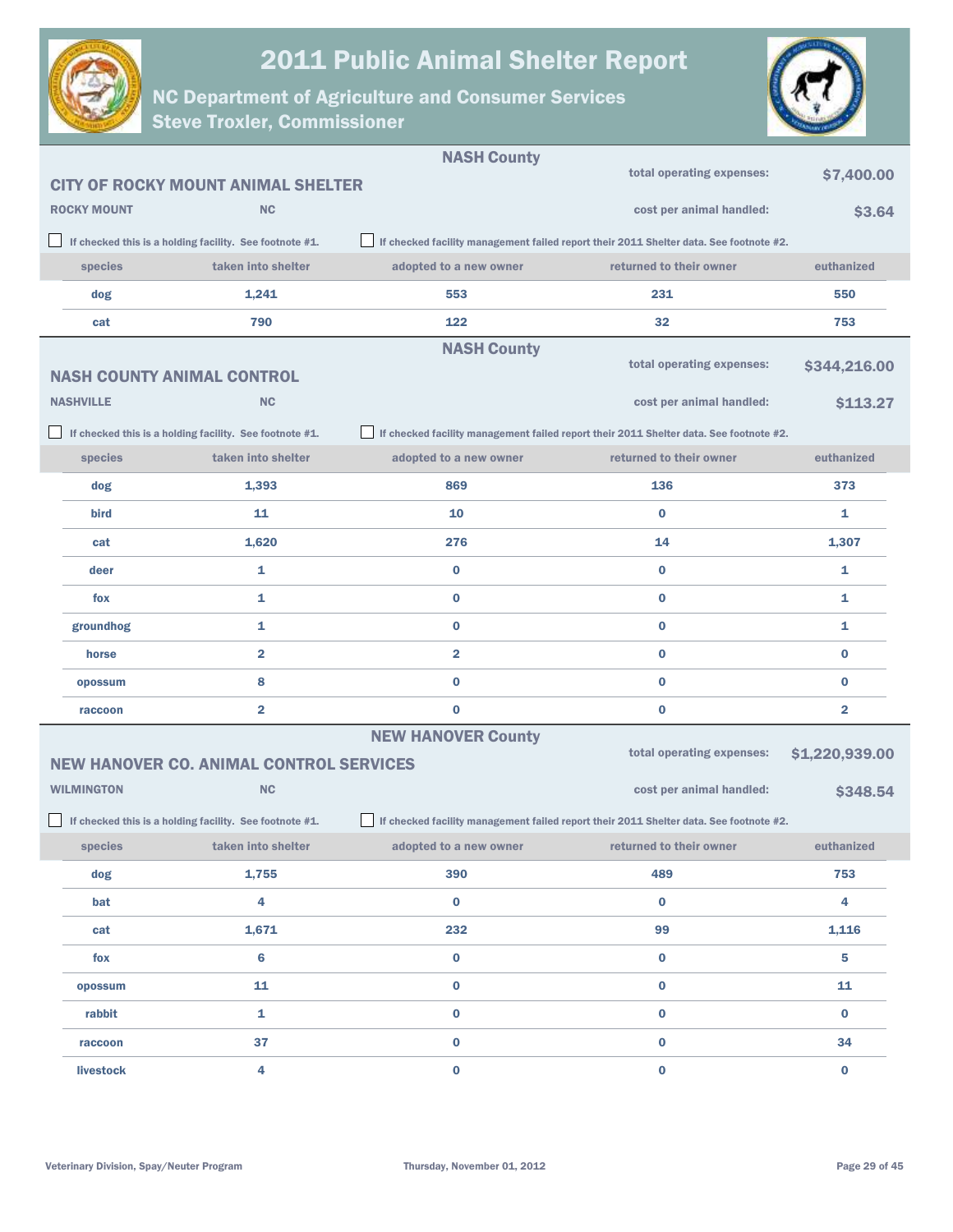



|   |                                   |                                                                               | <b>NEW HANOVER County</b> |                                                                                        |              |
|---|-----------------------------------|-------------------------------------------------------------------------------|---------------------------|----------------------------------------------------------------------------------------|--------------|
|   | <b>TOWN OF WRIGHTSVILLE BEACH</b> |                                                                               |                           | total operating expenses:                                                              | \$500,00     |
|   | <b>WRIGHTSVILLEBEAC</b>           | <b>NC</b>                                                                     |                           | cost per animal handled:                                                               | \$500.00     |
|   |                                   | $\blacktriangleright$ If checked this is a holding facility. See footnote #1. |                           | If checked facility management failed report their 2011 Shelter data. See footnote #2. |              |
|   | species                           | taken into shelter                                                            | adopted to a new owner    | returned to their owner                                                                | euthanized   |
|   | dog                               | 116                                                                           | 2                         | 114                                                                                    | $\bf{0}$     |
|   | bird                              | 17                                                                            | $\bf{0}$                  | $\bf{0}$                                                                               | 17           |
|   | cat                               | 14                                                                            | $\bf{0}$                  | $\bf{0}$                                                                               | $\bf{0}$     |
|   | opossum                           | 7                                                                             | $\bf{0}$                  | $\bf{0}$                                                                               | $\bf{0}$     |
|   | raccoon                           | 27                                                                            | $\bf{0}$                  | $\bf{0}$                                                                               | $\bf{0}$     |
|   |                                   |                                                                               | <b>NORTHAMPTON County</b> | total operating expenses:                                                              |              |
|   | <b>CONWAY POLICE DEPT.</b>        |                                                                               |                           |                                                                                        | \$0.00       |
|   | <b>CONWAY</b>                     | <b>NC</b>                                                                     |                           | cost per animal handled:                                                               | \$0.00       |
|   |                                   | $\blacktriangleright$ If checked this is a holding facility. See footnote #1. |                           | If checked facility management failed report their 2011 Shelter data. See footnote #2. |              |
|   | species                           | taken into shelter                                                            | adopted to a new owner    | returned to their owner                                                                | euthanized   |
|   | dog                               | 0                                                                             | $\bf{0}$                  | 0                                                                                      | $\bf{0}$     |
|   |                                   |                                                                               | <b>NORTHAMPTON County</b> | total operating expenses:                                                              | \$101,641.00 |
|   |                                   | <b>NORTHAMPTON COUNTY ANIMAL SHELTER</b>                                      |                           |                                                                                        |              |
|   | <b>JACKSON</b>                    | <b>NC</b>                                                                     |                           | cost per animal handled:                                                               | \$143.56     |
|   |                                   | If checked this is a holding facility. See footnote #1.                       |                           | If checked facility management failed report their 2011 Shelter data. See footnote #2. |              |
|   | species                           | taken into shelter                                                            | adopted to a new owner    | returned to their owner                                                                | euthanized   |
|   | dog                               | 381                                                                           | 79                        | 12                                                                                     | 290          |
|   | cat                               | 327                                                                           | 11                        | 0                                                                                      | 316          |
|   |                                   |                                                                               | <b>NORTHAMPTON County</b> | total operating expenses:                                                              | \$87.00      |
|   | <b>TOWN OF GARYSBURG</b>          |                                                                               |                           |                                                                                        |              |
|   | <b>GARYSBURG</b>                  | <b>NC</b>                                                                     |                           | cost per animal handled:                                                               | \$3.00       |
| ☑ |                                   | If checked this is a holding facility. See footnote #1.                       |                           | If checked facility management failed report their 2011 Shelter data. See footnote #2. |              |
|   | species                           | taken into shelter                                                            | adopted to a new owner    | returned to their owner                                                                | euthanized   |
|   | dog                               | 11                                                                            | 1                         | 0                                                                                      | 0            |
|   | cat                               | 18                                                                            | 0                         | 0                                                                                      | $\bf{0}$     |
|   |                                   |                                                                               | <b>NORTHAMPTON County</b> | total operating expenses:                                                              | \$0.00       |
|   | <b>TOWN OF GASTON</b>             |                                                                               |                           |                                                                                        |              |
|   | <b>GASTON</b>                     | <b>NC</b>                                                                     |                           | cost per animal handled:                                                               | \$0.00       |
|   |                                   | If checked this is a holding facility. See footnote $#1$ .                    |                           | If checked facility management failed report their 2011 Shelter data. See footnote #2. |              |
|   | species                           | taken into shelter                                                            | adopted to a new owner    | returned to their owner                                                                | euthanized   |
|   | dog                               | 0                                                                             | 0                         | 0                                                                                      | $\bf{0}$     |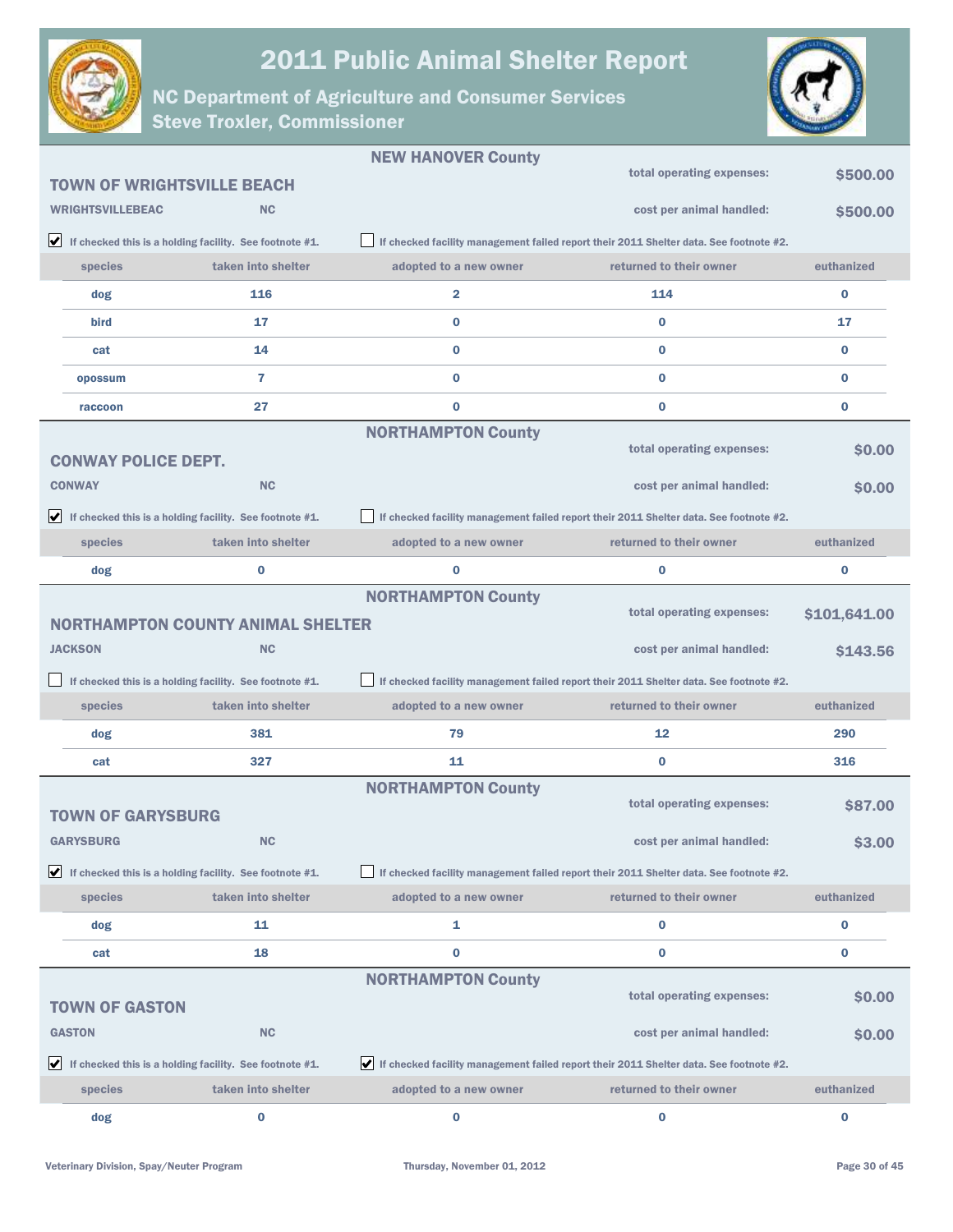



|                        |                                                                               | <b>NORTHAMPTON County</b> |                                                                                        |              |
|------------------------|-------------------------------------------------------------------------------|---------------------------|----------------------------------------------------------------------------------------|--------------|
| <b>TOWN OF JACKSON</b> |                                                                               |                           | total operating expenses:                                                              | \$30.00      |
| <b>JACKSON</b>         | <b>NC</b>                                                                     |                           | cost per animal handled:                                                               | \$10.00      |
|                        | $\blacktriangleright$ If checked this is a holding facility. See footnote #1. |                           | If checked facility management failed report their 2011 Shelter data. See footnote #2. |              |
| species                | taken into shelter                                                            | adopted to a new owner    | returned to their owner                                                                | euthanized   |
| dog                    | 3                                                                             | 1                         | $\overline{\mathbf{2}}$                                                                | $\bf{0}$     |
|                        |                                                                               | <b>NORTHAMPTON County</b> |                                                                                        |              |
|                        | <b>WOODLAND POLICE DEPT. ANIMAL SHELTER</b>                                   |                           | total operating expenses:                                                              | \$0.00       |
| <b>WOODLAND</b>        | <b>NC</b>                                                                     |                           | cost per animal handled:                                                               | \$0.00       |
|                        | $\blacktriangleright$ If checked this is a holding facility. See footnote #1. |                           | If checked facility management failed report their 2011 Shelter data. See footnote #2. |              |
| species                | taken into shelter                                                            | adopted to a new owner    | returned to their owner                                                                | euthanized   |
| dog                    | 0                                                                             | $\bf{0}$                  | $\bf{0}$                                                                               | $\bf{0}$     |
|                        |                                                                               | <b>ONSLOW County</b>      |                                                                                        |              |
|                        | <b>ONSLOW COUNTY ANIMAL SHELTER</b>                                           |                           | total operating expenses:                                                              | \$772,170.00 |
| <b>JACKSONVILLE</b>    | <b>NC</b>                                                                     |                           | cost per animal handled:                                                               | \$126.39     |
|                        | If checked this is a holding facility. See footnote #1.                       |                           | If checked facility management failed report their 2011 Shelter data. See footnote #2. |              |
| species                | taken into shelter                                                            | adopted to a new owner    | returned to their owner                                                                | euthanized   |
| dog                    | 2,948                                                                         | 1,257                     | 572                                                                                    | 1,119        |
| bat                    | 1                                                                             | $\bf{0}$                  | $\bf{0}$                                                                               | 1            |
| bobcat                 | 1                                                                             | $\bf{0}$                  | $\bf{0}$                                                                               | 1            |
| cat                    | 3,121                                                                         | 311                       | 57                                                                                     | 2,753        |
| coyote                 | 1                                                                             | 0                         | $\bf{0}$                                                                               | 1            |
| ferret                 | 4                                                                             | 4                         | $\bf{0}$                                                                               | $\bf{0}$     |
| fox                    | 4                                                                             | $\bf{0}$                  | $\bf{0}$                                                                               | 4            |
| goat                   | 1                                                                             | 1                         | $\bf{0}$                                                                               | $\bf{0}$     |
| guinea pig             | 4                                                                             | 4                         | 0                                                                                      | 0            |
| horse                  | $\mathbf{1}$                                                                  | $\mathbf 0$               | 1                                                                                      | $\bf{0}$     |
| pig                    | 5                                                                             | 5                         | $\bf{0}$                                                                               | $\bf{0}$     |
| rabbit                 | $\overline{\mathbf{2}}$                                                       | $\overline{2}$            | $\bf{0}$                                                                               | $\bf{0}$     |
| raccoon                | 14                                                                            | $\mathbf 0$               | $\mathbf{1}$                                                                           | 13           |
| rat                    | $\mathbf{1}$                                                                  | 1                         | $\bf{0}$                                                                               | $\bf{0}$     |
| chinchilla             | $\mathbf 1$                                                                   | $\mathbf{1}$              | $\mathbf 0$                                                                            | $\bf{0}$     |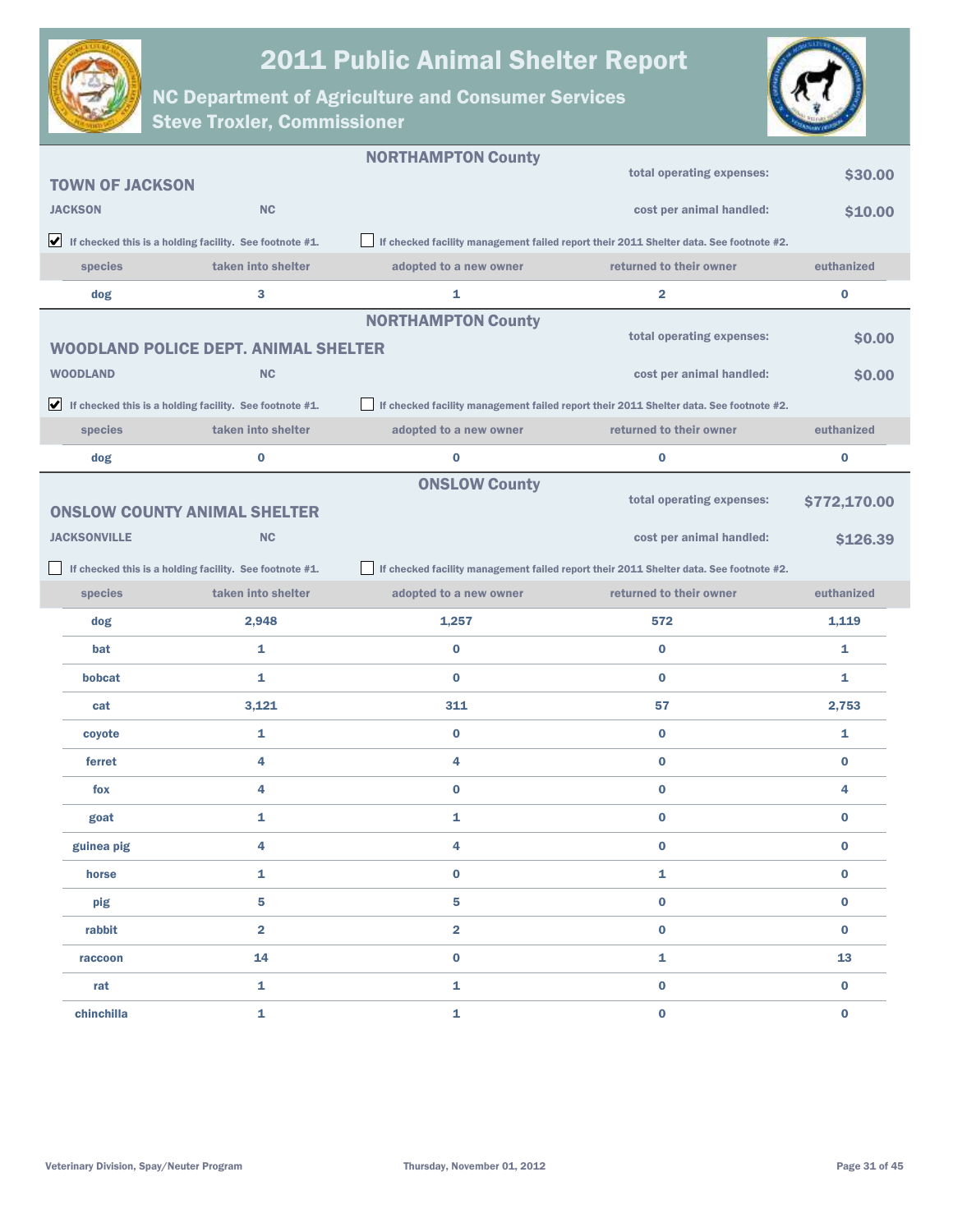



|                       |                                                         | <b>ORANGE County</b>     | total operating expenses:                                                              | \$844,780.00    |
|-----------------------|---------------------------------------------------------|--------------------------|----------------------------------------------------------------------------------------|-----------------|
|                       | <b>ORANGE COUNTY ANIMAL SHELTER</b>                     |                          |                                                                                        |                 |
| <b>CHAPEL HILL</b>    | <b>NC</b>                                               |                          | cost per animal handled:                                                               | \$235.97        |
|                       | If checked this is a holding facility. See footnote #1. |                          | If checked facility management failed report their 2011 Shelter data. See footnote #2. |                 |
| species               | taken into shelter                                      | adopted to a new owner   | returned to their owner                                                                | euthanized      |
| dog                   | 1,886                                                   | 843                      | 351                                                                                    | 680             |
| bat                   | 46                                                      | $\bf{0}$                 | $\bf{0}$                                                                               | 25              |
| bird                  | 39                                                      | 20                       | 1                                                                                      | 16              |
| cat                   | 1,438                                                   | 729                      | 49                                                                                     | 655             |
| coyote                | 1                                                       | $\bf{0}$                 | $\bf{0}$                                                                               | 1               |
| deer                  | 16                                                      | $\bf{0}$                 | $\bf{0}$                                                                               | 11              |
| ferret                | $\overline{\mathbf{2}}$                                 | $\overline{\mathbf{2}}$  | $\bf{0}$                                                                               | $\pmb{0}$       |
| fish                  | $\overline{\mathbf{2}}$                                 | $\overline{\mathbf{2}}$  | $\bf{0}$                                                                               | $\bf{0}$        |
| fox                   | 13                                                      | $\bf{0}$                 | $\bf{0}$                                                                               | $6\phantom{1}6$ |
| goat                  | 3                                                       | 1                        | $\overline{\mathbf{2}}$                                                                | $\bf{0}$        |
| groundhog             | 4                                                       | 1                        | $\bf{0}$                                                                               | 1               |
| guinea pig            | 21                                                      | 21                       | $\bf{0}$                                                                               | $\bf{0}$        |
| hamster               | 6                                                       | 4                        | $\bf{0}$                                                                               | 1               |
| opossum               | 13                                                      | $\overline{7}$           | $\bf{0}$                                                                               | 5               |
| rabbit                | 14                                                      | 9                        | 1                                                                                      | 4               |
| raccoon               | 53                                                      | $\bf{0}$                 | $\bf{0}$                                                                               | 39              |
| reptile               | 5                                                       | 4                        | $\bf{0}$                                                                               | $\bf{0}$        |
| rodent                | 4                                                       | 3                        | $\bf{0}$                                                                               | $\bf{0}$        |
| skunk                 | $\overline{\mathbf{5}}$                                 | $\bf{0}$                 | $\bf{0}$                                                                               | 3               |
| squirrel              | 8                                                       | 1                        | $\bf{0}$                                                                               | $6\phantom{1}6$ |
| mink                  | 1                                                       | 0                        | 0                                                                                      | 1               |
|                       |                                                         | <b>PASQUOTANK County</b> |                                                                                        |                 |
|                       | SPCA OF NORTHEASTERN N.C., INC.                         |                          | total operating expenses:                                                              | \$272,962.71    |
| <b>ELIZABETH CITY</b> | NC                                                      |                          | cost per animal handled:                                                               | \$91.94         |
|                       | If checked this is a holding facility. See footnote #1. |                          | If checked facility management failed report their 2011 Shelter data. See footnote #2. |                 |
| species               | taken into shelter                                      | adopted to a new owner   | returned to their owner                                                                | euthanized      |
| dog                   | 1,183                                                   | 524                      | 206                                                                                    | 352             |
| cat                   | 1,786                                                   | 366                      | 62                                                                                     | 1,270           |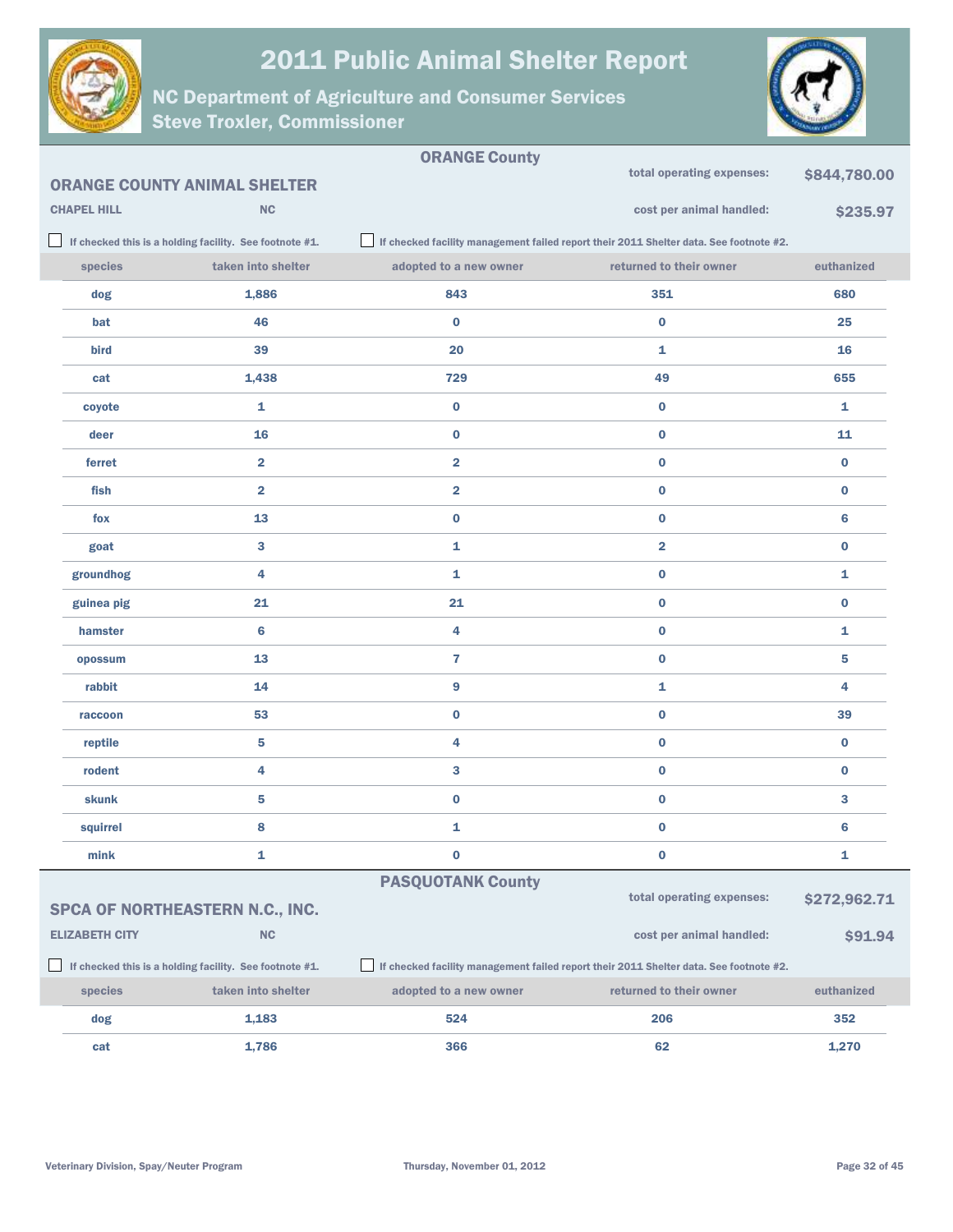



|                   |                                                                               | <b>PENDER County</b>   |                                                                                        |                         |
|-------------------|-------------------------------------------------------------------------------|------------------------|----------------------------------------------------------------------------------------|-------------------------|
|                   | PENDER COUNTY SHERIFF'S OFFICE ANIMAL CONTROL                                 |                        | total operating expenses:                                                              | \$356,310.00            |
| <b>BURGAW</b>     | <b>NC</b>                                                                     |                        | cost per animal handled:                                                               | \$125.28                |
|                   | If checked this is a holding facility. See footnote #1.                       |                        | If checked facility management failed report their 2011 Shelter data. See footnote #2. |                         |
| species           | taken into shelter                                                            | adopted to a new owner | returned to their owner                                                                | euthanized              |
| dog               | 1,316                                                                         | 867                    | 136                                                                                    | 281                     |
| cat               | 1,481                                                                         | 575                    | 9                                                                                      | 740                     |
| fox               | 3                                                                             | $\bf{0}$               | $\bf{0}$                                                                               | $\bf{0}$                |
| horse             | 2                                                                             | $\bf{0}$               | $\bf{0}$                                                                               | $\bf{0}$                |
| opossum           | 11                                                                            | $\bf{0}$               | $\bf{0}$                                                                               | $\bf{0}$                |
| raccoon           | 20                                                                            | $\bf{0}$               | $\bf{0}$                                                                               | $\bf{0}$                |
| peacock           | $\overline{\mathbf{2}}$                                                       | $\bf{0}$               | $\bf{0}$                                                                               | $\bf{0}$                |
|                   |                                                                               | <b>PERSON County</b>   |                                                                                        |                         |
|                   | <b>PERSON COUNTY ANIMAL SHELTER</b>                                           |                        | total operating expenses:                                                              | \$260,331.00            |
| <b>ROXBORO</b>    | NC                                                                            |                        | cost per animal handled:                                                               | \$111.25                |
|                   | If checked this is a holding facility. See footnote #1.                       |                        | If checked facility management failed report their 2011 Shelter data. See footnote #2. |                         |
| species           | taken into shelter                                                            | adopted to a new owner | returned to their owner                                                                | euthanized              |
| dog               | 1,185                                                                         | 540                    | 79                                                                                     | 555                     |
| bat               | 4                                                                             | $\bf{0}$               | $\bf{0}$                                                                               | $\bf{0}$                |
| bird              | $\overline{\mathbf{2}}$                                                       | $\bf{0}$               | $\bf{0}$                                                                               | $\bf{0}$                |
| cat               | 1,138                                                                         | 74                     | 13                                                                                     | 1,018                   |
| fox               | 5                                                                             | $\bf{0}$               | 0                                                                                      | 0                       |
| opossum           | $\overline{\mathbf{2}}$                                                       | $\bf{0}$               | $\bf{0}$                                                                               | $\overline{\mathbf{2}}$ |
| raccoon           | 4                                                                             | $\bf{0}$               | 0                                                                                      | 4                       |
|                   |                                                                               | <b>PITT County</b>     |                                                                                        |                         |
|                   | <b>CITY OF GREENVILLE ANIMAL SHELTER</b>                                      |                        | total operating expenses:                                                              | \$17,394.40             |
| <b>GREENVILLE</b> | <b>NC</b>                                                                     |                        | cost per animal handled:                                                               | \$10.00                 |
|                   | $\blacktriangleright$ If checked this is a holding facility. See footnote #1. |                        | If checked facility management failed report their 2011 Shelter data. See footnote #2. |                         |
| species           | taken into shelter                                                            | adopted to a new owner | returned to their owner                                                                | euthanized              |
| dog               | 626                                                                           | $\bf{0}$               | 31                                                                                     | 43                      |
| bat               | 5                                                                             | $\bf{0}$               | 0                                                                                      | $\bf{0}$                |
| bird              | 3                                                                             | $\pmb{0}$              | 0                                                                                      | $\bf{0}$                |
| cat               | 311                                                                           | $\pmb{0}$              | 1                                                                                      | 37                      |
| deer              | 54                                                                            | $\pmb{0}$              | $\bf{0}$                                                                               | $\bf{0}$                |
| fox               | 3                                                                             | $\pmb{0}$              | $\bf{0}$                                                                               | $\bf{0}$                |
| opossum           | 49                                                                            | $\mathbf 0$            | $\bf{0}$                                                                               | $\bf{0}$                |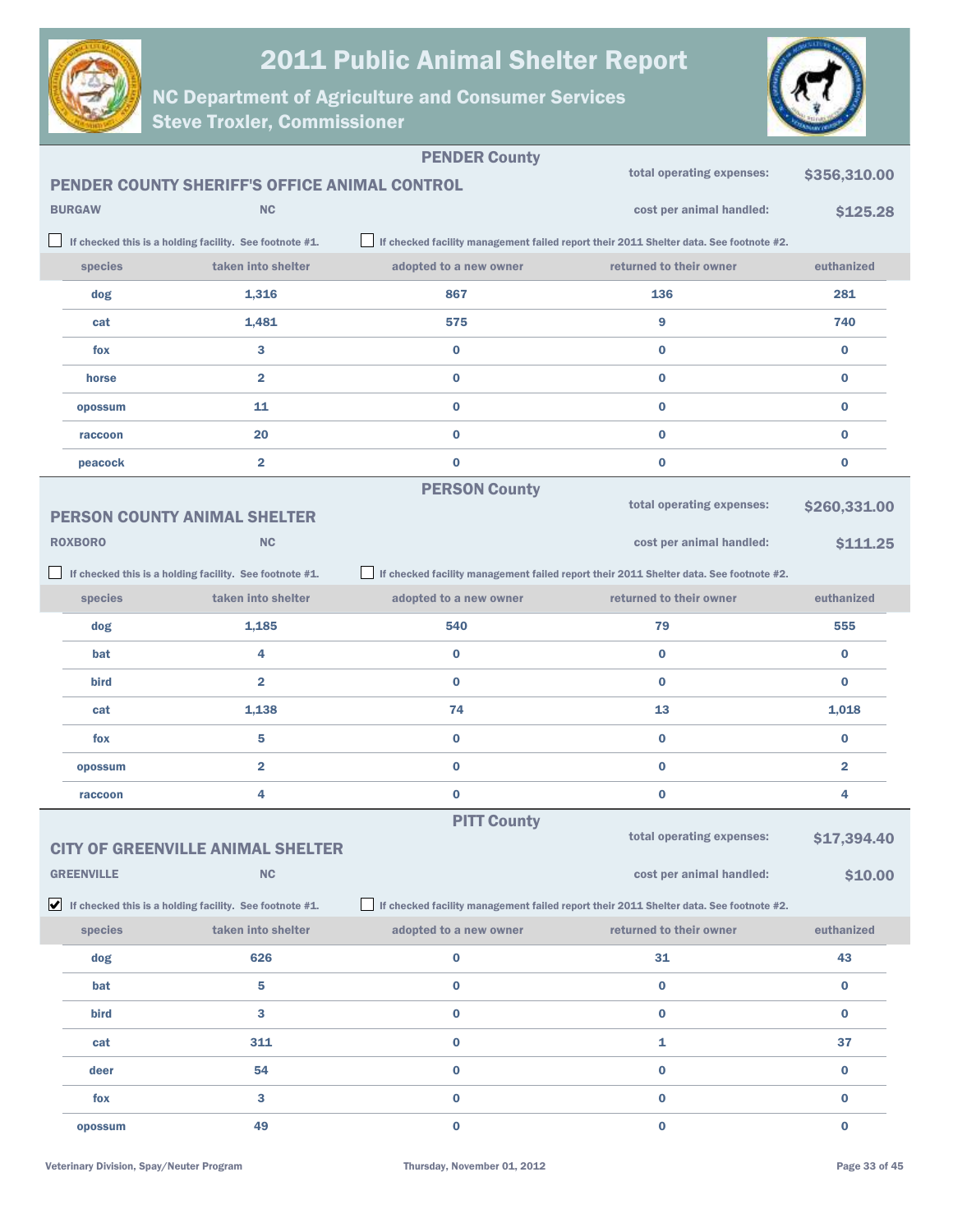



|                      |                                                                               | <b>PITT County</b>     |                                                                                        |              |
|----------------------|-------------------------------------------------------------------------------|------------------------|----------------------------------------------------------------------------------------|--------------|
|                      | <b>CITY OF GREENVILLE ANIMAL SHELTER</b>                                      |                        | total operating expenses:                                                              | \$17,394.40  |
| <b>GREENVILLE</b>    | <b>NC</b>                                                                     |                        | cost per animal handled:                                                               | \$10.00      |
|                      | $\blacktriangleright$ If checked this is a holding facility. See footnote #1. |                        | If checked facility management failed report their 2011 Shelter data. See footnote #2. |              |
| species              | taken into shelter                                                            | adopted to a new owner | returned to their owner                                                                | euthanized   |
| rabbit               | 7                                                                             | 0                      | $\bf{0}$                                                                               | 0            |
| raccoon              | 31                                                                            | $\bf{0}$               | $\bf{0}$                                                                               | $\bf{0}$     |
| snake                | $\overline{7}$                                                                | $\bf{0}$               | $\bf{0}$                                                                               | $\bf{0}$     |
| squirrel             | 32                                                                            | $\bf{0}$               | $\bf{0}$                                                                               | $\bf{0}$     |
| turtle               | 1                                                                             | $\bf{0}$               | $\bf{0}$                                                                               | $\bf{0}$     |
|                      |                                                                               | <b>PITT County</b>     |                                                                                        |              |
|                      | <b>FARMVILLE POLICE DEPT. ANIMAL CONTROL</b>                                  |                        | total operating expenses:                                                              | \$605.82     |
| <b>FARMVILLE</b>     | <b>NC</b>                                                                     |                        | cost per animal handled:                                                               | \$6.18       |
|                      | $\blacktriangleright$ If checked this is a holding facility. See footnote #1. |                        | If checked facility management failed report their 2011 Shelter data. See footnote #2. |              |
| species              | taken into shelter                                                            | adopted to a new owner | returned to their owner                                                                | euthanized   |
| dog                  | 53                                                                            | 12                     | 30                                                                                     | 34           |
| cat                  | 45                                                                            | 9                      | 3                                                                                      | 31           |
|                      |                                                                               | <b>PITT County</b>     | total operating expenses:                                                              |              |
|                      | <b>PITT COUNTY ANIMAL SHELTER</b>                                             |                        |                                                                                        | \$474,242.00 |
| <b>GREENVILLE</b>    | <b>NC</b>                                                                     |                        | cost per animal handled:                                                               | \$123.24     |
|                      | If checked this is a holding facility. See footnote #1.                       |                        | If checked facility management failed report their 2011 Shelter data. See footnote #2. |              |
| species              | taken into shelter                                                            | adopted to a new owner | returned to their owner                                                                | euthanized   |
| dog                  | 2,346                                                                         | 890                    | 187                                                                                    | 1,260        |
| cat                  | 1,502                                                                         | 346                    | 10                                                                                     | 1,084        |
| rabbit               | 1                                                                             | 0                      | $\bf{0}$                                                                               | 1            |
|                      |                                                                               | <b>PITT County</b>     | total operating expenses:                                                              |              |
| <b>TOWN OF AYDEN</b> |                                                                               |                        |                                                                                        | \$0.00       |
| <b>AYDEN</b>         | <b>NC</b>                                                                     |                        | cost per animal handled:                                                               | \$0.00       |
|                      |                                                                               |                        |                                                                                        |              |
|                      | $\blacktriangleright$ If checked this is a holding facility. See footnote #1. |                        | If checked facility management failed report their 2011 Shelter data. See footnote #2. |              |
| species              | taken into shelter                                                            | adopted to a new owner | returned to their owner                                                                | euthanized   |
| cat                  | 124                                                                           | 7                      | $\mathbf{2}$                                                                           | 0            |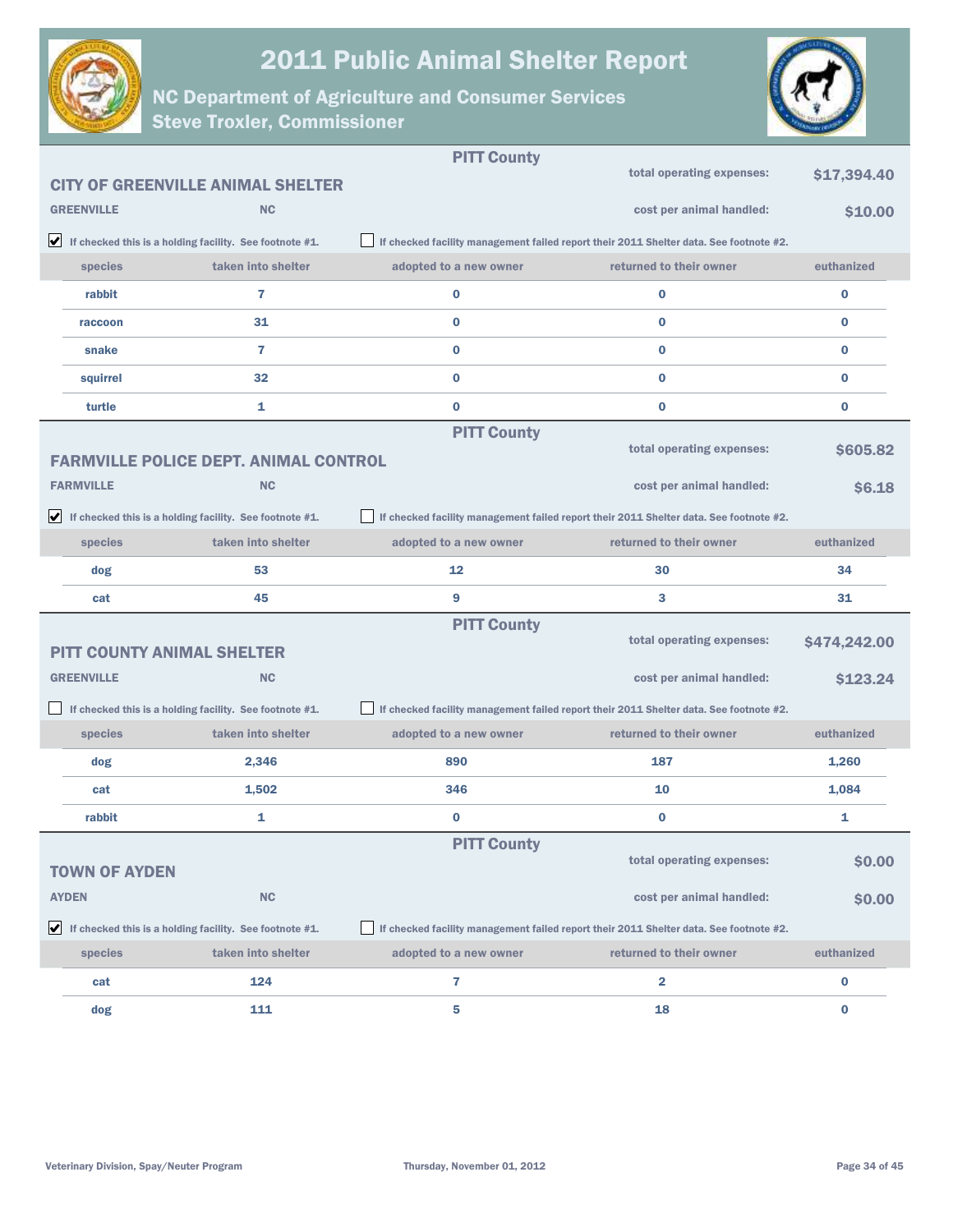



|                                 |                                                                               | <b>PITT County</b>                                                                     |                                                                                        |              |
|---------------------------------|-------------------------------------------------------------------------------|----------------------------------------------------------------------------------------|----------------------------------------------------------------------------------------|--------------|
| <b>TOWN OF GRIFTON</b>          |                                                                               |                                                                                        | total operating expenses:                                                              | \$500.00     |
| <b>GRIFTON</b>                  | <b>NC</b>                                                                     |                                                                                        | cost per animal handled:                                                               | \$10.00      |
|                                 | $\blacktriangleright$ If checked this is a holding facility. See footnote #1. |                                                                                        | If checked facility management failed report their 2011 Shelter data. See footnote #2. |              |
| species                         | taken into shelter                                                            | adopted to a new owner                                                                 | returned to their owner                                                                | euthanized   |
| dog                             | 40                                                                            | 5                                                                                      | 6                                                                                      | 0            |
|                                 |                                                                               | <b>PITT County</b>                                                                     |                                                                                        |              |
| <b>TOWN OF WINTERVILLE</b>      |                                                                               |                                                                                        | total operating expenses:                                                              | \$12,220.00  |
| <b>WINTERVILLE</b>              | <b>NC</b>                                                                     |                                                                                        | cost per animal handled:                                                               | \$177.00     |
|                                 | $\blacktriangleright$ If checked this is a holding facility. See footnote #1. | If checked facility management failed report their 2011 Shelter data. See footnote #2. |                                                                                        |              |
| species                         | taken into shelter                                                            | adopted to a new owner                                                                 | returned to their owner                                                                | euthanized   |
| dog                             | 25                                                                            | $\bf{0}$                                                                               | 5                                                                                      | $\bf{0}$     |
| cat                             | 36                                                                            | $\bf{0}$                                                                               | $\bf{0}$                                                                               | $\bf{0}$     |
| opossum                         | 6                                                                             | 0                                                                                      | $\bf{0}$                                                                               | $\bf{0}$     |
| raccoon                         | $\overline{\mathbf{2}}$                                                       | $\bf{0}$                                                                               | $\bf{0}$                                                                               | $\bf{0}$     |
|                                 |                                                                               | <b>POLK County</b>                                                                     |                                                                                        |              |
| <b>FOOTHILLS HUMANE SOCIETY</b> |                                                                               |                                                                                        | total operating expenses:                                                              | \$544,294.00 |
| <b>COLUMBUS</b>                 | <b>NC</b>                                                                     |                                                                                        | cost per animal handled:                                                               | \$291.00     |
|                                 |                                                                               |                                                                                        |                                                                                        |              |
|                                 | If checked this is a holding facility. See footnote #1.                       | If checked facility management failed report their 2011 Shelter data. See footnote #2. |                                                                                        |              |
| species                         | taken into shelter                                                            | adopted to a new owner                                                                 | returned to their owner                                                                | euthanized   |
| dog                             | 77                                                                            | 327                                                                                    | 77                                                                                     | 40           |
| cat                             | 1,151                                                                         | 378                                                                                    | 6                                                                                      | 3            |
| other                           | 9                                                                             | 8                                                                                      | 0                                                                                      | $\bf{0}$     |
|                                 |                                                                               | <b>RANDOLPH County</b>                                                                 |                                                                                        |              |
|                                 | <b>RANDOLPH CO. HEALTH DEPARTMENT</b>                                         |                                                                                        | total operating expenses:                                                              | \$394,034.00 |
| <b>ASHEBORO</b>                 | <b>NC</b>                                                                     |                                                                                        | cost per animal handled:                                                               | \$53.23      |
|                                 | If checked this is a holding facility. See footnote #1.                       |                                                                                        | If checked facility management failed report their 2011 Shelter data. See footnote #2. |              |
| species                         | taken into shelter                                                            | adopted to a new owner                                                                 | returned to their owner                                                                | euthanized   |
| dog                             | 3,486                                                                         | 395                                                                                    | 230                                                                                    | 2,780        |
| bat                             | 10                                                                            | $\mathbf 0$                                                                            | $\bf{0}$                                                                               | 10           |
| cat                             | 3,858                                                                         | 124                                                                                    | 36                                                                                     | 3,623        |
| chicken                         | 3                                                                             | $\overline{\mathbf{2}}$                                                                | 0                                                                                      | 1            |
| fox                             | 11                                                                            | $\mathbf 0$                                                                            | 0                                                                                      | 11           |
| goat                            | 1                                                                             | 1                                                                                      | 0                                                                                      | $\bf{0}$     |
| horse                           | 5                                                                             | 5                                                                                      | 0                                                                                      | $\bf{0}$     |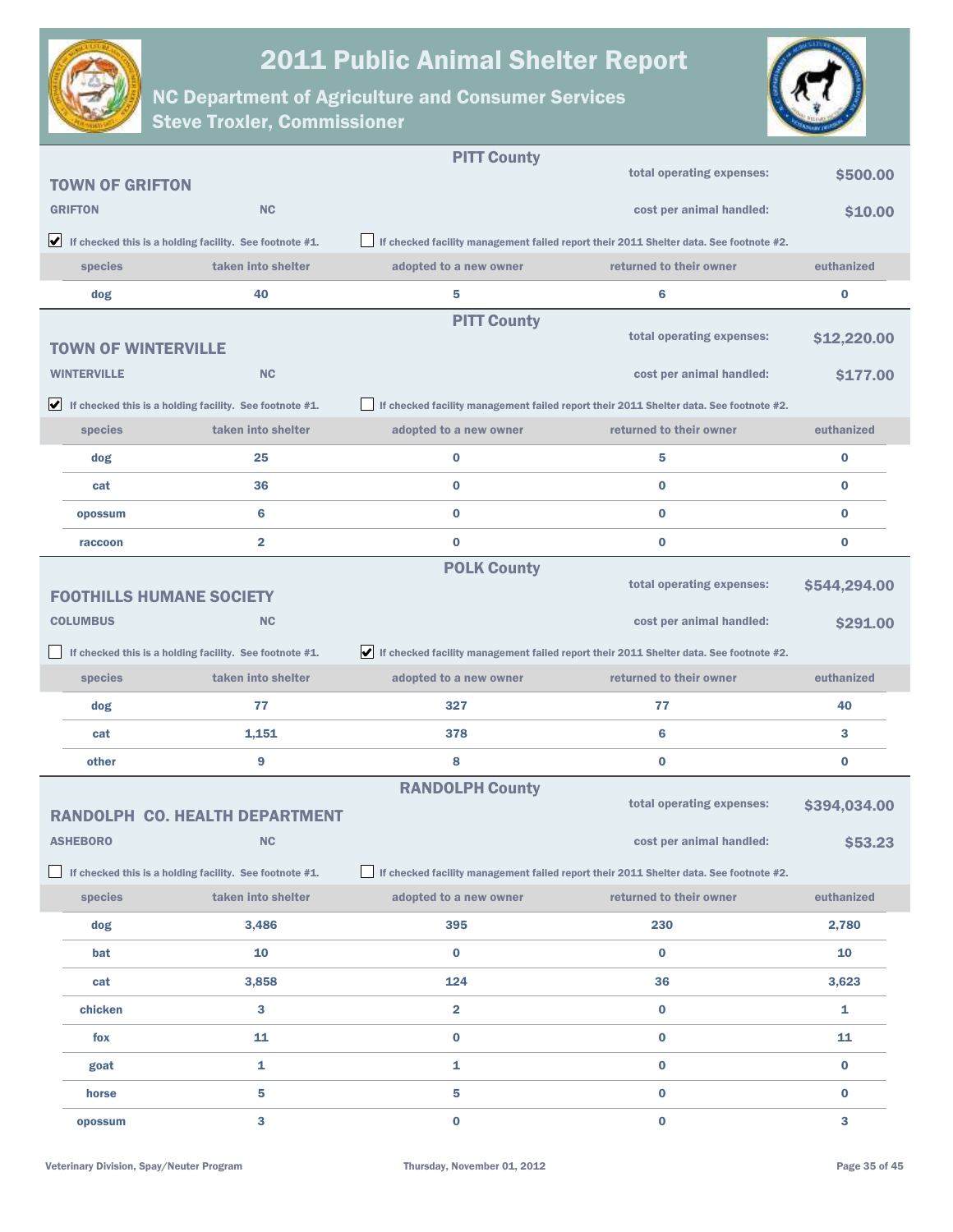



|               |                               |                                                                               | <b>RANDOLPH County</b>                                                                           |                                                                                        |              |
|---------------|-------------------------------|-------------------------------------------------------------------------------|--------------------------------------------------------------------------------------------------|----------------------------------------------------------------------------------------|--------------|
|               |                               | <b>RANDOLPH CO. HEALTH DEPARTMENT</b>                                         |                                                                                                  | total operating expenses:                                                              | \$394,034.00 |
|               | <b>ASHEBORO</b>               | <b>NC</b>                                                                     |                                                                                                  | cost per animal handled:                                                               | \$53.23      |
|               |                               | If checked this is a holding facility. See footnote #1.                       |                                                                                                  | If checked facility management failed report their 2011 Shelter data. See footnote #2. |              |
|               | species                       | taken into shelter                                                            | adopted to a new owner                                                                           | returned to their owner                                                                | euthanized   |
|               | pig                           | 2                                                                             | 2                                                                                                | $\bf{0}$                                                                               | 0            |
|               | rabbit                        | 3                                                                             | $\bf{0}$                                                                                         | $\bf{0}$                                                                               | 3            |
|               | raccoon                       | 20                                                                            | $\bf{0}$                                                                                         | $\bf{0}$                                                                               | 20           |
|               |                               |                                                                               | <b>RICHMOND County</b>                                                                           |                                                                                        |              |
|               |                               | HUMANE SOCIETY OF RICHMOND COUNTY, INC                                        |                                                                                                  | total operating expenses:                                                              | \$289,589.00 |
|               | <b>ROCKINGHAM</b>             | NC                                                                            |                                                                                                  | cost per animal handled:                                                               | \$70.63      |
|               |                               | If checked this is a holding facility. See footnote #1.                       |                                                                                                  | If checked facility management failed report their 2011 Shelter data. See footnote #2. |              |
|               | species                       | taken into shelter                                                            | adopted to a new owner                                                                           | returned to their owner                                                                | euthanized   |
|               | dog                           | 2,857                                                                         | 422                                                                                              | 107                                                                                    | 1,946        |
|               | cat                           | 1,240                                                                         | 187                                                                                              | 8                                                                                      | 946          |
|               | fox                           | 1                                                                             | $\bf{0}$                                                                                         | $\bf{0}$                                                                               | 1            |
|               | opossum                       | 1                                                                             | $\bf{0}$                                                                                         | $\bf{0}$                                                                               | 1            |
|               | raccoon                       | 1                                                                             | $\bf{0}$                                                                                         | $\bf{0}$                                                                               | 1            |
|               |                               |                                                                               | <b>ROBESON County</b>                                                                            |                                                                                        |              |
|               | <b>LUMBERTON POLICE DEPT.</b> |                                                                               |                                                                                                  | total operating expenses:                                                              | \$0.00       |
|               | <b>LUMBERTON</b>              | <b>NC</b>                                                                     |                                                                                                  | cost per animal handled:                                                               | \$0.00       |
|               |                               | $\blacktriangleright$ If checked this is a holding facility. See footnote #1. |                                                                                                  | If checked facility management failed report their 2011 Shelter data. See footnote #2. |              |
|               | species                       | taken into shelter                                                            | adopted to a new owner                                                                           | returned to their owner                                                                | euthanized   |
|               | cat                           | 331                                                                           | 0                                                                                                | $\bf{0}$                                                                               | 0            |
|               | dog                           | 356                                                                           | $\bf{0}$                                                                                         | $\bf{0}$                                                                               | 0            |
|               |                               |                                                                               | <b>ROBESON County</b>                                                                            |                                                                                        |              |
|               | <b>MAXTON ANIMAL HOLDING</b>  |                                                                               |                                                                                                  | total operating expenses:                                                              | \$0.00       |
| <b>MAXTON</b> |                               | <b>NC</b>                                                                     |                                                                                                  | cost per animal handled:                                                               | \$0.00       |
| V             |                               | If checked this is a holding facility. See footnote #1.                       | $\bigvee$ If checked facility management failed report their 2011 Shelter data. See footnote #2. |                                                                                        |              |
|               |                               |                                                                               |                                                                                                  |                                                                                        |              |
|               | species                       | taken into shelter                                                            | adopted to a new owner                                                                           | returned to their owner                                                                | euthanized   |
|               | dog                           | 0                                                                             | 0                                                                                                | 0                                                                                      | 0            |
|               |                               |                                                                               | <b>ROBESON County</b>                                                                            |                                                                                        |              |
|               |                               | <b>ROBESON COUNTY ANIMAL SHELTER</b>                                          |                                                                                                  | total operating expenses:                                                              | \$240,111.73 |
|               | <b>ST. PAULS</b>              | <b>NC</b>                                                                     |                                                                                                  | cost per animal handled:                                                               | \$50.26      |
|               |                               | If checked this is a holding facility. See footnote #1.                       |                                                                                                  | If checked facility management failed report their 2011 Shelter data. See footnote #2. |              |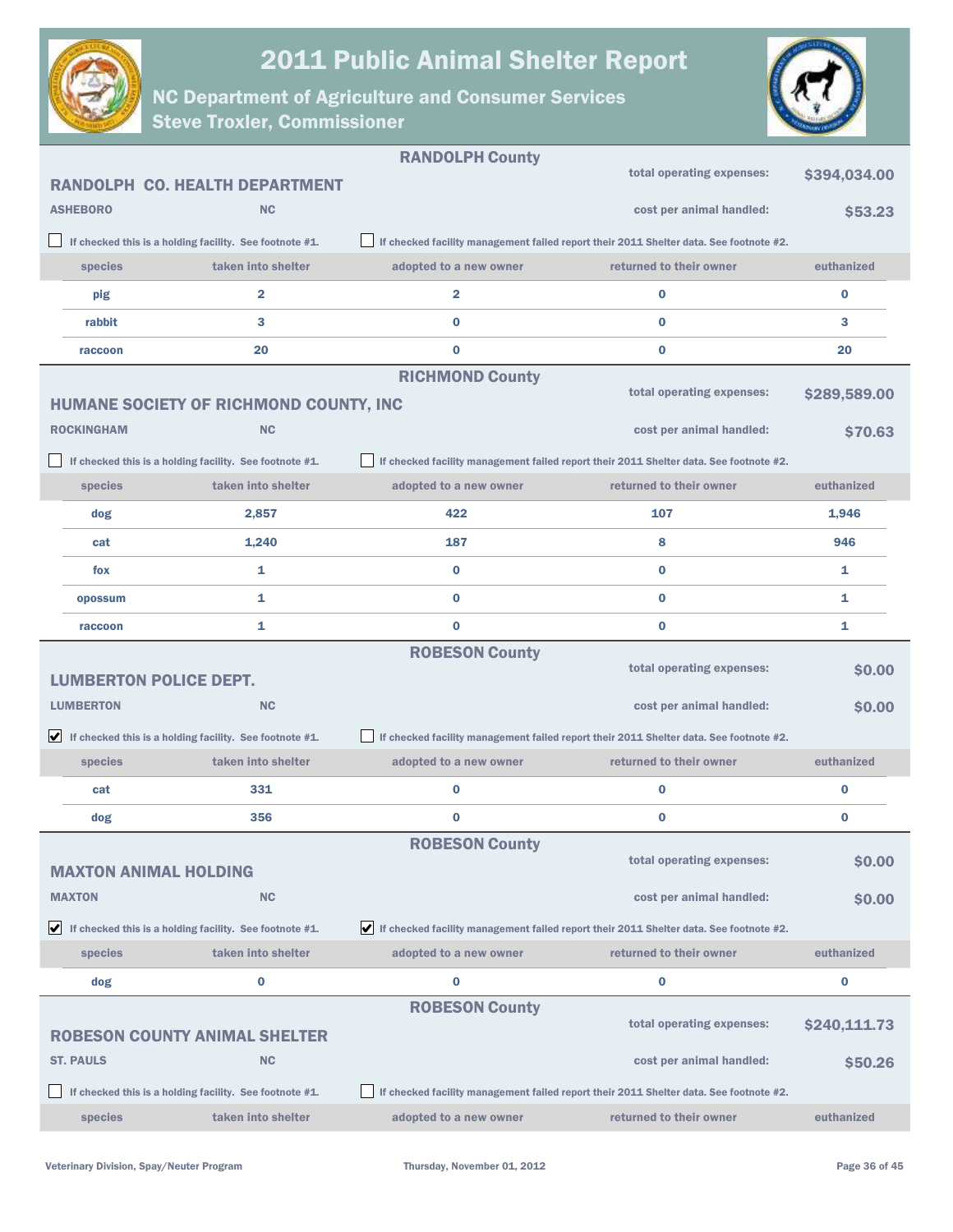



|                    |                                                                               | <b>ROBESON County</b>    |                                                                                        |              |
|--------------------|-------------------------------------------------------------------------------|--------------------------|----------------------------------------------------------------------------------------|--------------|
|                    | <b>ROBESON COUNTY ANIMAL SHELTER</b>                                          |                          | total operating expenses:                                                              | \$240,111.73 |
| <b>ST. PAULS</b>   | <b>NC</b>                                                                     |                          | cost per animal handled:                                                               | \$50.26      |
|                    | If checked this is a holding facility. See footnote #1.                       |                          | If checked facility management failed report their 2011 Shelter data. See footnote #2. |              |
| species            | taken into shelter                                                            | adopted to a new owner   | returned to their owner                                                                | euthanized   |
| dog                | 3,386                                                                         | 1,459                    | 102                                                                                    | 1,727        |
| cat                | 1,391                                                                         | 185                      | 3                                                                                      | 1,205        |
|                    |                                                                               | <b>ROBESON County</b>    |                                                                                        |              |
|                    | <b>TOWN OF RED SPRINGS ANIMAL CONTROL</b>                                     |                          | total operating expenses:                                                              | \$0.00       |
| <b>RED SPRINGS</b> | <b>NC</b>                                                                     |                          | cost per animal handled:                                                               | \$0.00       |
|                    | $\blacktriangleright$ If checked this is a holding facility. See footnote #1. |                          | If checked facility management failed report their 2011 Shelter data. See footnote #2. |              |
| species            | taken into shelter                                                            | adopted to a new owner   | returned to their owner                                                                | euthanized   |
| dog                | 0                                                                             | $\bf{0}$                 | $\bf{0}$                                                                               | $\pmb{0}$    |
|                    |                                                                               | <b>ROCKINGHAM County</b> |                                                                                        |              |
|                    | <b>ROCKINGHAM COUNTY ANIMAL SHELTER</b>                                       |                          | total operating expenses:                                                              | \$0.00       |
| <b>REIDSVILLE</b>  | <b>NC</b>                                                                     |                          | cost per animal handled:                                                               | \$0.00       |
|                    | If checked this is a holding facility. See footnote #1.                       |                          | If checked facility management failed report their 2011 Shelter data. See footnote #2. |              |
| species            | taken into shelter                                                            | adopted to a new owner   | returned to their owner                                                                | euthanized   |
| cat                | 2,112                                                                         | 118                      | 7                                                                                      | 1,955        |
| dog                | 1,469                                                                         | 313                      | 153                                                                                    | 927          |
| opossum            | 1                                                                             | 0                        | $\bf{0}$                                                                               | 1            |
| rabbit             | 4                                                                             | 4                        | $\bf{0}$                                                                               | $\bf{0}$     |
| raccoon            | 1                                                                             | $\bf{0}$                 | $\bf{0}$                                                                               | 1            |
|                    |                                                                               | <b>ROWAN County</b>      |                                                                                        |              |
|                    | <b>ROWAN COUNTY ANIMAL SHELTER</b>                                            |                          | total operating expenses:                                                              | \$697,033.00 |
| <b>SALISBURY</b>   | NC                                                                            |                          | cost per animal handled:                                                               | \$99.40      |
|                    | If checked this is a holding facility. See footnote #1.                       |                          | If checked facility management failed report their 2011 Shelter data. See footnote #2. |              |
| species            | taken into shelter                                                            | adopted to a new owner   | returned to their owner                                                                | euthanized   |
| dog                | 3,227                                                                         | 357                      | 360                                                                                    | 2,370        |
| cat                | 3,636                                                                         | 81                       | 20                                                                                     | 2,878        |
| opossum            | 47                                                                            | 0                        | $\pmb{0}$                                                                              | 1            |
| rabbit             | 1                                                                             | 0                        | 0                                                                                      | 0            |
| raccoon            | 40                                                                            | 0                        | 0                                                                                      | 31           |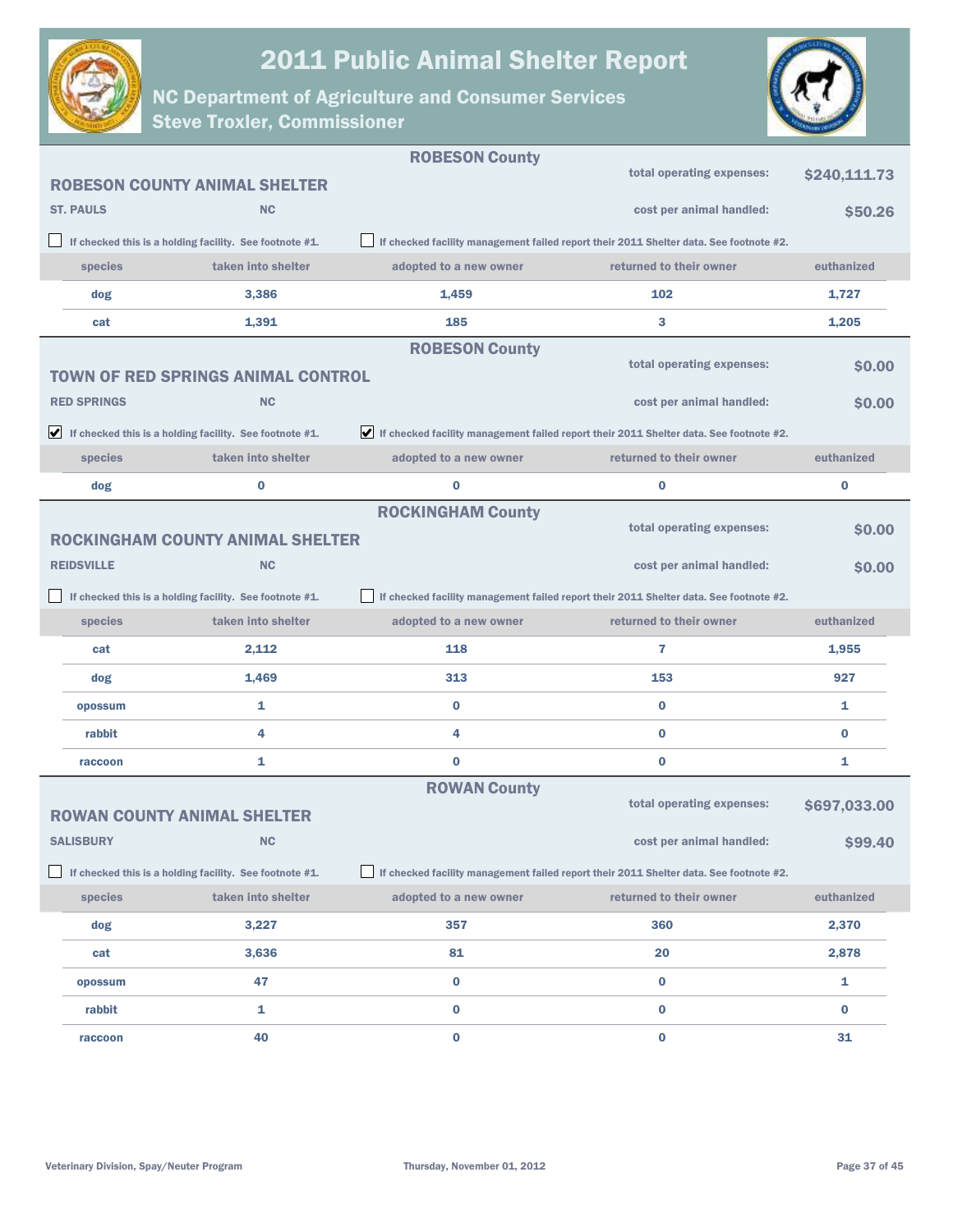



|                             |                                                         | <b>RUTHERFORD County</b> | total operating expenses:                                                              | \$219,584.00 |
|-----------------------------|---------------------------------------------------------|--------------------------|----------------------------------------------------------------------------------------|--------------|
|                             | <b>RUTHERFORD COUNTY ANIMAL SHELTER</b>                 |                          |                                                                                        |              |
| <b>RUTHERFORDTON</b>        | NC                                                      |                          | cost per animal handled:                                                               | \$56.06      |
|                             | If checked this is a holding facility. See footnote #1. |                          | If checked facility management failed report their 2011 Shelter data. See footnote #2. |              |
| species                     | taken into shelter                                      | adopted to a new owner   | returned to their owner                                                                | euthanized   |
| dog                         | 2,235                                                   | 1,361                    | 193                                                                                    | 660          |
| bird                        | 11                                                      | 11                       | $\bf{0}$                                                                               | 0            |
| cat                         | 1,637                                                   | 212                      | 31                                                                                     | 1,329        |
| ferret                      | 3                                                       | 3                        | $\bf{0}$                                                                               | 0            |
| guinea pig                  | $\boldsymbol{9}$                                        | 9                        | $\bf{0}$                                                                               | $\bf{0}$     |
| horse                       | 1                                                       | 1                        | $\bf{0}$                                                                               | 0            |
| opossum                     | 14                                                      | 13                       | $\bf{0}$                                                                               | 1            |
| pig                         | 3                                                       | 3                        | $\bf{0}$                                                                               | 0            |
| rabbit                      | $\overline{\mathbf{2}}$                                 | 2                        | $\bf{0}$                                                                               | 0            |
| skunk                       | 1                                                       | 0                        | $\bf{0}$                                                                               | 1            |
| squirrel                    | 1                                                       | $\bf{0}$                 | $\bf{0}$                                                                               | 1            |
|                             |                                                         | <b>SAMPSON County</b>    |                                                                                        |              |
|                             | <b>SAMPSON COUNTY ANIMAL SHELTER</b>                    |                          | total operating expenses:                                                              | \$162,045.00 |
| <b>CLINTON</b>              | <b>NC</b>                                               |                          | cost per animal handled:                                                               | \$59.57      |
|                             | If checked this is a holding facility. See footnote #1. |                          | If checked facility management failed report their 2011 Shelter data. See footnote #2. |              |
| species                     | taken into shelter                                      | adopted to a new owner   | returned to their owner                                                                | euthanized   |
| dog                         | 1,685                                                   | 104                      | 38                                                                                     | 1,502        |
| cat                         | 1,035                                                   | 37                       | 16                                                                                     | 917          |
|                             |                                                         | <b>SCOTLAND County</b>   |                                                                                        |              |
| <b>ASHER ANIMAL SHELTER</b> |                                                         |                          | total operating expenses:                                                              | \$255,293.37 |
| <b>LAURINBURG</b>           | <b>NC</b>                                               |                          | cost per animal handled:                                                               | \$124.35     |
|                             | If checked this is a holding facility. See footnote #1. |                          | If checked facility management failed report their 2011 Shelter data. See footnote #2. |              |
| species                     | taken into shelter                                      | adopted to a new owner   | returned to their owner                                                                | euthanized   |
| dog                         | 1,352                                                   | 819                      | 104                                                                                    | 426          |
| cat                         | 701                                                     | 297                      | 9                                                                                      | 384          |
|                             |                                                         | <b>STANLY County</b>     |                                                                                        |              |
|                             | <b>STANLEY COUNTY ANIMAL CONTROL</b>                    |                          | total operating expenses:                                                              | \$295,113.00 |
| <b>ALBEMARLE</b>            | <b>NC</b>                                               |                          | cost per animal handled:                                                               | \$101.20     |
|                             | If checked this is a holding facility. See footnote #1. |                          | If checked facility management failed report their 2011 Shelter data. See footnote #2. |              |
| species                     | taken into shelter                                      | adopted to a new owner   | returned to their owner                                                                | euthanized   |
| dog                         | 1,306                                                   | 175                      | 114                                                                                    | 997          |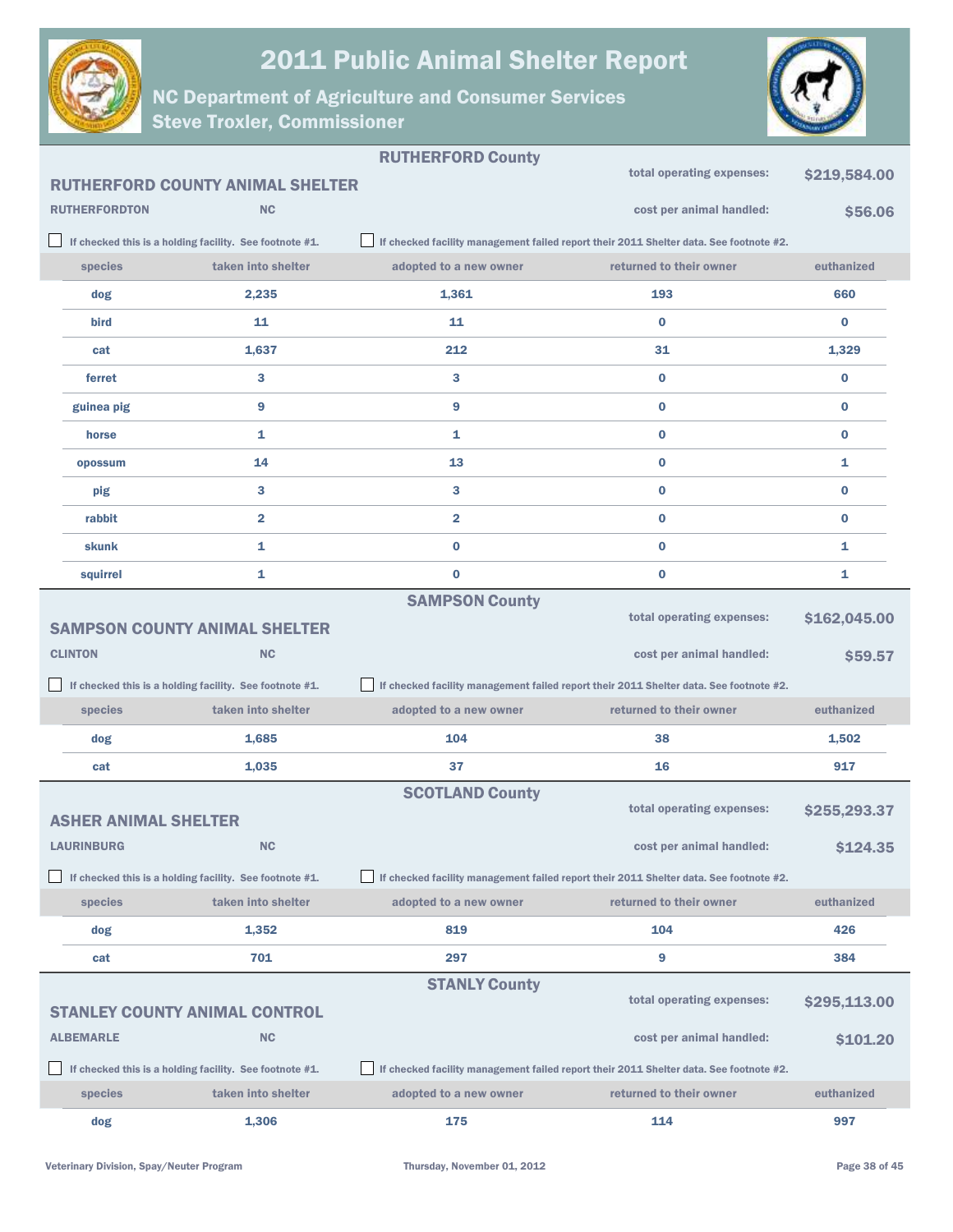



|                  |                                                         | <b>STANLY County</b>       |                                                                                        |              |
|------------------|---------------------------------------------------------|----------------------------|----------------------------------------------------------------------------------------|--------------|
|                  | <b>STANLEY COUNTY ANIMAL CONTROL</b>                    |                            | total operating expenses:                                                              | \$295,113.00 |
| <b>ALBEMARLE</b> | <b>NC</b>                                               |                            | cost per animal handled:                                                               | \$101.20     |
|                  | If checked this is a holding facility. See footnote #1. |                            | If checked facility management failed report their 2011 Shelter data. See footnote #2. |              |
| species          | taken into shelter                                      | adopted to a new owner     | returned to their owner                                                                | euthanized   |
| cat              | 1,606                                                   | 30                         | 11                                                                                     | 1,513        |
| raccoon          | 4                                                       | $\bf{0}$                   | $\bf{0}$                                                                               | 4            |
|                  |                                                         | <b>STOKES County</b>       |                                                                                        |              |
|                  | <b>STOKES COUNTY ANIMAL SHELTER</b>                     |                            | total operating expenses:                                                              | \$175,447.51 |
| <b>GERMANTON</b> | <b>NC</b>                                               |                            | cost per animal handled:                                                               | \$63.00      |
|                  | If checked this is a holding facility. See footnote #1. |                            | If checked facility management failed report their 2011 Shelter data. See footnote #2. |              |
| species          | taken into shelter                                      | adopted to a new owner     | returned to their owner                                                                | euthanized   |
| dog              | 1,398                                                   | 441                        | 103                                                                                    | 854          |
| cat              | 1,368                                                   | 113                        | 9                                                                                      | 1,255        |
| opossum          | 12                                                      | $\bf{0}$                   | 12                                                                                     | $\bf{0}$     |
| rabbit           | $\overline{2}$                                          | $\overline{\mathbf{2}}$    | $\bf{0}$                                                                               | $\bf{0}$     |
| raccoon          | 7                                                       | $\bf{0}$                   | $\bf{0}$                                                                               | 7            |
|                  |                                                         | <b>SURRY County</b>        |                                                                                        |              |
|                  | <b>SURRY COUNTY ANIMAL CONTROL</b>                      |                            | total operating expenses:                                                              | \$459,690.84 |
| <b>DOBSON</b>    | <b>NC</b>                                               |                            | cost per animal handled:                                                               | \$111.90     |
|                  | If checked this is a holding facility. See footnote #1. |                            | If checked facility management failed report their 2011 Shelter data. See footnote #2. |              |
| species          | taken into shelter                                      | adopted to a new owner     | returned to their owner                                                                | euthanized   |
| dog              | 2,058                                                   | 105                        | 123                                                                                    | 1,789        |
| cat              | 2,044                                                   | 81                         | 8                                                                                      | 1,931        |
| opossum          | 1                                                       | $\bf{0}$                   | $\bf{0}$                                                                               | $\bf{0}$     |
| rabbit           | 1                                                       | 0                          | 0                                                                                      | 1            |
| raccoon          | 4                                                       | 0                          | $\bf{0}$                                                                               | 0            |
|                  |                                                         | <b>TRANSYLVANIA County</b> | total operating expenses:                                                              |              |
|                  | <b>TRANSYLVANIA COUNTY ANIMAL SERVICES</b>              |                            |                                                                                        | \$43,375.00  |
| <b>BREVARD</b>   | <b>NC</b>                                               |                            | cost per animal handled:                                                               | \$42.00      |
|                  | If checked this is a holding facility. See footnote #1. |                            | If checked facility management failed report their 2011 Shelter data. See footnote #2. |              |
| species          | taken into shelter                                      | adopted to a new owner     | returned to their owner                                                                | euthanized   |
| dog              | 630                                                     | 396                        | 118                                                                                    | 123          |
| cat              | 406                                                     | 129                        | 4                                                                                      | 269          |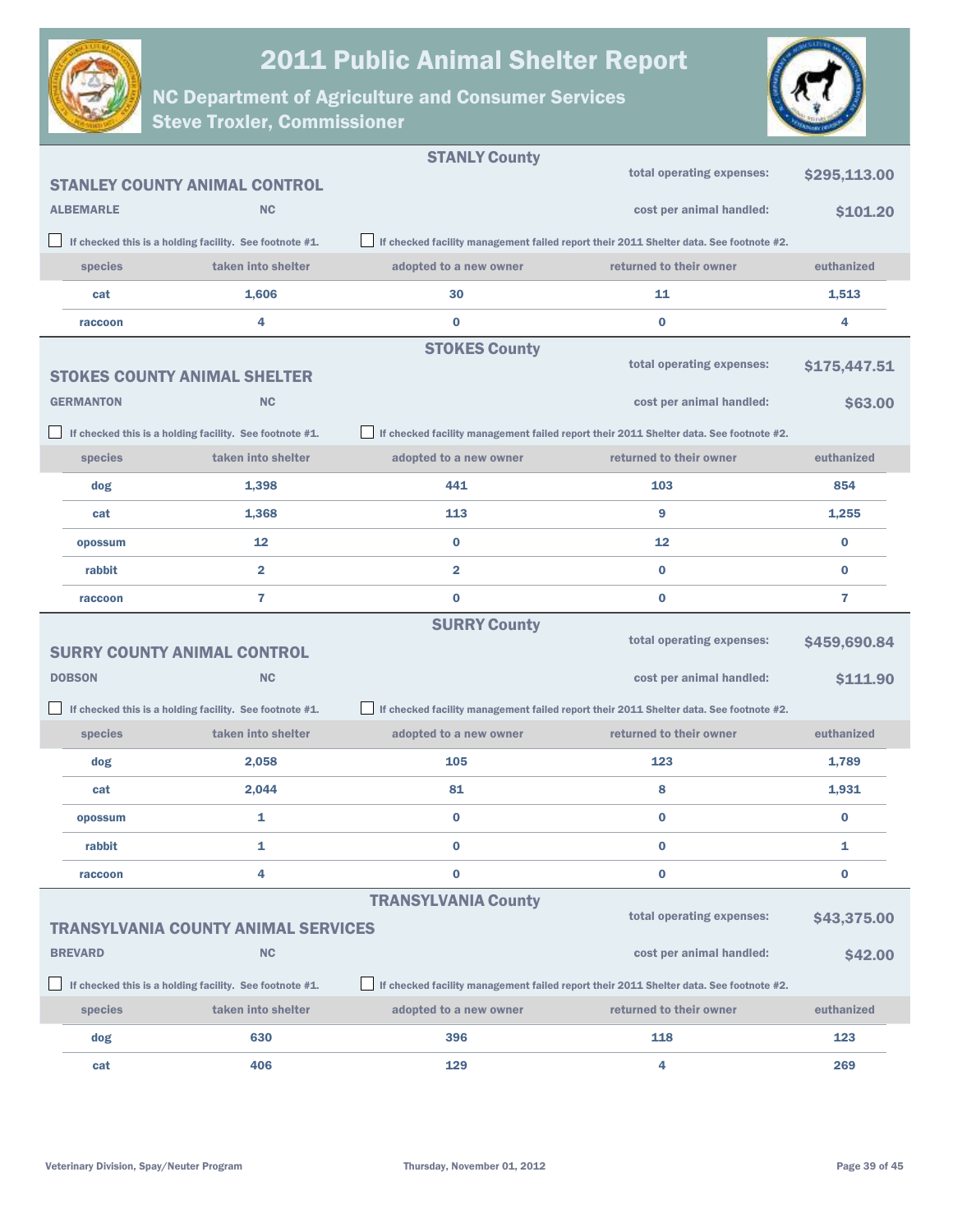



|        |                 |                                                         | <b>TYRRELL County</b>   |                                                                                        |                         |
|--------|-----------------|---------------------------------------------------------|-------------------------|----------------------------------------------------------------------------------------|-------------------------|
|        |                 | <b>TYRRELL COUNTY ANIMAL SHELTER</b>                    |                         | total operating expenses:                                                              | \$35,964.00             |
|        | <b>COLUMBIA</b> | <b>NC</b>                                               |                         | cost per animal handled:                                                               | \$142.15                |
| $\Box$ |                 | If checked this is a holding facility. See footnote #1. |                         | If checked facility management failed report their 2011 Shelter data. See footnote #2. |                         |
|        | species         | taken into shelter                                      | adopted to a new owner  | returned to their owner                                                                | euthanized              |
|        | dog             | 135                                                     | 14                      | 24                                                                                     | 97                      |
|        | cat             | 118                                                     | 1                       | $\bf{0}$                                                                               | 117                     |
|        |                 |                                                         | <b>UNION County</b>     |                                                                                        |                         |
|        |                 | <b>UNION COUNTY ANIMAL SHELTER</b>                      |                         | total operating expenses:                                                              | \$1,089,624.00          |
|        | <b>MONROE</b>   | <b>NC</b>                                               |                         | cost per animal handled:                                                               | \$167.56                |
|        |                 | If checked this is a holding facility. See footnote #1. |                         | If checked facility management failed report their 2011 Shelter data. See footnote #2. |                         |
|        | species         | taken into shelter                                      | adopted to a new owner  | returned to their owner                                                                | euthanized              |
|        | dog             | 3,058                                                   | 570                     | 298                                                                                    | 1,979                   |
|        | bat             | 11                                                      | $\bf{0}$                | $\bf{0}$                                                                               | $\bf{0}$                |
|        | beaver          | 1                                                       | $\bf{0}$                | $\bf{0}$                                                                               | $\bf{0}$                |
|        | bird            | 5                                                       | $\overline{\mathbf{2}}$ | $\bf{0}$                                                                               | 3                       |
|        | cat             | 3,359                                                   | 228                     | 18                                                                                     | 3,037                   |
|        | coyote          | 1                                                       | $\bf{0}$                | $\bf{0}$                                                                               | $\bf{0}$                |
|        | deer            | 3                                                       | $\mathbf 0$             | $\bf{0}$                                                                               | 3                       |
|        | donkey          | 1                                                       | $\mathbf 0$             | 1                                                                                      | $\bf{0}$                |
|        | ferret          | 1                                                       | $\mathbf 0$             | $\bf{0}$                                                                               | $\bf{0}$                |
|        | fox             | 1                                                       | $\bf{0}$                | $\bf{0}$                                                                               | $\bf{0}$                |
|        | goat            | 3                                                       | 1                       | $\bf{0}$                                                                               | $\overline{\mathbf{2}}$ |
|        | horse           | 1                                                       | 1                       | $\bf{0}$                                                                               | $\bf{0}$                |
|        | opossum         | 12                                                      | $\bf{0}$                | 0                                                                                      | 10                      |
|        | pig             | 1                                                       | 1                       | $\bf{0}$                                                                               | $\bf{0}$                |
|        | rabbit          | 12                                                      | 9                       | $\pmb{0}$                                                                              | 3                       |
|        | raccoon         | 22                                                      | $\mathbf 0$             | $\pmb{0}$                                                                              | 15                      |
|        | rodent          | 4                                                       | 4                       | $\pmb{0}$                                                                              | $\pmb{0}$               |
|        | skunk           | 3                                                       | $\pmb{0}$               | $\pmb{0}$                                                                              | $\pmb{0}$               |
|        | snake           | 1                                                       | $\pmb{0}$               | 1                                                                                      | $\pmb{0}$               |
|        | squirrel        | 3                                                       | $\pmb{0}$               | $\pmb{0}$                                                                              | $\mathbf 0$             |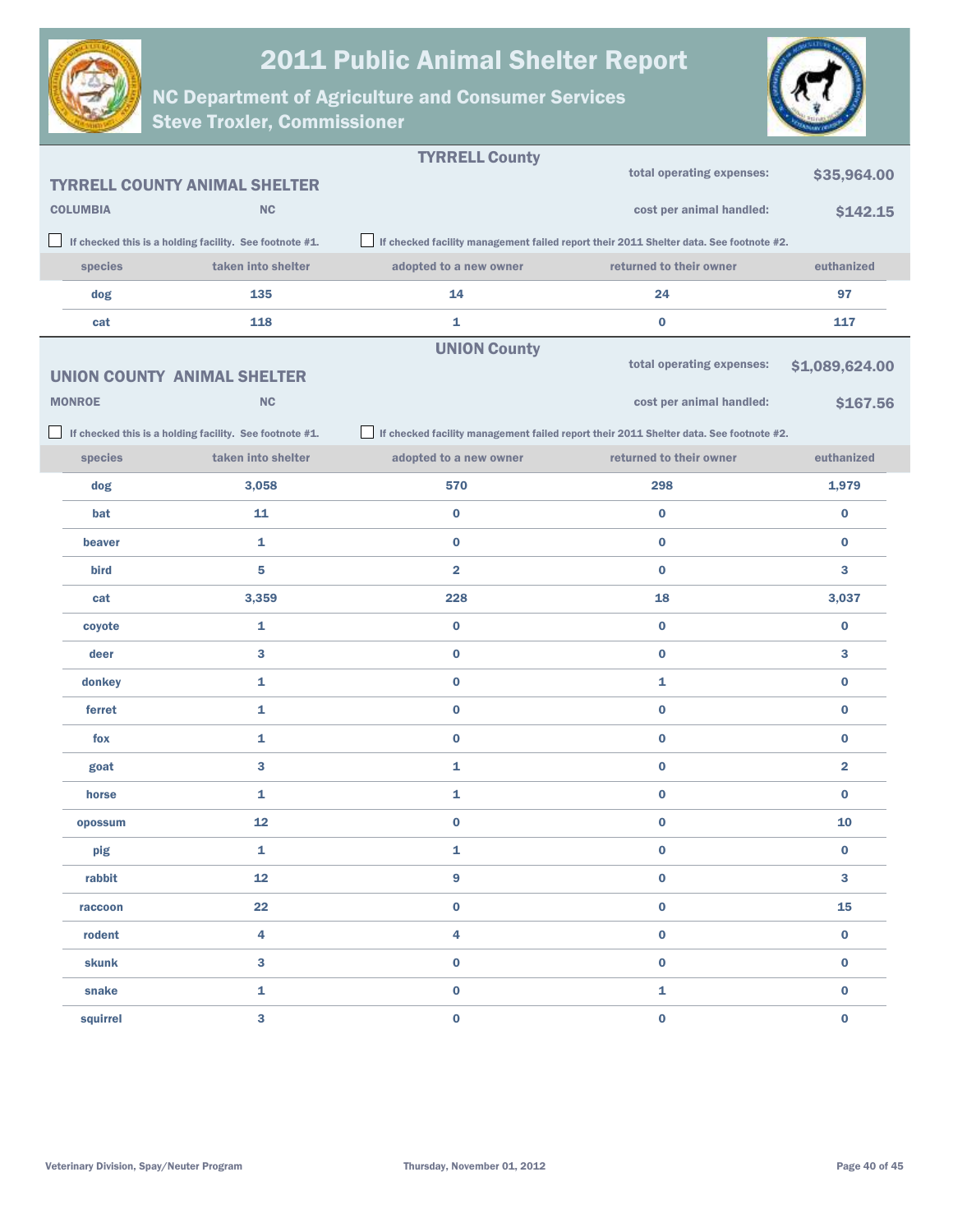



|                  |                                                                               | <b>VANCE County</b>     |                                                                                        |                         |
|------------------|-------------------------------------------------------------------------------|-------------------------|----------------------------------------------------------------------------------------|-------------------------|
|                  | <b>VANCE COUNTY ANIMAL CONTROL</b>                                            |                         | total operating expenses:                                                              | \$276,300.00            |
| <b>HENDERSON</b> | <b>NC</b>                                                                     |                         | cost per animal handled:                                                               | \$10.00                 |
|                  | If checked this is a holding facility. See footnote #1.                       |                         | If checked facility management failed report their 2011 Shelter data. See footnote #2. |                         |
| species          | taken into shelter                                                            | adopted to a new owner  | returned to their owner                                                                | euthanized              |
| dog              | 2,333                                                                         | 323                     | 255                                                                                    | 704                     |
| bat              | 1                                                                             | $\bf{0}$                | $\bf{0}$                                                                               | 1                       |
| cat              | 1,218                                                                         | 115                     | 25                                                                                     | 537                     |
| horse            | 22                                                                            | 19                      | 1                                                                                      | $\overline{2}$          |
| opossum          | 4                                                                             | $\bf{0}$                | $\bf{0}$                                                                               | 4                       |
| rabbit           | 1                                                                             | 1                       | $\bf{0}$                                                                               | $\bf{0}$                |
| raccoon          | 11                                                                            | $\bf{0}$                | $\bf{0}$                                                                               | 11                      |
|                  |                                                                               | <b>WAKE County</b>      |                                                                                        |                         |
|                  | TOWN OF CARY POLICE DEPT. HOLDING FAC.                                        |                         | total operating expenses:                                                              | \$0.00                  |
| <b>CARY</b>      | <b>NC</b>                                                                     |                         | cost per animal handled:                                                               | \$0.00                  |
|                  | $\blacktriangleright$ If checked this is a holding facility. See footnote #1. |                         | If checked facility management failed report their 2011 Shelter data. See footnote #2. |                         |
| species          | taken into shelter                                                            | adopted to a new owner  | returned to their owner                                                                | euthanized              |
| bat              | 20                                                                            | $\bf{0}$                | $\bf{0}$                                                                               | 20                      |
| bird             | $\overline{7}$                                                                | $\bf{0}$                | $\bf{0}$                                                                               | $\overline{7}$          |
| cat              | 55                                                                            | 3                       | 1                                                                                      | 37                      |
| deer             | $\overline{\mathbf{2}}$                                                       | $\bf{0}$                | $\bf{0}$                                                                               | 1                       |
| dog              | 27                                                                            | 4                       | 15                                                                                     | 1                       |
| fox              | 3                                                                             | $\bf{0}$                | $\bf{0}$                                                                               | 3                       |
| opossum          | $\overline{\mathbf{2}}$                                                       | $\bf{0}$                | $\bf{0}$                                                                               | $\overline{\mathbf{2}}$ |
| rabbit           | $\overline{\mathbf{2}}$                                                       | $\bf{0}$                | $\bf{0}$                                                                               | 1                       |
| raccoon          | 15                                                                            | $\bf{0}$                | $\bf{0}$                                                                               | 15                      |
| squirrel         | 1                                                                             | $\bf{0}$                | $\bf{0}$                                                                               | 1                       |
| bearded dragon   | $\overline{\mathbf{2}}$                                                       | $\overline{\mathbf{2}}$ | $\bf{0}$                                                                               | $\bf{0}$                |
|                  |                                                                               | <b>WAKE County</b>      |                                                                                        |                         |
|                  | <b>WAKE COUNTY ANIMAL CARE CONTROL</b>                                        |                         | total operating expenses:                                                              | \$1,689,608.00          |
| <b>RALEIGH</b>   | <b>NC</b>                                                                     |                         | cost per animal handled:                                                               | \$102.89                |
|                  | If checked this is a holding facility. See footnote #1.                       |                         | If checked facility management failed report their 2011 Shelter data. See footnote #2. |                         |
| species          | taken into shelter                                                            | adopted to a new owner  | returned to their owner                                                                | euthanized              |
| dog              | 7,889                                                                         | 4,069                   | 1,314                                                                                  | 2,506                   |
| cat              | 7,713                                                                         | 2,282                   | 164                                                                                    | 5,267                   |
| opossum          | 27                                                                            | 4                       | $\bf{0}$                                                                               | 23                      |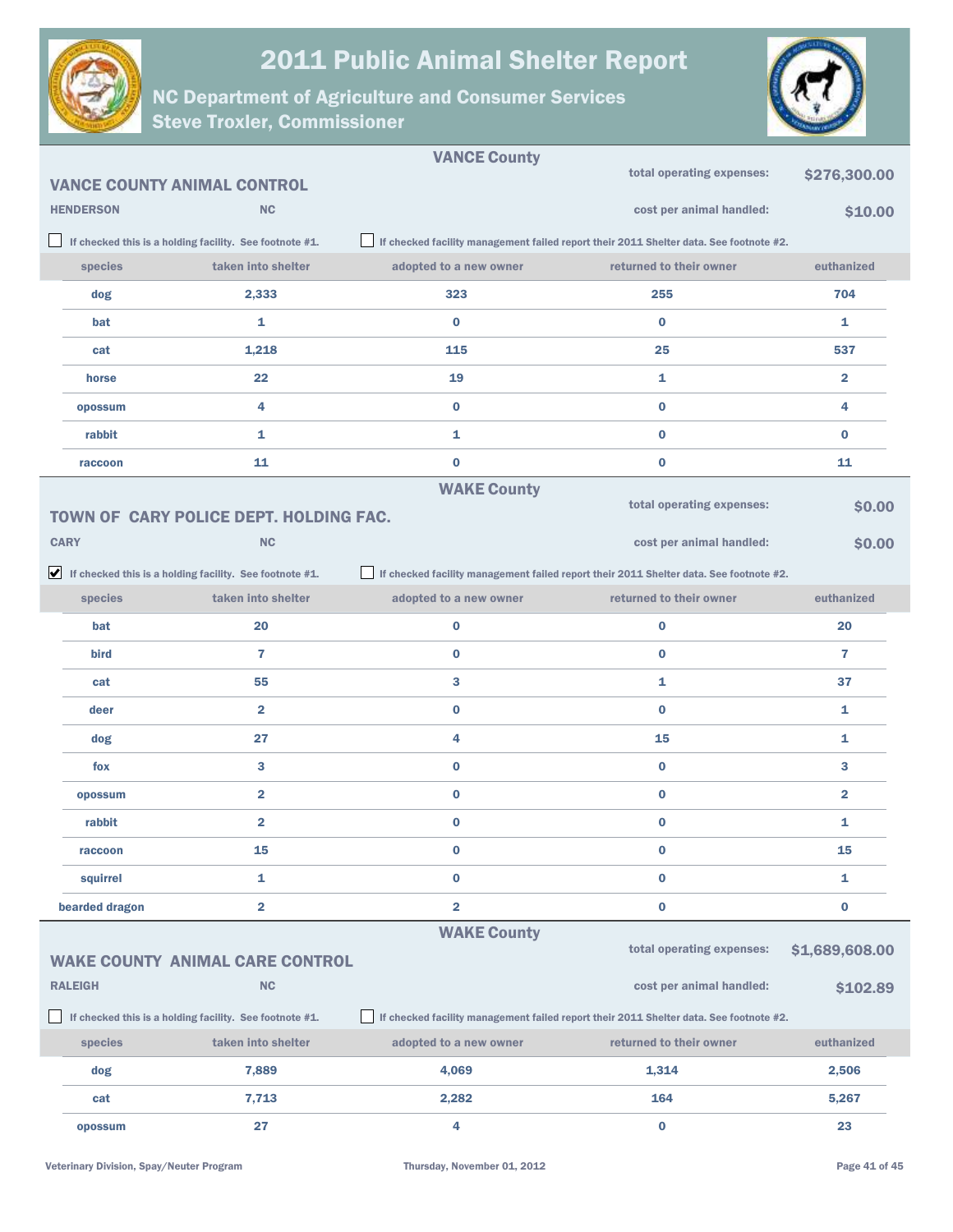

NC Department of Agriculture and Consumer Services

Steve Troxler, Commissioner



|                  |                                                         | <b>WAKE County</b>                                                                     |                                                                                        |                |
|------------------|---------------------------------------------------------|----------------------------------------------------------------------------------------|----------------------------------------------------------------------------------------|----------------|
|                  | <b>WAKE COUNTY ANIMAL CARE CONTROL</b>                  |                                                                                        | total operating expenses:                                                              | \$1,689,608.00 |
| <b>RALEIGH</b>   | <b>NC</b>                                               |                                                                                        | cost per animal handled:                                                               | \$102.89       |
|                  | If checked this is a holding facility. See footnote #1. |                                                                                        | If checked facility management failed report their 2011 Shelter data. See footnote #2. |                |
| species          | taken into shelter                                      | adopted to a new owner                                                                 | returned to their owner                                                                | euthanized     |
| other            | 793                                                     | 307                                                                                    | 17                                                                                     | 469            |
|                  |                                                         | <b>WARREN County</b>                                                                   |                                                                                        |                |
|                  | <b>WARREN COUNTY ANIMAL ARK</b>                         |                                                                                        | total operating expenses:                                                              | \$253,237.00   |
| <b>WARRENTON</b> | <b>NC</b>                                               |                                                                                        | cost per animal handled:                                                               | \$158.27       |
|                  | If checked this is a holding facility. See footnote #1. | If checked facility management failed report their 2011 Shelter data. See footnote #2. |                                                                                        |                |
| species          | taken into shelter                                      | adopted to a new owner                                                                 | returned to their owner                                                                | euthanized     |
| dog              | 891                                                     | 314                                                                                    | 67                                                                                     | 477            |
| cat              | 678                                                     | 113                                                                                    | 4                                                                                      | 537            |
| fox              | 4                                                       | $\bf{0}$                                                                               | $\bf{0}$                                                                               | $\bf{0}$       |
| opossum          | 11                                                      | $\bf{0}$                                                                               | $\bf{0}$                                                                               | 1              |
| raccoon          | 13                                                      | 0                                                                                      | $\bf{0}$                                                                               | 3              |
| skunk            | $\overline{2}$                                          | 0                                                                                      | $\bf{0}$                                                                               | $\bf{0}$       |
| snake            | 1                                                       | $\bf{0}$                                                                               | $\bf{0}$                                                                               | $\bf{0}$       |
|                  |                                                         | <b>WASHINGTON County</b>                                                               |                                                                                        |                |
|                  | <b>WASHINGTON COUNTY SHERIFF'S OFFICE</b>               |                                                                                        | total operating expenses:                                                              | \$6,398.51     |
| <b>PLYMOUTH</b>  | <b>NC</b>                                               |                                                                                        | cost per animal handled:                                                               | \$37.86        |
|                  | If checked this is a holding facility. See footnote #1. |                                                                                        | If checked facility management failed report their 2011 Shelter data. See footnote #2. |                |
| species          | taken into shelter                                      | adopted to a new owner                                                                 | returned to their owner                                                                | euthanized     |
| dog              | 141                                                     | 5                                                                                      | 5                                                                                      | 136            |
| cat              | 28                                                      | 3                                                                                      | 0                                                                                      | 25             |
|                  |                                                         | <b>WATAUGA County</b>                                                                  |                                                                                        |                |
|                  | <b>WATAUGA COUNTY ANIMAL CARE AND CONTROL</b>           |                                                                                        | total operating expenses:                                                              | \$147,900.00   |
| <b>BOONE</b>     | <b>NC</b>                                               |                                                                                        | cost per animal handled:                                                               | \$168.43       |
|                  | If checked this is a holding facility. See footnote #1. |                                                                                        | If checked facility management failed report their 2011 Shelter data. See footnote #2. |                |
| species          | taken into shelter                                      | adopted to a new owner                                                                 | returned to their owner                                                                | euthanized     |
| dog              | 398                                                     | 260                                                                                    | 67                                                                                     | 71             |
| cat              | 474                                                     | 154                                                                                    | 10                                                                                     | 310            |
| opossum          | 3                                                       | $\bf{0}$                                                                               | $\bf{0}$                                                                               | 3              |
| rabbit           | $\overline{\mathbf{2}}$                                 | 2                                                                                      | 0                                                                                      | 0              |
| raccoon          | 10                                                      | $\bf{0}$                                                                               | $\mathbf 0$                                                                            | 10             |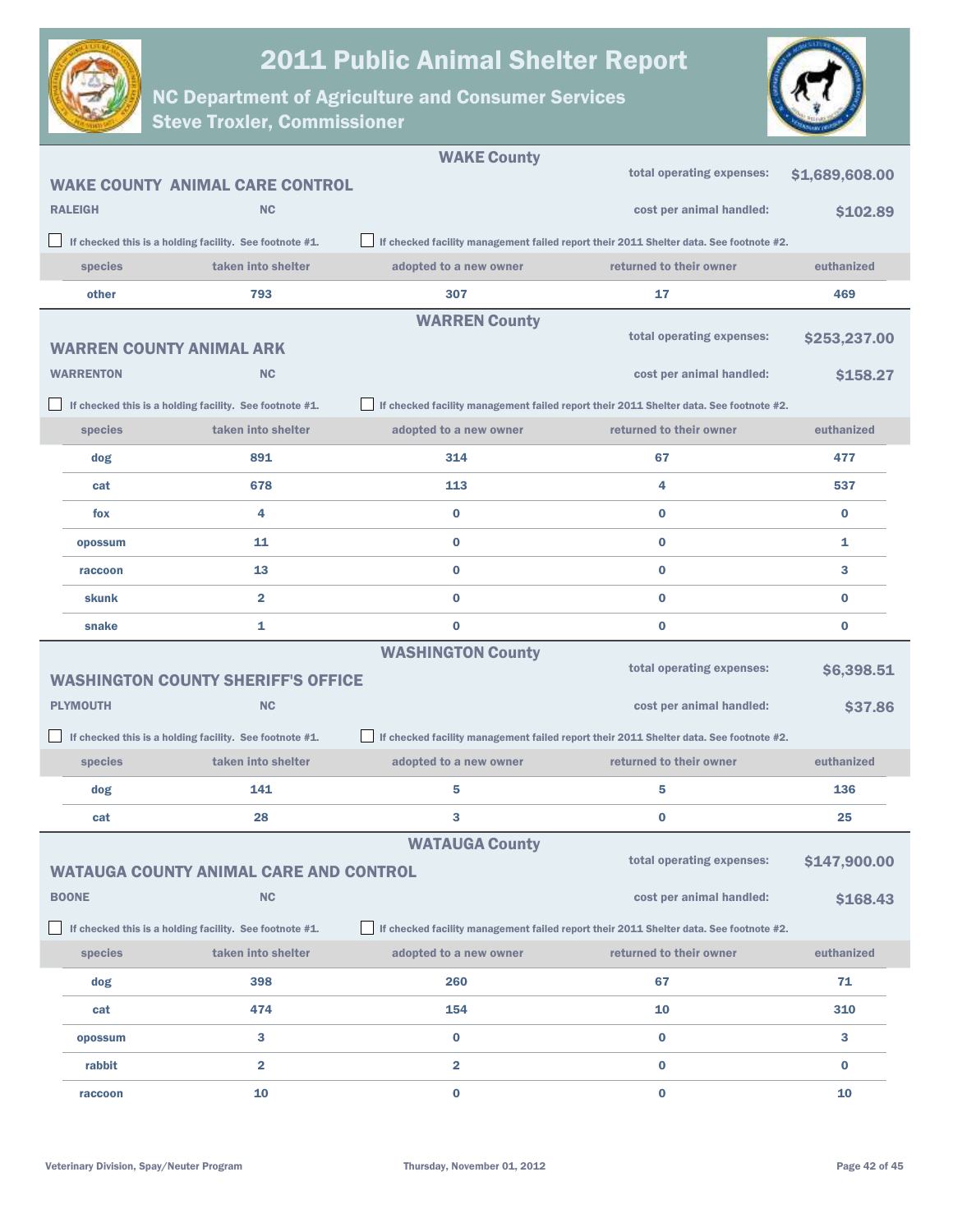



|                  |                                                         | <b>WATAUGA County</b>  | total operating expenses:                                                              |                         |
|------------------|---------------------------------------------------------|------------------------|----------------------------------------------------------------------------------------|-------------------------|
|                  | <b>WATAUGA COUNTY HUMANE SOCIETY</b>                    |                        |                                                                                        | \$400,000.00            |
| <b>BOONE</b>     | <b>NC</b>                                               |                        | cost per animal handled:                                                               | \$400.00                |
|                  | If checked this is a holding facility. See footnote #1. |                        | If checked facility management failed report their 2011 Shelter data. See footnote #2. |                         |
| species          | taken into shelter                                      | adopted to a new owner | returned to their owner                                                                | euthanized              |
| dog              | 741                                                     | 590                    | 80                                                                                     | 32                      |
| cat              | 679                                                     | 474                    | 12                                                                                     | 118                     |
| guinea pig       | 5                                                       | 5                      | 0                                                                                      | 0                       |
| parakeet         | 1                                                       | 1                      | 0                                                                                      | 0                       |
| pig              | 1                                                       | 1                      | 0                                                                                      | 0                       |
| rabbit           | 11                                                      | 10                     | 1                                                                                      | 0                       |
| rat              | 3                                                       | 3                      | 0                                                                                      | 0                       |
| chinchilla       | 1                                                       | 1                      | 0                                                                                      | 0                       |
| hedgehog         | 1                                                       | 1                      | 0                                                                                      | 0                       |
|                  |                                                         | <b>WAYNE County</b>    |                                                                                        |                         |
|                  | <b>WAYNE CO. ADOPTION &amp; EDUCATION CTR.</b>          |                        | total operating expenses:                                                              | \$581,918.55            |
| <b>GOLDSBORO</b> | <b>NC</b>                                               |                        | cost per animal handled:                                                               | \$86.48                 |
|                  |                                                         |                        |                                                                                        |                         |
|                  | If checked this is a holding facility. See footnote #1. |                        | If checked facility management failed report their 2011 Shelter data. See footnote #2. |                         |
| species          | taken into shelter                                      | adopted to a new owner | returned to their owner                                                                | euthanized              |
| dog              | 3,251                                                   | 696                    | 270                                                                                    | 1,029                   |
| bat              | 1                                                       | $\bf{0}$               | 0                                                                                      | $\bf{0}$                |
| bird             | 1                                                       | $\bf{0}$               | 0                                                                                      | $\bf{0}$                |
| cat              | 3,429                                                   | 232                    | 46                                                                                     | 2,753                   |
| deer             | 1                                                       | $\mathbf 0$            | 0                                                                                      | 0                       |
| duck             | 1                                                       | $\bf{0}$               | 0                                                                                      | 0                       |
| fox              | 4                                                       | $\bf{0}$               | $\bf{0}$                                                                               | 2                       |
| groundhog        | 1                                                       | $\bf{0}$               | 0                                                                                      | 1                       |
| horse            | 11                                                      | $\pmb{0}$              | $\pmb{0}$                                                                              | $\overline{\mathbf{4}}$ |
| opossum          | 14                                                      | $\pmb{0}$              | 0                                                                                      | 1                       |
| rabbit           | $\mathbf 1$                                             | $\pmb{0}$              | 0                                                                                      | $\pmb{0}$               |
| raccoon          | $\overline{7}$                                          | $\pmb{0}$              | 0                                                                                      | 4                       |
| squirrel         | 3                                                       | $\pmb{0}$              | 0                                                                                      | $\mathbf{3}$            |
| turkey           | $\overline{\mathbf{2}}$                                 | $\pmb{0}$              | 0                                                                                      | $\bf{0}$                |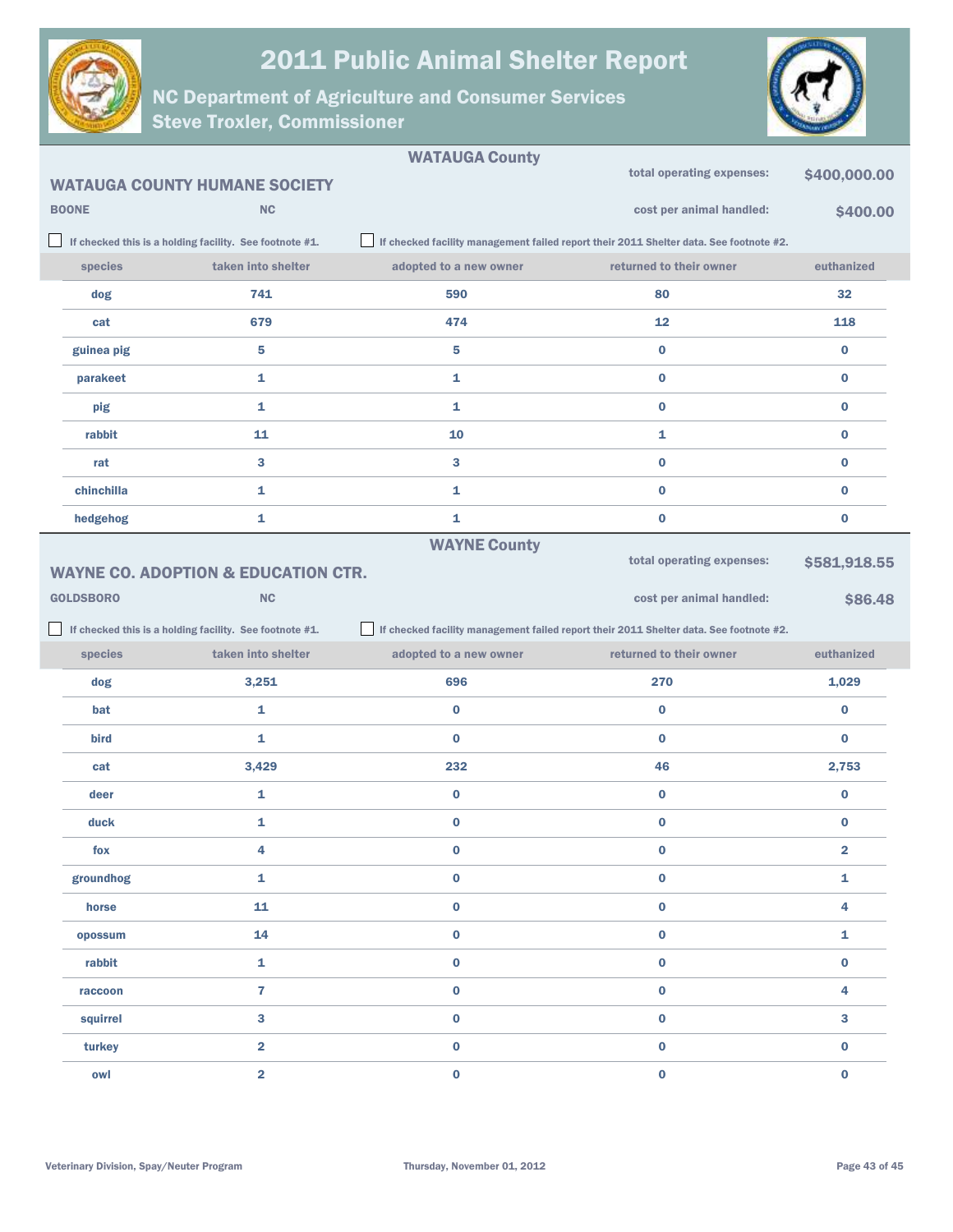



|                                                         |                   |                                                         | <b>WILKES County</b>    |                                                                                        |                         |
|---------------------------------------------------------|-------------------|---------------------------------------------------------|-------------------------|----------------------------------------------------------------------------------------|-------------------------|
|                                                         |                   | <b>WILKES COUNTY ANIMAL SHELTER</b>                     |                         | total operating expenses:                                                              | \$588,960.00            |
|                                                         | <b>WILKESBORO</b> | <b>NC</b>                                               |                         | cost per animal handled:                                                               | \$92.52                 |
|                                                         |                   | If checked this is a holding facility. See footnote #1. |                         | If checked facility management failed report their 2011 Shelter data. See footnote #2. |                         |
|                                                         | species           | taken into shelter                                      | adopted to a new owner  | returned to their owner                                                                | euthanized              |
|                                                         | dog               | 3,071                                                   | 543                     | 256                                                                                    | 2,294                   |
|                                                         | bat               | 21                                                      | $\bf{0}$                | $\bf{0}$                                                                               | 21                      |
|                                                         | cat               | 3,295                                                   | 138                     | 31                                                                                     | 3,113                   |
|                                                         | chicken           | 14                                                      | 5                       | $\bf{0}$                                                                               | 9                       |
|                                                         | coyote            | 1                                                       | $\bf{0}$                | $\bf{0}$                                                                               | 1                       |
|                                                         | deer              | $\overline{2}$                                          | $\bf{0}$                | $\bf{0}$                                                                               | $\overline{\mathbf{2}}$ |
|                                                         | donkey            | $\mathbf{1}$                                            | 1                       | $\bf{0}$                                                                               | $\bf{0}$                |
|                                                         | ferret            | 3                                                       | $\overline{\mathbf{2}}$ | $\bf{0}$                                                                               | 1                       |
|                                                         | fox               | 5                                                       | $\bf{0}$                | $\bf{0}$                                                                               | 5                       |
|                                                         | goat              | 1                                                       | 1                       | $\bf{0}$                                                                               | $\bf{0}$                |
|                                                         | groundhog         | 1                                                       | $\bf{0}$                | $\bf{0}$                                                                               | 1                       |
|                                                         | horse             | 3                                                       | $\bf{0}$                | $\bf{0}$                                                                               | 3                       |
|                                                         | opossum           | 43                                                      | $\bf{0}$                | $\bf{0}$                                                                               | 43                      |
|                                                         | pig               | 3                                                       | $\bf{0}$                | 1                                                                                      | $\overline{\mathbf{2}}$ |
|                                                         | pigeon            | 1                                                       | $\bf{0}$                | $\bf{0}$                                                                               | $\mathbf{1}$            |
|                                                         | rabbit            | 8                                                       | $\bf{0}$                | $\bf{0}$                                                                               | 8                       |
|                                                         | raccoon           | 34                                                      | $\bf{0}$                | $\bf{0}$                                                                               | 34                      |
|                                                         | rat               | 1                                                       | $\bf{0}$                | $\bf{0}$                                                                               | 1                       |
|                                                         | skunk             | 17                                                      | $\bf{0}$                | $\bf{0}$                                                                               | 17                      |
|                                                         | snake             | 1                                                       | $\bf{0}$                | $\bf{0}$                                                                               | 1                       |
|                                                         | squirrel          | 1                                                       | $\bf{0}$                | $\bf{0}$                                                                               | 1                       |
|                                                         |                   |                                                         | <b>WILSON County</b>    | total operating expenses:                                                              |                         |
|                                                         |                   | <b>WILSON COUNTY ANIMAL SHELTER</b>                     |                         |                                                                                        | \$490,351.21            |
|                                                         | <b>WILSON</b>     | NC                                                      |                         | cost per animal handled:                                                               | \$152.05                |
| If checked this is a holding facility. See footnote #1. |                   |                                                         |                         | If checked facility management failed report their 2011 Shelter data. See footnote #2. |                         |
|                                                         | species           | taken into shelter                                      | adopted to a new owner  | returned to their owner                                                                | euthanized              |
|                                                         | dog               | 1,662                                                   | 523                     | 201                                                                                    | 919                     |
|                                                         | beaver            | 1                                                       | $\mathbf 0$             | $\bf{0}$                                                                               | $\bf{0}$                |
|                                                         | bird              | 5                                                       | 3                       | $\overline{\mathbf{2}}$                                                                | $\bf{0}$                |
|                                                         | cat               | 1,550                                                   | 148                     | 17                                                                                     | 1,367                   |
|                                                         | opossum           | 3                                                       | $\bf{0}$                | $\pmb{0}$                                                                              | $\bf{0}$                |